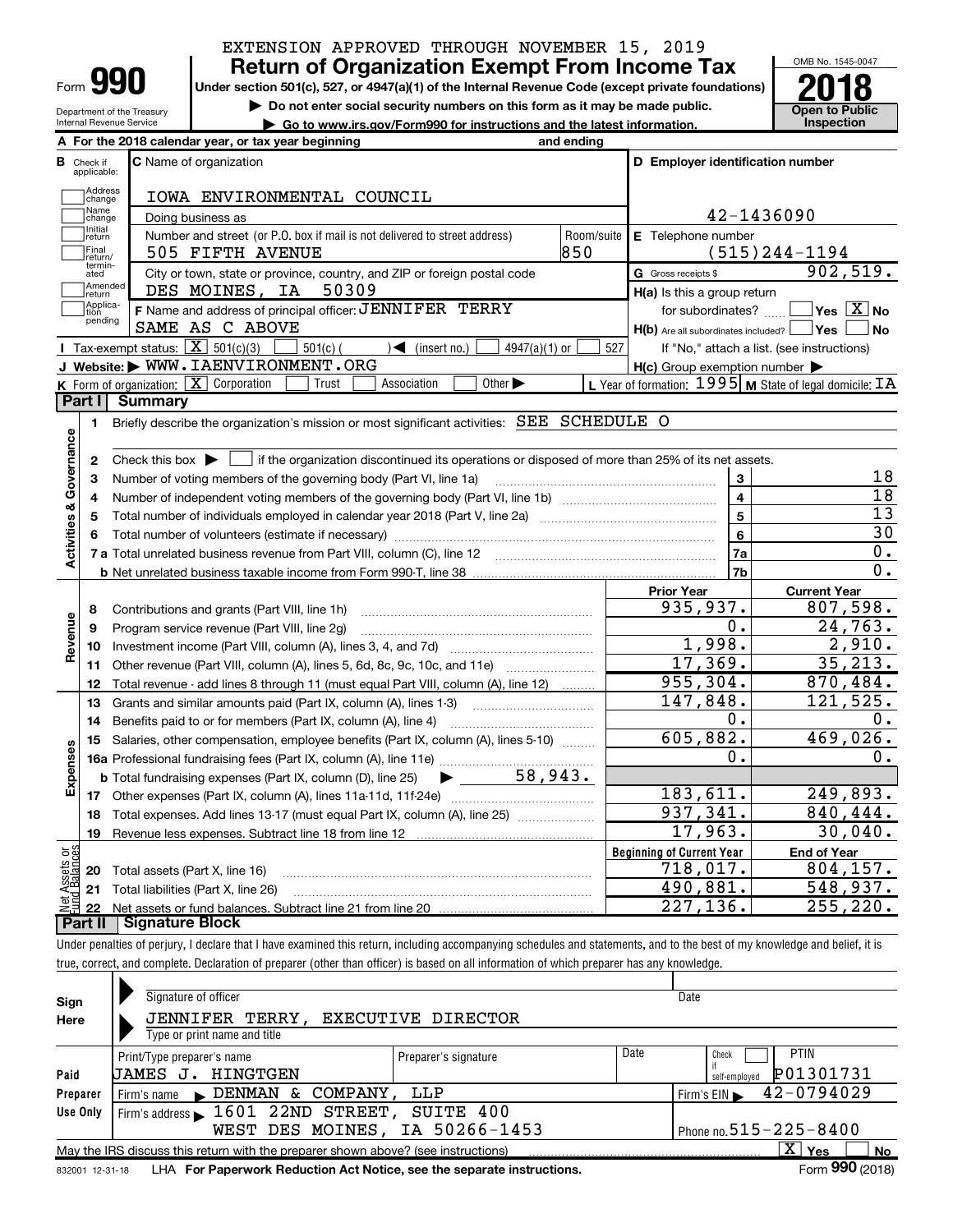|    | IOWA ENVIRONMENTAL COUNCIL<br>Form 990 (2018)                                                                                                                                                                                                                                        | 42-1436090<br>Page <sub>2</sub>        |
|----|--------------------------------------------------------------------------------------------------------------------------------------------------------------------------------------------------------------------------------------------------------------------------------------|----------------------------------------|
|    | <b>Statement of Program Service Accomplishments</b><br>Part III                                                                                                                                                                                                                      |                                        |
|    |                                                                                                                                                                                                                                                                                      |                                        |
| 1  | Briefly describe the organization's mission:<br>TO PROVIDE A SAFE, HEALTHY ENVIRONMENT AND SUSTAINABLE FUTURE FOR IOWA                                                                                                                                                               |                                        |
|    |                                                                                                                                                                                                                                                                                      |                                        |
| 2  | Did the organization undertake any significant program services during the year which were not listed on the                                                                                                                                                                         |                                        |
|    | prior Form 990 or 990-EZ?<br>If "Yes," describe these new services on Schedule O.                                                                                                                                                                                                    | $Yes \quad X$ No                       |
| 3  | Did the organization cease conducting, or make significant changes in how it conducts, any program services?<br>If "Yes," describe these changes on Schedule O.                                                                                                                      | $\sqrt{}$ Yes $\sqrt{}$ X $\sqrt{}$ No |
| 4  | Describe the organization's program service accomplishments for each of its three largest program services, as measured by expenses.<br>Section 501(c)(3) and 501(c)(4) organizations are required to report the amount of grants and allocations to others, the total expenses, and |                                        |
| 4a | revenue, if any, for each program service reported.<br>$244, 206$ . including grants of \$<br>(Expenses \$<br>(Code:                                                                                                                                                                 | ) (Revenue \$                          |
|    | WATER PROGRAM- TO PROTECT AND IMPROVE WATER QUALITY OF IOWA'S RIVERS,<br>STREAMS AND LAKES.                                                                                                                                                                                          |                                        |
|    |                                                                                                                                                                                                                                                                                      |                                        |
|    |                                                                                                                                                                                                                                                                                      |                                        |
|    |                                                                                                                                                                                                                                                                                      |                                        |
|    |                                                                                                                                                                                                                                                                                      |                                        |
|    |                                                                                                                                                                                                                                                                                      |                                        |
|    |                                                                                                                                                                                                                                                                                      |                                        |
|    |                                                                                                                                                                                                                                                                                      |                                        |
| 4b | $121, 525$ . (Revenue \$<br>444, 684. including grants of \$<br>) (Expenses \$<br>(Code:                                                                                                                                                                                             | 24,763.                                |
|    | TO PROMOTE POLICY IMPROVEMENTS ON RENEWABLE ENERGY,<br><b>ENERGY PROGRAM-</b>                                                                                                                                                                                                        |                                        |
|    | ENERGY EFFICIENCY, AND CLEAN ENERGY, INCLUDING REDUCTION OF GREENHOUSE<br>GAS EMISSIONS.                                                                                                                                                                                             |                                        |
|    |                                                                                                                                                                                                                                                                                      |                                        |
|    |                                                                                                                                                                                                                                                                                      |                                        |
|    |                                                                                                                                                                                                                                                                                      |                                        |
|    |                                                                                                                                                                                                                                                                                      |                                        |
|    |                                                                                                                                                                                                                                                                                      |                                        |
|    |                                                                                                                                                                                                                                                                                      |                                        |
|    |                                                                                                                                                                                                                                                                                      |                                        |
| 4с | (Code: ) (Expenses \$<br>including grants of \$                                                                                                                                                                                                                                      | ) (Revenue \$                          |
|    |                                                                                                                                                                                                                                                                                      |                                        |
|    |                                                                                                                                                                                                                                                                                      |                                        |
|    |                                                                                                                                                                                                                                                                                      |                                        |
|    |                                                                                                                                                                                                                                                                                      |                                        |
|    |                                                                                                                                                                                                                                                                                      |                                        |
|    |                                                                                                                                                                                                                                                                                      |                                        |
|    |                                                                                                                                                                                                                                                                                      |                                        |
|    |                                                                                                                                                                                                                                                                                      |                                        |
| 4d | Other program services (Describe in Schedule O.)                                                                                                                                                                                                                                     |                                        |
|    | (Expenses \$<br>(Revenue \$<br>including grants of \$<br>688,890.<br>4e Total program service expenses                                                                                                                                                                               |                                        |
|    |                                                                                                                                                                                                                                                                                      | Form 990 (2018)                        |
|    | 832002 12-31-18                                                                                                                                                                                                                                                                      |                                        |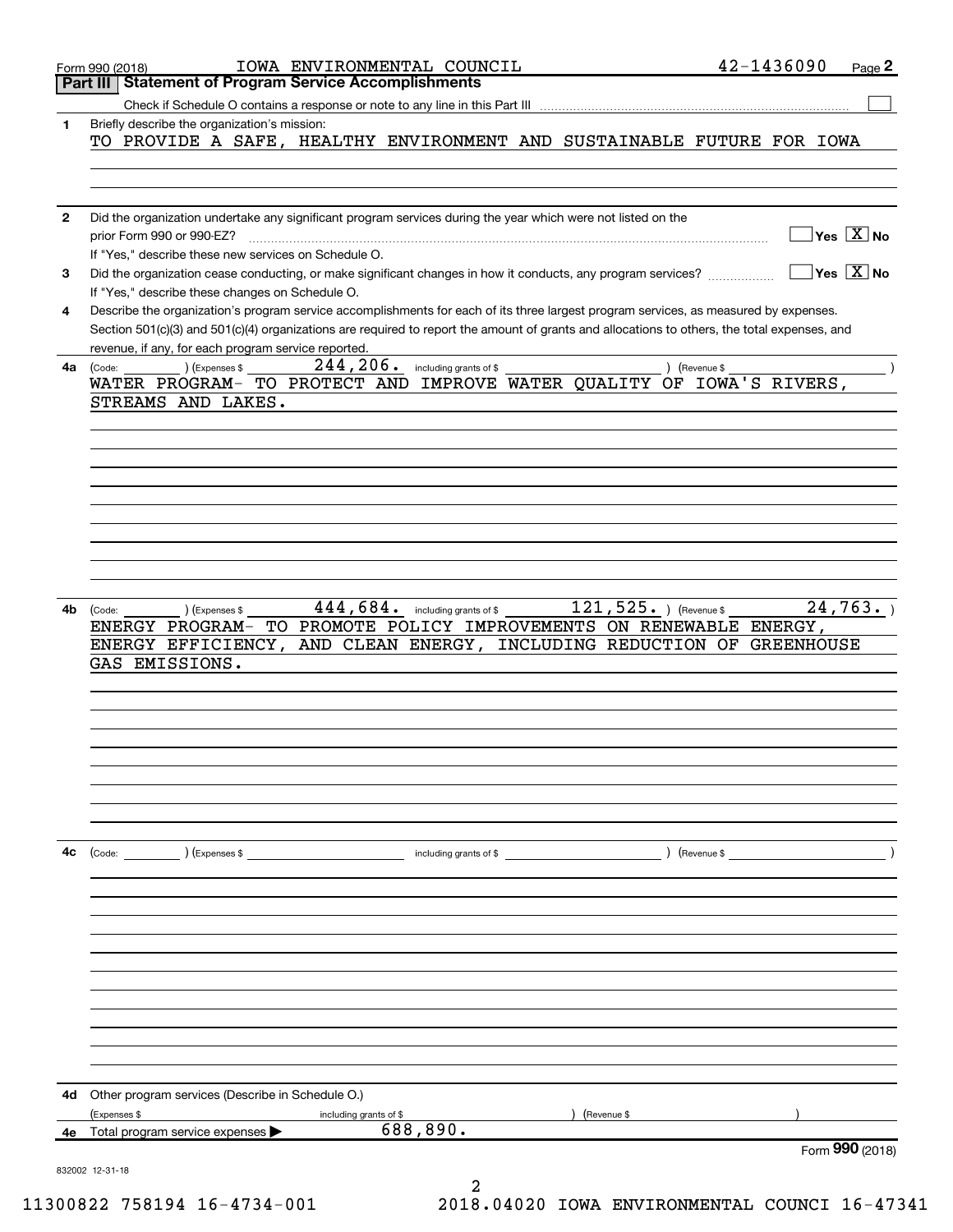$_{\rm Form}$   $_{990}$  (2018)  $_{\rm PQe}$   $_{\rm TOW}$   $_{\rm H20}$   $_{\rm N20}$   $_{\rm N20}$   $_{\rm H20}$   $_{\rm H20}$   $_{\rm H20}$   $_{\rm H20}$   $_{\rm H20}$ **Porm 990 (2018)**<br>**Part IV | Checklist of Required Schedules** 

|     |                                                                                                                                                 |                 | Yes         | No                      |
|-----|-------------------------------------------------------------------------------------------------------------------------------------------------|-----------------|-------------|-------------------------|
|     | Is the organization described in section $501(c)(3)$ or $4947(a)(1)$ (other than a private foundation)?                                         |                 |             |                         |
|     |                                                                                                                                                 | 1               | х           |                         |
| 2   |                                                                                                                                                 | $\mathbf{2}$    | $\mathbf X$ |                         |
| 3   | Did the organization engage in direct or indirect political campaign activities on behalf of or in opposition to candidates for                 |                 |             |                         |
|     |                                                                                                                                                 | 3               |             | x                       |
| 4   | Section 501(c)(3) organizations. Did the organization engage in lobbying activities, or have a section 501(h) election in effect                |                 |             |                         |
|     |                                                                                                                                                 | 4               | X           |                         |
| 5   | Is the organization a section 501(c)(4), 501(c)(5), or 501(c)(6) organization that receives membership dues, assessments, or                    |                 |             |                         |
|     |                                                                                                                                                 | 5               |             | x                       |
| 6   | Did the organization maintain any donor advised funds or any similar funds or accounts for which donors have the right to                       |                 |             |                         |
|     | provide advice on the distribution or investment of amounts in such funds or accounts? If "Yes," complete Schedule D, Part I                    | 6               |             | x                       |
| 7   | Did the organization receive or hold a conservation easement, including easements to preserve open space,                                       |                 |             |                         |
|     |                                                                                                                                                 | $\overline{7}$  |             | x                       |
| 8   | Did the organization maintain collections of works of art, historical treasures, or other similar assets? If "Yes," complete                    |                 |             |                         |
|     |                                                                                                                                                 | 8               |             | x                       |
| 9   | Did the organization report an amount in Part X, line 21, for escrow or custodial account liability, serve as a custodian for                   |                 |             |                         |
|     | amounts not listed in Part X; or provide credit counseling, debt management, credit repair, or debt negotiation services?                       |                 |             | x                       |
|     | If "Yes," complete Schedule D, Part IV                                                                                                          | 9               |             |                         |
| 10  | Did the organization, directly or through a related organization, hold assets in temporarily restricted endowments, permanent                   |                 | x           |                         |
|     |                                                                                                                                                 | 10              |             |                         |
| 11  | If the organization's answer to any of the following questions is "Yes," then complete Schedule D, Parts VI, VII, VIII, IX, or X                |                 |             |                         |
|     | as applicable.<br>a Did the organization report an amount for land, buildings, and equipment in Part X, line 10? If "Yes," complete Schedule D, |                 |             |                         |
|     |                                                                                                                                                 | 11a             | x           |                         |
|     | <b>b</b> Did the organization report an amount for investments - other securities in Part X, line 12 that is 5% or more of its total            |                 |             |                         |
|     |                                                                                                                                                 | 11 <sub>b</sub> |             | x                       |
|     | c Did the organization report an amount for investments - program related in Part X, line 13 that is 5% or more of its total                    |                 |             |                         |
|     |                                                                                                                                                 | 11c             |             | x                       |
|     | d Did the organization report an amount for other assets in Part X, line 15 that is 5% or more of its total assets reported in                  |                 |             |                         |
|     |                                                                                                                                                 | 11d             |             | X                       |
|     | e Did the organization report an amount for other liabilities in Part X, line 25? If "Yes," complete Schedule D, Part X                         | 11e             |             | $\overline{\mathbf{x}}$ |
|     | f Did the organization's separate or consolidated financial statements for the tax year include a footnote that addresses                       |                 |             |                         |
|     | the organization's liability for uncertain tax positions under FIN 48 (ASC 740)? If "Yes," complete Schedule D, Part X                          | 11f             | x           |                         |
|     | 12a Did the organization obtain separate, independent audited financial statements for the tax year? If "Yes," complete                         |                 |             |                         |
|     | Schedule D, Parts XI and XII                                                                                                                    | 12a             | X           |                         |
|     | <b>b</b> Was the organization included in consolidated, independent audited financial statements for the tax year?                              |                 |             |                         |
|     | If "Yes," and if the organization answered "No" to line 12a, then completing Schedule D, Parts XI and XII is optional                           | 12 <sub>b</sub> |             | X,                      |
| 13  |                                                                                                                                                 | 13              |             | X                       |
| 14a | Did the organization maintain an office, employees, or agents outside of the United States?                                                     | 14a             |             | X                       |
|     | b Did the organization have aggregate revenues or expenses of more than \$10,000 from grantmaking, fundraising, business,                       |                 |             |                         |
|     | investment, and program service activities outside the United States, or aggregate foreign investments valued at \$100,000                      |                 |             |                         |
|     |                                                                                                                                                 | 14b             |             | x                       |
| 15  | Did the organization report on Part IX, column (A), line 3, more than \$5,000 of grants or other assistance to or for any                       |                 |             |                         |
|     |                                                                                                                                                 | 15              |             | X                       |
| 16  | Did the organization report on Part IX, column (A), line 3, more than \$5,000 of aggregate grants or other assistance to                        |                 |             |                         |
|     |                                                                                                                                                 | 16              |             | X                       |
| 17  | Did the organization report a total of more than \$15,000 of expenses for professional fundraising services on Part IX,                         |                 |             |                         |
|     |                                                                                                                                                 | 17              |             | x                       |
| 18  | Did the organization report more than \$15,000 total of fundraising event gross income and contributions on Part VIII, lines                    |                 |             |                         |
|     |                                                                                                                                                 | 18              | x           |                         |
| 19  | Did the organization report more than \$15,000 of gross income from gaming activities on Part VIII, line 9a? If "Yes."                          |                 |             |                         |
|     |                                                                                                                                                 | 19              |             | X                       |
| 20a |                                                                                                                                                 | <b>20a</b>      |             | х                       |
|     | b If "Yes" to line 20a, did the organization attach a copy of its audited financial statements to this return?                                  | 20 <sub>b</sub> |             |                         |
| 21  | Did the organization report more than \$5,000 of grants or other assistance to any domestic organization or                                     |                 | х           |                         |
|     |                                                                                                                                                 | 21              |             | Form 990 (2018)         |
|     | 832003 12-31-18                                                                                                                                 |                 |             |                         |

3

832003 12-31-18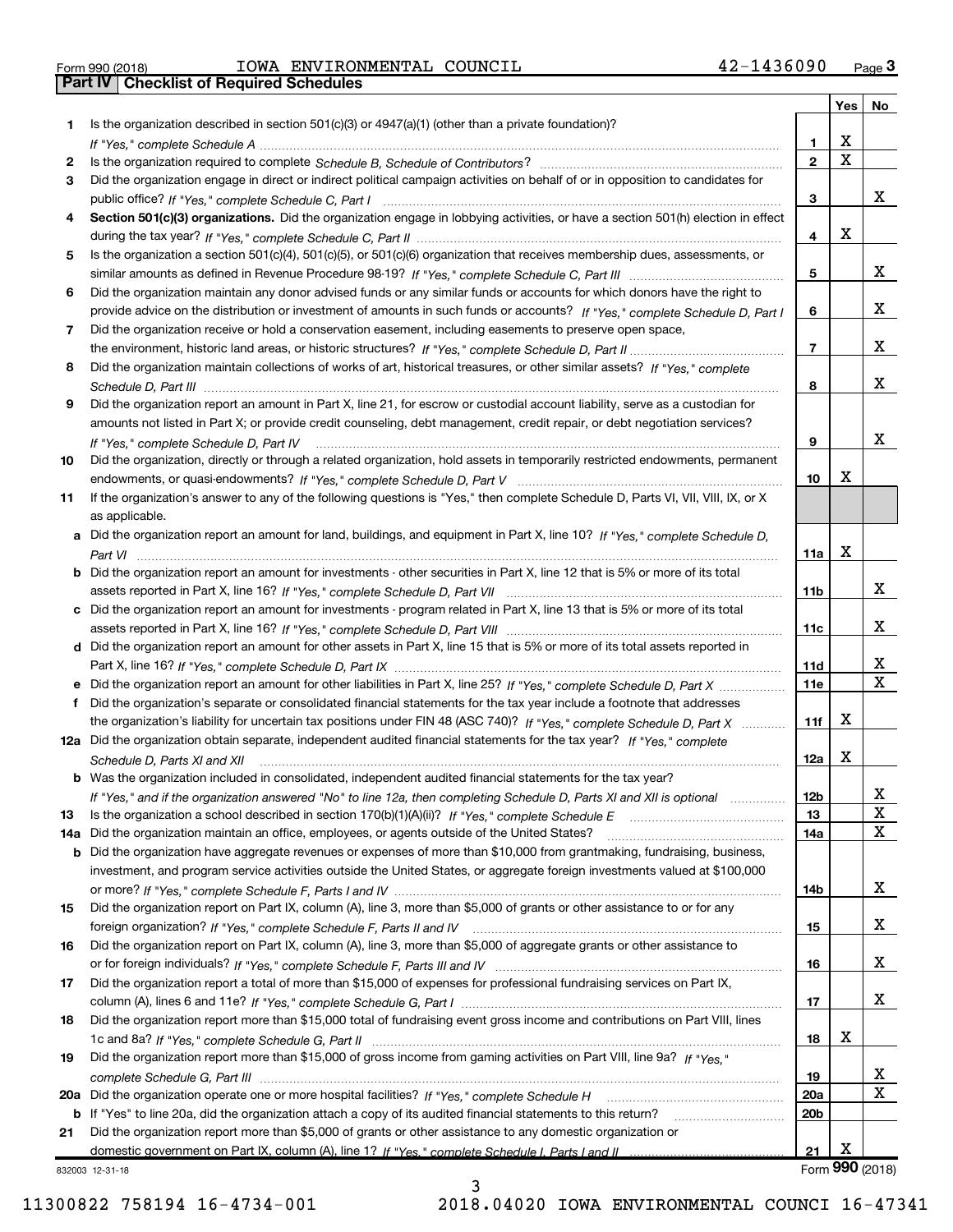|  | Form 990 (2018) |  |
|--|-----------------|--|

**Part IV Checklist of Required Schedules**

#### Form 990 (2018) Page IOWA ENVIRONMENTAL COUNCIL 42-1436090

*(continued)*

|        |                                                                                                                                                                                                                                |                 | Yes | No              |
|--------|--------------------------------------------------------------------------------------------------------------------------------------------------------------------------------------------------------------------------------|-----------------|-----|-----------------|
| 22     | Did the organization report more than \$5,000 of grants or other assistance to or for domestic individuals on                                                                                                                  |                 |     |                 |
|        |                                                                                                                                                                                                                                | 22              |     | x               |
| 23     | Did the organization answer "Yes" to Part VII, Section A, line 3, 4, or 5 about compensation of the organization's current                                                                                                     |                 |     |                 |
|        | and former officers, directors, trustees, key employees, and highest compensated employees? If "Yes," complete                                                                                                                 |                 |     |                 |
|        |                                                                                                                                                                                                                                | 23              |     | x               |
|        | 24a Did the organization have a tax-exempt bond issue with an outstanding principal amount of more than \$100,000 as of the                                                                                                    |                 |     |                 |
|        | last day of the year, that was issued after December 31, 2002? If "Yes," answer lines 24b through 24d and complete                                                                                                             |                 |     |                 |
|        |                                                                                                                                                                                                                                | 24a             |     | х               |
|        |                                                                                                                                                                                                                                | 24 <sub>b</sub> |     |                 |
|        | c Did the organization maintain an escrow account other than a refunding escrow at any time during the year to defease                                                                                                         |                 |     |                 |
|        |                                                                                                                                                                                                                                | 24c             |     |                 |
|        |                                                                                                                                                                                                                                | 24d             |     |                 |
|        |                                                                                                                                                                                                                                |                 |     |                 |
|        | 25a Section 501(c)(3), 501(c)(4), and 501(c)(29) organizations. Did the organization engage in an excess benefit                                                                                                               |                 |     | x               |
|        |                                                                                                                                                                                                                                | 25a             |     |                 |
|        | b Is the organization aware that it engaged in an excess benefit transaction with a disqualified person in a prior year, and                                                                                                   |                 |     |                 |
|        | that the transaction has not been reported on any of the organization's prior Forms 990 or 990-EZ? If "Yes," complete                                                                                                          |                 |     |                 |
|        | Schedule L, Part I                                                                                                                                                                                                             | 25b             |     | x               |
| 26     | Did the organization report any amount on Part X, line 5, 6, or 22 for receivables from or payables to any current or                                                                                                          |                 |     |                 |
|        | former officers, directors, trustees, key employees, highest compensated employees, or disqualified persons? If "Yes."                                                                                                         |                 |     |                 |
|        | complete Schedule L, Part II (et al., complete schedule L, Part II (et al., complete Schedule L, Part II) (et al., complete Schedule L, Part II) (et al., complete Schedule L, Part III) (et al., complete Schedule L, Part II | 26              |     | х               |
| 27     | Did the organization provide a grant or other assistance to an officer, director, trustee, key employee, substantial                                                                                                           |                 |     |                 |
|        | contributor or employee thereof, a grant selection committee member, or to a 35% controlled entity or family member                                                                                                            |                 |     |                 |
|        |                                                                                                                                                                                                                                | 27              |     | Χ               |
| 28     | Was the organization a party to a business transaction with one of the following parties (see Schedule L, Part IV                                                                                                              |                 |     |                 |
|        | instructions for applicable filing thresholds, conditions, and exceptions):                                                                                                                                                    |                 |     |                 |
|        | a A current or former officer, director, trustee, or key employee? If "Yes," complete Schedule L, Part IV                                                                                                                      | 28a             |     | х               |
|        | b A family member of a current or former officer, director, trustee, or key employee? If "Yes," complete Schedule L, Part IV                                                                                                   | 28 <sub>b</sub> |     | $\mathbf X$     |
|        | c An entity of which a current or former officer, director, trustee, or key employee (or a family member thereof) was an officer,                                                                                              |                 |     |                 |
|        |                                                                                                                                                                                                                                | 28c             |     | х               |
| 29     |                                                                                                                                                                                                                                | 29              |     | $\mathbf X$     |
| 30     | Did the organization receive contributions of art, historical treasures, or other similar assets, or qualified conservation                                                                                                    |                 |     |                 |
|        |                                                                                                                                                                                                                                | 30              |     | х               |
| 31     | Did the organization liquidate, terminate, or dissolve and cease operations?                                                                                                                                                   |                 |     |                 |
|        |                                                                                                                                                                                                                                | 31              |     | х               |
| 32     | Did the organization sell, exchange, dispose of, or transfer more than 25% of its net assets? If "Yes," complete                                                                                                               |                 |     |                 |
|        |                                                                                                                                                                                                                                | 32              |     | х               |
| 33     | Did the organization own 100% of an entity disregarded as separate from the organization under Regulations                                                                                                                     |                 |     |                 |
|        |                                                                                                                                                                                                                                | 33              |     | х               |
| 34     | Was the organization related to any tax-exempt or taxable entity? If "Yes," complete Schedule R, Part II, III, or IV, and                                                                                                      |                 |     |                 |
|        |                                                                                                                                                                                                                                | 34              |     | x               |
|        | 35a Did the organization have a controlled entity within the meaning of section 512(b)(13)?                                                                                                                                    | 35a             |     | X               |
|        | <b>b</b> If "Yes" to line 35a, did the organization receive any payment from or engage in any transaction with a controlled entity                                                                                             |                 |     |                 |
|        |                                                                                                                                                                                                                                | 35b             |     |                 |
|        |                                                                                                                                                                                                                                |                 |     |                 |
| 36     | Section 501(c)(3) organizations. Did the organization make any transfers to an exempt non-charitable related organization?                                                                                                     |                 |     |                 |
|        |                                                                                                                                                                                                                                | 36              |     | X               |
| 37     | Did the organization conduct more than 5% of its activities through an entity that is not a related organization                                                                                                               |                 |     |                 |
|        | and that is treated as a partnership for federal income tax purposes? If "Yes," complete Schedule R, Part VI                                                                                                                   | 37              |     | х               |
| 38     | Did the organization complete Schedule O and provide explanations in Schedule O for Part VI, lines 11b and 19?                                                                                                                 |                 | х   |                 |
| Part V | Note. All Form 990 filers are required to complete Schedule O<br><b>Statements Regarding Other IRS Filings and Tax Compliance</b>                                                                                              | 38              |     |                 |
|        | Check if Schedule O contains a response or note to any line in this Part V                                                                                                                                                     |                 |     |                 |
|        |                                                                                                                                                                                                                                |                 |     |                 |
|        |                                                                                                                                                                                                                                |                 | Yes | No              |
|        | 1a<br>0                                                                                                                                                                                                                        |                 |     |                 |
|        | <b>b</b> Enter the number of Forms W-2G included in line 1a. Enter -0- if not applicable<br>1b                                                                                                                                 |                 |     |                 |
|        | c Did the organization comply with backup withholding rules for reportable payments to vendors and reportable gaming                                                                                                           |                 |     |                 |
|        | (gambling) winnings to prize winners?                                                                                                                                                                                          | 1c              |     | Form 990 (2018) |
|        | 832004 12-31-18<br>4                                                                                                                                                                                                           |                 |     |                 |
|        |                                                                                                                                                                                                                                |                 |     |                 |

 <sup>11300822 758194 16-4734-001 2018.04020</sup> IOWA ENVIRONMENTAL COUNCI 16-47341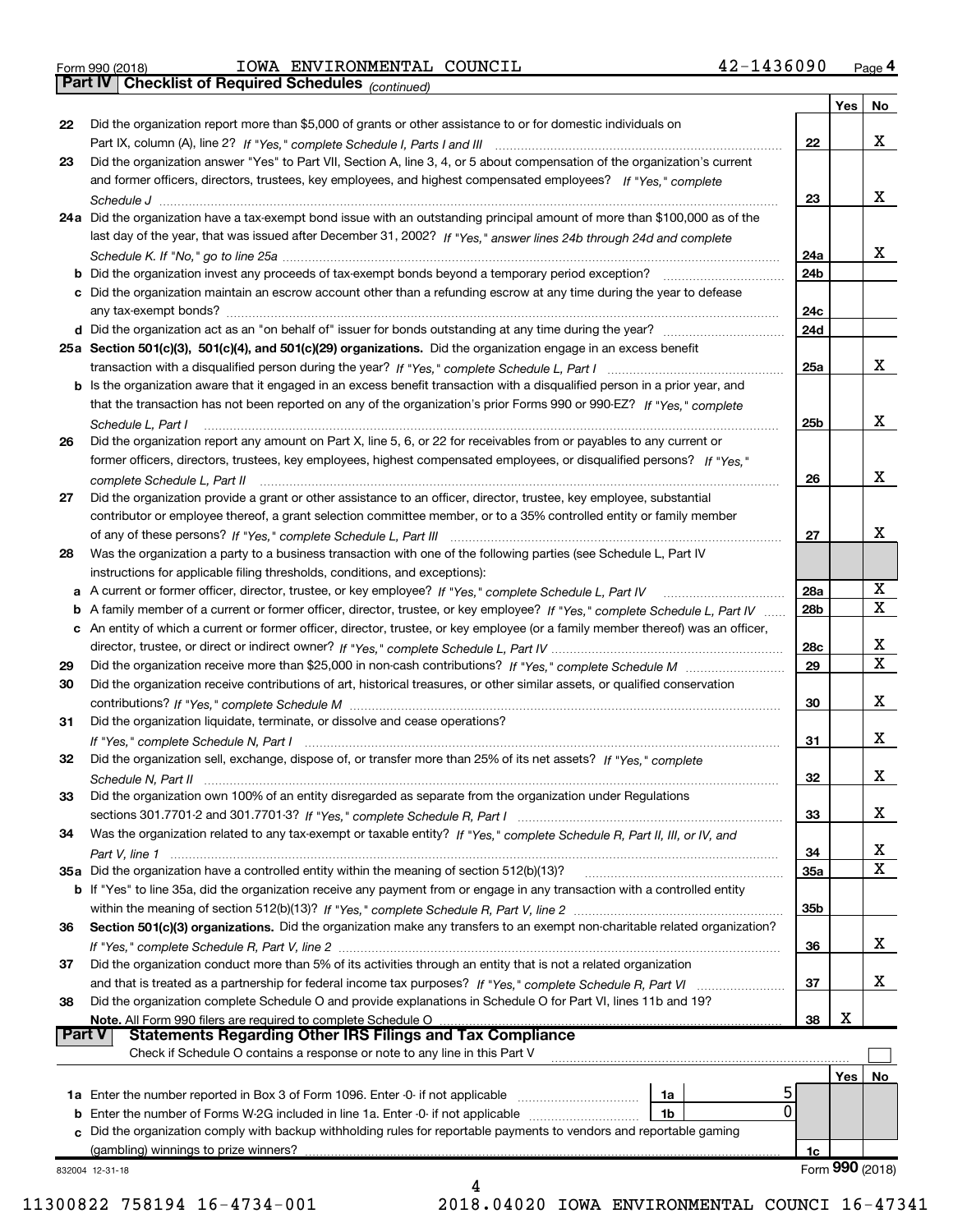|        | 42-1436090<br>IOWA ENVIRONMENTAL COUNCIL<br>Form 990 (2018)                                                                                       |                |     | $Page$ <sup>5</sup>         |  |  |  |  |  |  |  |
|--------|---------------------------------------------------------------------------------------------------------------------------------------------------|----------------|-----|-----------------------------|--|--|--|--|--|--|--|
| Part V | Statements Regarding Other IRS Filings and Tax Compliance (continued)                                                                             |                |     |                             |  |  |  |  |  |  |  |
|        |                                                                                                                                                   |                | Yes | No                          |  |  |  |  |  |  |  |
|        | 2a Enter the number of employees reported on Form W-3, Transmittal of Wage and Tax Statements,                                                    |                |     |                             |  |  |  |  |  |  |  |
|        | 13<br>filed for the calendar year ending with or within the year covered by this return<br>2a                                                     |                |     |                             |  |  |  |  |  |  |  |
|        | <b>b</b> If at least one is reported on line 2a, did the organization file all required federal employment tax returns?                           | 2 <sub>b</sub> | X   |                             |  |  |  |  |  |  |  |
|        |                                                                                                                                                   |                |     |                             |  |  |  |  |  |  |  |
|        | 3a Did the organization have unrelated business gross income of \$1,000 or more during the year?                                                  |                |     |                             |  |  |  |  |  |  |  |
|        |                                                                                                                                                   | 3b             |     |                             |  |  |  |  |  |  |  |
|        | 4a At any time during the calendar year, did the organization have an interest in, or a signature or other authority over, a                      |                |     |                             |  |  |  |  |  |  |  |
|        |                                                                                                                                                   | 4a             |     | х                           |  |  |  |  |  |  |  |
|        | <b>b</b> If "Yes," enter the name of the foreign country: $\blacktriangleright$                                                                   |                |     |                             |  |  |  |  |  |  |  |
|        | See instructions for filing requirements for FinCEN Form 114, Report of Foreign Bank and Financial Accounts (FBAR).                               |                |     |                             |  |  |  |  |  |  |  |
|        | 5a Was the organization a party to a prohibited tax shelter transaction at any time during the tax year?                                          | 5a             |     | х                           |  |  |  |  |  |  |  |
|        |                                                                                                                                                   | 5b             |     | X                           |  |  |  |  |  |  |  |
|        |                                                                                                                                                   | 5c             |     |                             |  |  |  |  |  |  |  |
|        | 6a Does the organization have annual gross receipts that are normally greater than \$100,000, and did the organization solicit                    |                |     |                             |  |  |  |  |  |  |  |
|        | any contributions that were not tax deductible as charitable contributions?                                                                       | 6a             |     | X                           |  |  |  |  |  |  |  |
|        | <b>b</b> If "Yes," did the organization include with every solicitation an express statement that such contributions or gifts                     |                |     |                             |  |  |  |  |  |  |  |
|        | were not tax deductible?                                                                                                                          | 6b             |     |                             |  |  |  |  |  |  |  |
| 7      | Organizations that may receive deductible contributions under section 170(c).                                                                     |                |     |                             |  |  |  |  |  |  |  |
|        | a Did the organization receive a payment in excess of \$75 made partly as a contribution and partly for goods and services provided to the payor? | 7a             |     | X                           |  |  |  |  |  |  |  |
|        | <b>b</b> If "Yes," did the organization notify the donor of the value of the goods or services provided?                                          | 7b             |     |                             |  |  |  |  |  |  |  |
|        | c Did the organization sell, exchange, or otherwise dispose of tangible personal property for which it was required                               |                |     |                             |  |  |  |  |  |  |  |
|        | to file Form 8282?                                                                                                                                | 7c             |     | х                           |  |  |  |  |  |  |  |
|        | 7d                                                                                                                                                |                |     |                             |  |  |  |  |  |  |  |
|        | e Did the organization receive any funds, directly or indirectly, to pay premiums on a personal benefit contract?                                 | 7e             |     | х                           |  |  |  |  |  |  |  |
|        | Did the organization, during the year, pay premiums, directly or indirectly, on a personal benefit contract?                                      | 7f             |     | X                           |  |  |  |  |  |  |  |
| g      | If the organization received a contribution of qualified intellectual property, did the organization file Form 8899 as required?                  | 7g<br>7h       |     |                             |  |  |  |  |  |  |  |
|        | h If the organization received a contribution of cars, boats, airplanes, or other vehicles, did the organization file a Form 1098-C?              |                |     |                             |  |  |  |  |  |  |  |
| 8      | Sponsoring organizations maintaining donor advised funds. Did a donor advised fund maintained by the                                              |                |     |                             |  |  |  |  |  |  |  |
|        | sponsoring organization have excess business holdings at any time during the year?                                                                | 8              |     |                             |  |  |  |  |  |  |  |
| 9      | Sponsoring organizations maintaining donor advised funds.                                                                                         |                |     |                             |  |  |  |  |  |  |  |
| а      | Did the sponsoring organization make any taxable distributions under section 4966?                                                                | <b>9a</b>      |     |                             |  |  |  |  |  |  |  |
|        | <b>b</b> Did the sponsoring organization make a distribution to a donor, donor advisor, or related person?                                        | 9 <sub>b</sub> |     |                             |  |  |  |  |  |  |  |
| 10     | Section 501(c)(7) organizations. Enter:                                                                                                           |                |     |                             |  |  |  |  |  |  |  |
|        | 10a                                                                                                                                               |                |     |                             |  |  |  |  |  |  |  |
|        | <b>b</b> Gross receipts, included on Form 990, Part VIII, line 12, for public use of club facilities <i>manument</i><br>10b                       |                |     |                             |  |  |  |  |  |  |  |
| 11     | Section 501(c)(12) organizations. Enter:                                                                                                          |                |     |                             |  |  |  |  |  |  |  |
| а      | 11a                                                                                                                                               |                |     |                             |  |  |  |  |  |  |  |
|        | b Gross income from other sources (Do not net amounts due or paid to other sources against                                                        |                |     |                             |  |  |  |  |  |  |  |
|        | amounts due or received from them.)<br>11b                                                                                                        |                |     |                             |  |  |  |  |  |  |  |
|        | 12a Section 4947(a)(1) non-exempt charitable trusts. Is the organization filing Form 990 in lieu of Form 1041?                                    | 12a            |     |                             |  |  |  |  |  |  |  |
|        | <b>b</b> If "Yes," enter the amount of tax-exempt interest received or accrued during the year<br>12b                                             |                |     |                             |  |  |  |  |  |  |  |
| 13     | Section 501(c)(29) qualified nonprofit health insurance issuers.                                                                                  |                |     |                             |  |  |  |  |  |  |  |
|        | a Is the organization licensed to issue qualified health plans in more than one state?                                                            | 1За            |     |                             |  |  |  |  |  |  |  |
|        | <b>Note.</b> See the instructions for additional information the organization must report on Schedule O.                                          |                |     |                             |  |  |  |  |  |  |  |
|        | <b>b</b> Enter the amount of reserves the organization is required to maintain by the states in which the                                         |                |     |                             |  |  |  |  |  |  |  |
|        | 13b                                                                                                                                               |                |     |                             |  |  |  |  |  |  |  |
|        | 13с                                                                                                                                               | 14a            |     | x                           |  |  |  |  |  |  |  |
|        | 14a Did the organization receive any payments for indoor tanning services during the tax year?                                                    | 14b            |     |                             |  |  |  |  |  |  |  |
| 15     | Is the organization subject to the section 4960 tax on payment(s) of more than \$1,000,000 in remuneration or                                     |                |     |                             |  |  |  |  |  |  |  |
|        |                                                                                                                                                   | 15             |     | х                           |  |  |  |  |  |  |  |
|        | If "Yes," see instructions and file Form 4720, Schedule N.                                                                                        |                |     |                             |  |  |  |  |  |  |  |
| 16     | Is the organization an educational institution subject to the section 4968 excise tax on net investment income?                                   | 16             |     | X                           |  |  |  |  |  |  |  |
|        | .<br>If "Yes," complete Form 4720, Schedule O.                                                                                                    |                |     |                             |  |  |  |  |  |  |  |
|        |                                                                                                                                                   |                |     | $F_{\text{arm}}$ 990 (2019) |  |  |  |  |  |  |  |

Form (2018) **990**

832005 12-31-18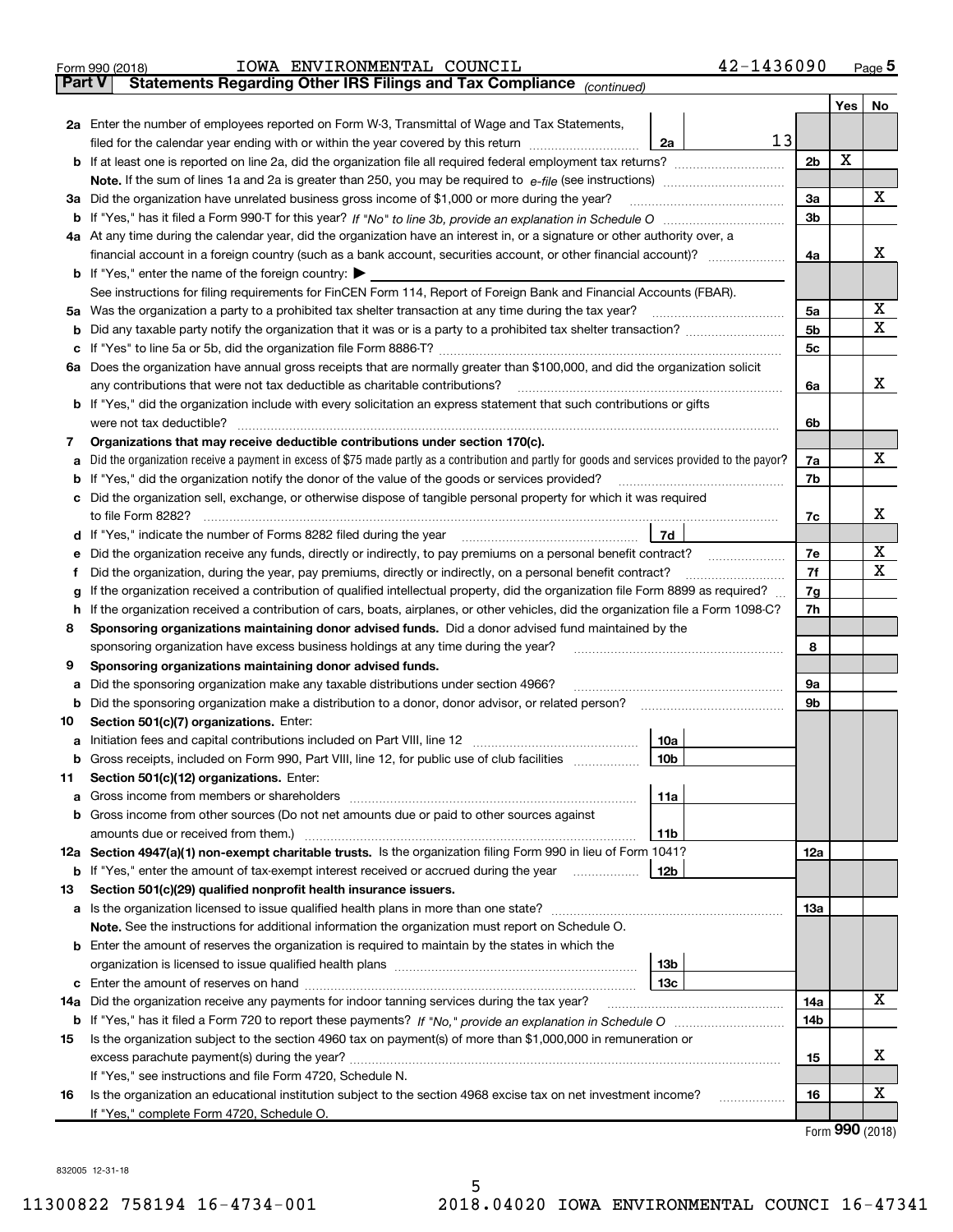| Form 990 (2018) |  |  |
|-----------------|--|--|
|                 |  |  |

#### $_{\rm Form}$   $_{990}$  (2018)  $_{\rm PQe}$   $_{\rm TOW}$   $_{\rm H20}$   $_{\rm N20}$   $_{\rm N20}$   $_{\rm H20}$   $_{\rm H20}$   $_{\rm H20}$   $_{\rm H20}$   $_{\rm H20}$

**6**

**Part VI** | Governance, Management, and Disclosure <sub>For each "Yes" response to lines 2 through 7b below, and for a "No" response</sub> *to line 8a, 8b, or 10b below, describe the circumstances, processes, or changes in Schedule O. See instructions.*

|    |                                                                                                                                                                             |    |                         | Yes             | No          |
|----|-----------------------------------------------------------------------------------------------------------------------------------------------------------------------------|----|-------------------------|-----------------|-------------|
|    | 1a<br><b>1a</b> Enter the number of voting members of the governing body at the end of the tax year <i>manumum</i>                                                          | 18 |                         |                 |             |
|    | If there are material differences in voting rights among members of the governing body, or if the governing                                                                 |    |                         |                 |             |
|    | body delegated broad authority to an executive committee or similar committee, explain in Schedule O.                                                                       |    |                         |                 |             |
|    | Enter the number of voting members included in line 1a, above, who are independent<br>1b                                                                                    | 18 |                         |                 |             |
| 2  | Did any officer, director, trustee, or key employee have a family relationship or a business relationship with any other                                                    |    |                         |                 |             |
|    |                                                                                                                                                                             |    | $\overline{2}$          |                 | X           |
| 3  | Did the organization delegate control over management duties customarily performed by or under the direct supervision                                                       |    |                         |                 |             |
|    |                                                                                                                                                                             |    | 3                       |                 | х           |
| 4  | Did the organization make any significant changes to its governing documents since the prior Form 990 was filed?                                                            |    | $\overline{\mathbf{4}}$ |                 | $\mathbf X$ |
| 5  |                                                                                                                                                                             |    | 5                       |                 | X           |
| 6  | Did the organization have members or stockholders?                                                                                                                          |    | 6                       | X               |             |
| 7a | Did the organization have members, stockholders, or other persons who had the power to elect or appoint one or                                                              |    |                         |                 |             |
|    |                                                                                                                                                                             |    | 7a                      | х               |             |
|    | <b>b</b> Are any governance decisions of the organization reserved to (or subject to approval by) members, stockholders, or                                                 |    |                         |                 |             |
|    | persons other than the governing body?                                                                                                                                      |    | 7b                      |                 | х           |
| 8  | Did the organization contemporaneously document the meetings held or written actions undertaken during the year by the following:                                           |    |                         |                 |             |
| a  |                                                                                                                                                                             |    | 8а                      | X               |             |
|    |                                                                                                                                                                             |    | 8b                      | X               |             |
| 9  | Is there any officer, director, trustee, or key employee listed in Part VII, Section A, who cannot be reached at the                                                        |    |                         |                 |             |
|    |                                                                                                                                                                             |    | 9                       |                 | х           |
|    | Section B. Policies (This Section B requests information about policies not required by the Internal Revenue Code.)                                                         |    |                         |                 |             |
|    |                                                                                                                                                                             |    |                         | Yes             | No          |
|    |                                                                                                                                                                             |    | 10a                     |                 | X           |
|    | <b>b</b> If "Yes," did the organization have written policies and procedures governing the activities of such chapters, affiliates,                                         |    |                         |                 |             |
|    |                                                                                                                                                                             |    | 10 <sub>b</sub>         |                 |             |
|    | 11a Has the organization provided a complete copy of this Form 990 to all members of its governing body before filing the form?                                             |    | 11a                     | X               |             |
|    | <b>b</b> Describe in Schedule O the process, if any, used by the organization to review this Form 990.                                                                      |    |                         |                 |             |
|    |                                                                                                                                                                             |    | 12a                     | х               |             |
| b  |                                                                                                                                                                             |    | 12 <sub>b</sub>         | X               |             |
|    | c Did the organization regularly and consistently monitor and enforce compliance with the policy? If "Yes," describe                                                        |    |                         |                 |             |
|    | in Schedule O how this was done continuous control to the control of the state of the control of the control o                                                              |    | 12c                     | х               |             |
| 13 | Did the organization have a written whistleblower policy?<br>The content of the content of the content of the content of the content of the content of the content of the c |    | 13                      | X               |             |
| 14 | Did the organization have a written document retention and destruction policy? manufactured and the organization have a written document retention and destruction policy?  |    | 14                      | X               |             |
| 15 | Did the process for determining compensation of the following persons include a review and approval by independent                                                          |    |                         |                 |             |
|    | persons, comparability data, and contemporaneous substantiation of the deliberation and decision?                                                                           |    |                         |                 |             |
|    |                                                                                                                                                                             |    |                         | X               |             |
|    | a The organization's CEO, Executive Director, or top management official manufactured content of the organization's CEO, Executive Director, or top management official     |    | 15a                     |                 | х           |
|    | <b>b</b> Other officers or key employees of the organization                                                                                                                |    | 15 <sub>b</sub>         |                 |             |
|    | If "Yes" to line 15a or 15b, describe the process in Schedule O (see instructions).                                                                                         |    |                         |                 |             |
|    | 16a Did the organization invest in, contribute assets to, or participate in a joint venture or similar arrangement with a                                                   |    |                         |                 |             |
|    | taxable entity during the year?                                                                                                                                             |    | <b>16a</b>              |                 | X           |
|    | b If "Yes," did the organization follow a written policy or procedure requiring the organization to evaluate its participation                                              |    |                         |                 |             |
|    | in joint venture arrangements under applicable federal tax law, and take steps to safeguard the organization's                                                              |    |                         |                 |             |
|    | exempt status with respect to such arrangements?                                                                                                                            |    | 16b                     |                 |             |
|    | <b>Section C. Disclosure</b>                                                                                                                                                |    |                         |                 |             |
| 17 | <b>NONE</b><br>List the states with which a copy of this Form 990 is required to be filed $\blacktriangleright$                                                             |    |                         |                 |             |
| 18 | Section 6104 requires an organization to make its Forms 1023 (1024 or 1024-A if applicable), 990, and 990-T (Section 501(c)(3)s only) available                             |    |                         |                 |             |
|    | for public inspection. Indicate how you made these available. Check all that apply.                                                                                         |    |                         |                 |             |
|    | $\boxed{\text{X}}$ Upon request<br>Own website<br>Another's website<br>Other (explain in Schedule O)                                                                        |    |                         |                 |             |
| 19 | Describe in Schedule O whether (and if so, how) the organization made its governing documents, conflict of interest policy, and financial                                   |    |                         |                 |             |
|    | statements available to the public during the tax year.                                                                                                                     |    |                         |                 |             |
| 20 | State the name, address, and telephone number of the person who possesses the organization's books and records                                                              |    |                         |                 |             |
|    | <b>JENNIFER TERRY - 515-244-1194</b>                                                                                                                                        |    |                         |                 |             |
|    | 50309<br>505 FIFTH AVENUE, SUITE 850, DES MOINES,<br>ΙA                                                                                                                     |    |                         |                 |             |
|    | 832006 12-31-18                                                                                                                                                             |    |                         | Form 990 (2018) |             |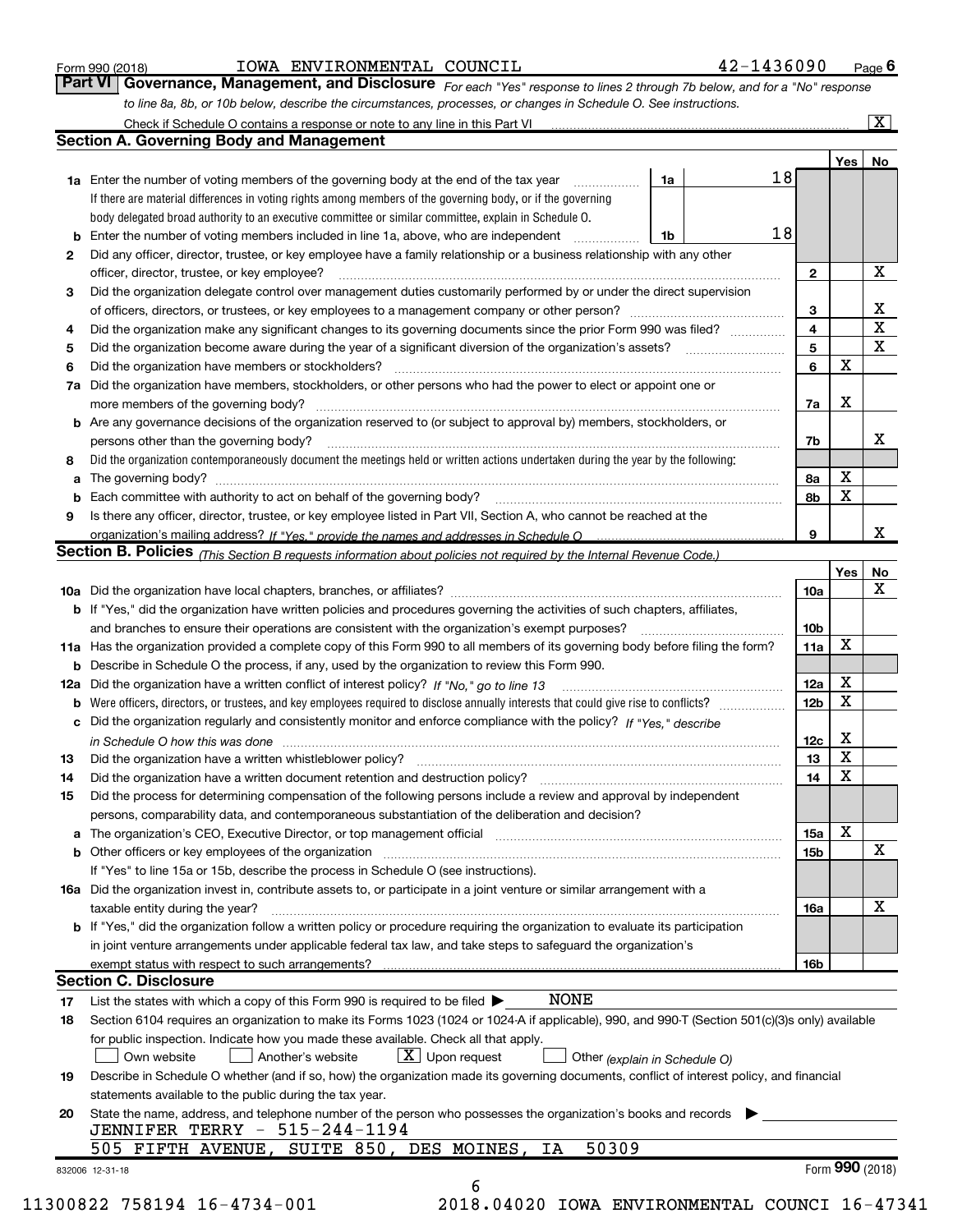$\Box$ 

#### **Part VII Compensation of Officers, Directors, Trustees, Key Employees, Highest Compensated Employees, and Independent Contractors**

Check if Schedule O contains a response or note to any line in this Part VII

**Section A. Officers, Directors, Trustees, Key Employees, and Highest Compensated Employees**

**1a**  Complete this table for all persons required to be listed. Report compensation for the calendar year ending with or within the organization's tax year.

 $\bullet$  List all of the organization's current officers, directors, trustees (whether individuals or organizations), regardless of amount of compensation.

**•** List all of the organization's **current** key employees, if any. See instructions for definition of "key employee." Enter -0- in columns  $(D)$ ,  $(E)$ , and  $(F)$  if no compensation was paid.

**•** List the organization's five current highest compensated employees (other than an officer, director, trustee, or key employee) who received report-

 $\bullet$  List all of the organization's former officers, key employees, and highest compensated employees who received more than \$100,000 of able compensation (Box 5 of Form W-2 and/or Box 7 of Form 1099-MISC) of more than \$100,000 from the organization and any related organizations. reportable compensation from the organization and any related organizations.

**•** List all of the organization's former directors or trustees that received, in the capacity as a former director or trustee of the organization, more than \$10,000 of reportable compensation from the organization and any related organizations.

List persons in the following order: individual trustees or directors; institutional trustees; officers; key employees; highest compensated employees; and former such persons.

Check this box if neither the organization nor any related organization compensated any current officer, director, or trustee.  $\Box$ 

| (A)                        | (B)               | (C)                                     |                                                                  |                         |              |                                   |        | (D)             | (E)                           | (F)                   |
|----------------------------|-------------------|-----------------------------------------|------------------------------------------------------------------|-------------------------|--------------|-----------------------------------|--------|-----------------|-------------------------------|-----------------------|
| Name and Title             | Average           | Position<br>(do not check more than one |                                                                  |                         |              |                                   |        | Reportable      | Reportable                    | Estimated             |
|                            | hours per         |                                         | box, unless person is both an<br>officer and a director/trustee) |                         |              |                                   |        | compensation    | compensation                  | amount of             |
|                            | week<br>(list any |                                         |                                                                  |                         |              |                                   |        | from<br>the     | from related<br>organizations | other<br>compensation |
|                            | hours for         | Individual trustee or director          |                                                                  |                         |              |                                   |        | organization    | (W-2/1099-MISC)               | from the              |
|                            | related           |                                         |                                                                  |                         |              |                                   |        | (W-2/1099-MISC) |                               | organization          |
|                            | organizations     |                                         |                                                                  |                         |              |                                   |        |                 |                               | and related           |
|                            | below             |                                         | Institutional trustee                                            |                         | Key employee |                                   |        |                 |                               | organizations         |
|                            | line)             |                                         |                                                                  | Officer                 |              | Highest compensated<br>  employee | Former |                 |                               |                       |
| SARAH LOHMEIER<br>(1)      | 10.00             |                                         |                                                                  |                         |              |                                   |        |                 |                               |                       |
| PRESIDENT                  |                   | $\mathbf x$                             |                                                                  | $\mathbf X$             |              |                                   |        | 0.              | 0.                            | $0_{.}$               |
| <b>LORRAINE MAY</b><br>(2) | 2.00              |                                         |                                                                  |                         |              |                                   |        |                 |                               |                       |
| IMMEDIATE PAST PRESIDENT   |                   | $\rm X$                                 |                                                                  | $\mathbf X$             |              |                                   |        | 0.              | $\mathbf 0$ .                 | 0.                    |
| JOHN SCHMIDT<br>(3)        | 3.00              |                                         |                                                                  |                         |              |                                   |        |                 |                               |                       |
| TREASURER                  |                   | $\overline{\mathbf{X}}$                 |                                                                  | $\overline{\textbf{X}}$ |              |                                   |        | 0.              | 0.                            | $0_{.}$               |
| KATIE COWNIE<br>(4)        | 2.00              |                                         |                                                                  |                         |              |                                   |        |                 |                               |                       |
| <b>SECRETARY</b>           |                   | $\overline{\mathbf{X}}$                 |                                                                  | $\mathbf X$             |              |                                   |        | 0.              | $\mathbf 0$ .                 | $\mathbf 0$ .         |
| (5)<br>ROSS BAXTER         | 3.00              |                                         |                                                                  |                         |              |                                   |        |                 |                               |                       |
| VICE-PRESIDENT             |                   | X                                       |                                                                  | $\mathbf X$             |              |                                   |        | 0.              | $\mathbf 0$ .                 | $0_{.}$               |
| DAVID COURARD-HAURI<br>(6) | 1.50              |                                         |                                                                  |                         |              |                                   |        |                 |                               |                       |
| <b>MEMBER</b>              |                   | $\overline{\mathbf{X}}$                 |                                                                  |                         |              |                                   |        | 0.              | $\mathbf 0$ .                 | 0.                    |
| SONDRA FELDSTEIN<br>(7)    | 1.00              |                                         |                                                                  |                         |              |                                   |        |                 |                               |                       |
| <b>MEMBER</b>              |                   | $\overline{\text{X}}$                   |                                                                  |                         |              |                                   |        | 0.              | 0.                            | $0_{.}$               |
| JONATHAN GANO<br>(8)       | 1.00              |                                         |                                                                  |                         |              |                                   |        |                 |                               |                       |
| <b>MEMBER</b>              |                   | $\overline{\mathbf{X}}$                 |                                                                  |                         |              |                                   |        | $\mathbf 0$ .   | 0.                            | $\mathbf 0$ .         |
| (9)<br>KEVIN HANSEN        | 1.00              |                                         |                                                                  |                         |              |                                   |        |                 |                               |                       |
| <b>MEMBER</b>              |                   | X                                       |                                                                  |                         |              |                                   |        | 0.              | 0.                            | 0.                    |
| (10) DARRELL HANSON        | 1.00              |                                         |                                                                  |                         |              |                                   |        |                 |                               |                       |
| <b>MEMBER</b>              |                   | $\overline{\mathbf{X}}$                 |                                                                  |                         |              |                                   |        | 0.              | 0.                            | 0.                    |
| (11) JENNIFER HERMSEN      | 1.00              |                                         |                                                                  |                         |              |                                   |        |                 |                               |                       |
| <b>MEMBER</b>              |                   | $\overline{\mathbf{X}}$                 |                                                                  |                         |              |                                   |        | 0.              | 0.                            | $\mathbf 0$ .         |
| (12) KURT JOHNSON          | 1.00              |                                         |                                                                  |                         |              |                                   |        |                 |                               |                       |
| <b>MEMBER</b>              |                   | $\overline{\mathbf{X}}$                 |                                                                  |                         |              |                                   |        | 0.              | $\mathbf 0$ .                 | $0_{.}$               |
| (13) CYRIL MANDELBAUM      | 1.00              |                                         |                                                                  |                         |              |                                   |        |                 |                               |                       |
| <b>MEMBER</b>              |                   | X                                       |                                                                  |                         |              |                                   |        | 0.              | $\mathbf 0$ .                 | 0.                    |
| (14) MONTE MARTI           | 1.00              |                                         |                                                                  |                         |              |                                   |        |                 |                               |                       |
| <b>MEMBER</b>              |                   | $\overline{\text{X}}$                   |                                                                  |                         |              |                                   |        | 0.              | 0.                            | $\mathbf 0$ .         |
| (15) PAMELA MOLLENHAUER    | $\overline{2.00}$ |                                         |                                                                  |                         |              |                                   |        |                 |                               |                       |
| <b>MEMBER</b>              |                   | $\overline{\mathbf{X}}$                 |                                                                  |                         |              |                                   |        | 0.              | $\mathbf 0$ .                 | $\mathbf 0$ .         |
| (16) JASEN NELSON          | 1.00              |                                         |                                                                  |                         |              |                                   |        |                 |                               |                       |
| <b>MEMBER</b>              |                   | $\overline{\text{X}}$                   |                                                                  |                         |              |                                   |        | 0.              | $\mathbf 0$ .                 | 0.                    |
| (17) KEVIN NORDMEYER       | 1.00              |                                         |                                                                  |                         |              |                                   |        |                 |                               |                       |
| <b>MEMBER</b>              |                   | X                                       |                                                                  |                         |              |                                   |        | 0.              | 0.                            | $0$ .                 |
| 832007 12-31-18            |                   |                                         |                                                                  |                         |              |                                   |        |                 |                               | Form 990 (2018)       |

832007 12-31-18

11300822 758194 16-4734-001 2018.04020 IOWA ENVIRONMENTAL COUNCI 16-47341

7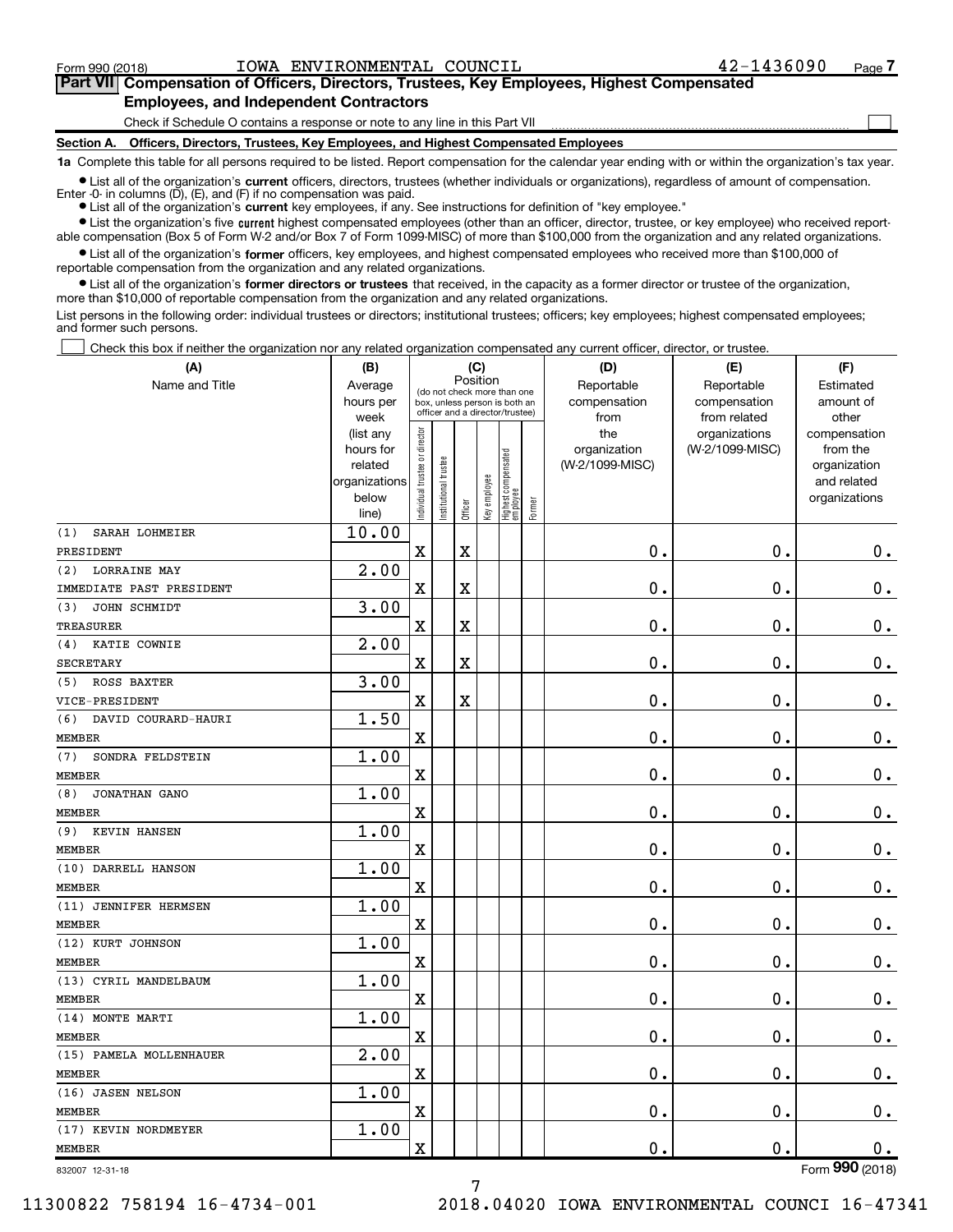| Form 990 (2018)                                                                                                                  | IOWA ENVIRONMENTAL COUNCIL                                                                                                                                                               |                                                         |                                                                  |                       |         |              |                                         |        |                                                  | 42-1436090                                                         |                                 |                        |                                                          | Page $8$ |
|----------------------------------------------------------------------------------------------------------------------------------|------------------------------------------------------------------------------------------------------------------------------------------------------------------------------------------|---------------------------------------------------------|------------------------------------------------------------------|-----------------------|---------|--------------|-----------------------------------------|--------|--------------------------------------------------|--------------------------------------------------------------------|---------------------------------|------------------------|----------------------------------------------------------|----------|
| <b>Part VII</b><br>Section A. Officers, Directors, Trustees, Key Employees, and Highest Compensated Employees (continued)<br>(C) |                                                                                                                                                                                          |                                                         |                                                                  |                       |         |              |                                         |        |                                                  |                                                                    |                                 |                        |                                                          |          |
| (A)<br>Name and title                                                                                                            |                                                                                                                                                                                          | (B)<br>Average<br>hours per<br>week<br>(list any        | box, unless person is both an<br>officer and a director/trustee) |                       |         |              | Position<br>(do not check more than one |        | (D)<br>Reportable<br>compensation<br>from<br>the | (E)<br>Reportable<br>compensation<br>from related<br>organizations |                                 |                        | (F)<br>Estimated<br>amount of<br>other<br>compensation   |          |
|                                                                                                                                  |                                                                                                                                                                                          | hours for<br>related<br>organizations<br>below<br>line) | Individual trustee or director                                   | Institutional trustee | Officer | Key employee | Highest compensated<br>  employee       | Former | organization<br>(W-2/1099-MISC)                  | (W-2/1099-MISC)                                                    |                                 |                        | from the<br>organization<br>and related<br>organizations |          |
|                                                                                                                                  | (18) MARGI WEISS                                                                                                                                                                         | $\overline{2.00}$                                       |                                                                  |                       |         |              |                                         |        |                                                  |                                                                    |                                 |                        |                                                          |          |
| <b>MEMBER</b>                                                                                                                    | (19) JENNIFER TERRY                                                                                                                                                                      | 40.00                                                   | X                                                                |                       |         |              |                                         |        | 0.                                               |                                                                    | 0.                              |                        |                                                          | 0.       |
|                                                                                                                                  | EXECUTIVE DIRECTOR                                                                                                                                                                       |                                                         |                                                                  |                       | X       |              |                                         |        | 84,859.                                          |                                                                    | 0.                              |                        | 2,826.                                                   |          |
|                                                                                                                                  |                                                                                                                                                                                          |                                                         |                                                                  |                       |         |              |                                         |        |                                                  |                                                                    |                                 |                        |                                                          |          |
|                                                                                                                                  |                                                                                                                                                                                          |                                                         |                                                                  |                       |         |              |                                         |        |                                                  |                                                                    |                                 |                        |                                                          |          |
|                                                                                                                                  |                                                                                                                                                                                          |                                                         |                                                                  |                       |         |              |                                         |        |                                                  |                                                                    |                                 |                        |                                                          |          |
|                                                                                                                                  |                                                                                                                                                                                          |                                                         |                                                                  |                       |         |              |                                         |        |                                                  |                                                                    |                                 |                        |                                                          |          |
|                                                                                                                                  | 1b Sub-total<br>c Total from continuation sheets to Part VII, Section A                                                                                                                  |                                                         |                                                                  |                       |         |              |                                         |        | 84,859.<br>0.<br>84,859.                         |                                                                    | 0.<br>$0$ .<br>$\overline{0}$ . | 2,826.<br>0.<br>2,826. |                                                          |          |
| $\mathbf{2}$                                                                                                                     | Total number of individuals (including but not limited to those listed above) who received more than \$100,000 of reportable<br>compensation from the organization $\blacktriangleright$ |                                                         |                                                                  |                       |         |              |                                         |        |                                                  |                                                                    |                                 |                        |                                                          |          |
|                                                                                                                                  |                                                                                                                                                                                          |                                                         |                                                                  |                       |         |              |                                         |        |                                                  |                                                                    |                                 |                        | Yes                                                      | No       |
| 3                                                                                                                                | Did the organization list any former officer, director, or trustee, key employee, or highest compensated employee on                                                                     |                                                         |                                                                  |                       |         |              |                                         |        |                                                  |                                                                    |                                 |                        |                                                          |          |
| 4                                                                                                                                | line 1a? If "Yes," complete Schedule J for such individual<br>For any individual listed on line 1a, is the sum of reportable compensation and other compensation from the organization   |                                                         |                                                                  |                       |         |              |                                         |        |                                                  |                                                                    |                                 | 3                      |                                                          | Χ        |
|                                                                                                                                  |                                                                                                                                                                                          |                                                         |                                                                  |                       |         |              |                                         |        |                                                  |                                                                    |                                 | 4                      |                                                          | X        |
| 5                                                                                                                                | Did any person listed on line 1a receive or accrue compensation from any unrelated organization or individual for services                                                               |                                                         |                                                                  |                       |         |              |                                         |        |                                                  |                                                                    |                                 |                        |                                                          |          |
|                                                                                                                                  |                                                                                                                                                                                          |                                                         |                                                                  |                       |         |              |                                         |        |                                                  |                                                                    |                                 | 5                      |                                                          | X        |
| 1                                                                                                                                | <b>Section B. Independent Contractors</b><br>Complete this table for your five highest compensated independent contractors that received more than \$100,000 of compensation from        |                                                         |                                                                  |                       |         |              |                                         |        |                                                  |                                                                    |                                 |                        |                                                          |          |
|                                                                                                                                  | the organization. Report compensation for the calendar year ending with or within the organization's tax year.<br>(A)<br>Name and business address                                       |                                                         |                                                                  |                       |         |              |                                         |        | (B)                                              |                                                                    |                                 | (C)                    |                                                          |          |
|                                                                                                                                  |                                                                                                                                                                                          |                                                         |                                                                  | <b>NONE</b>           |         |              |                                         |        | Description of services                          |                                                                    |                                 |                        | Compensation                                             |          |
|                                                                                                                                  |                                                                                                                                                                                          |                                                         |                                                                  |                       |         |              |                                         |        |                                                  |                                                                    |                                 |                        |                                                          |          |
|                                                                                                                                  |                                                                                                                                                                                          |                                                         |                                                                  |                       |         |              |                                         |        |                                                  |                                                                    |                                 |                        |                                                          |          |
|                                                                                                                                  |                                                                                                                                                                                          |                                                         |                                                                  |                       |         |              |                                         |        |                                                  |                                                                    |                                 |                        |                                                          |          |
| 2                                                                                                                                | Total number of independent contractors (including but not limited to those listed above) who received more than<br>\$100,000 of compensation from the organization                      |                                                         |                                                                  |                       |         | O            |                                         |        |                                                  |                                                                    |                                 |                        |                                                          |          |
|                                                                                                                                  |                                                                                                                                                                                          |                                                         |                                                                  |                       |         |              |                                         |        |                                                  |                                                                    |                                 |                        | Form 990 (2018)                                          |          |

832008 12-31-18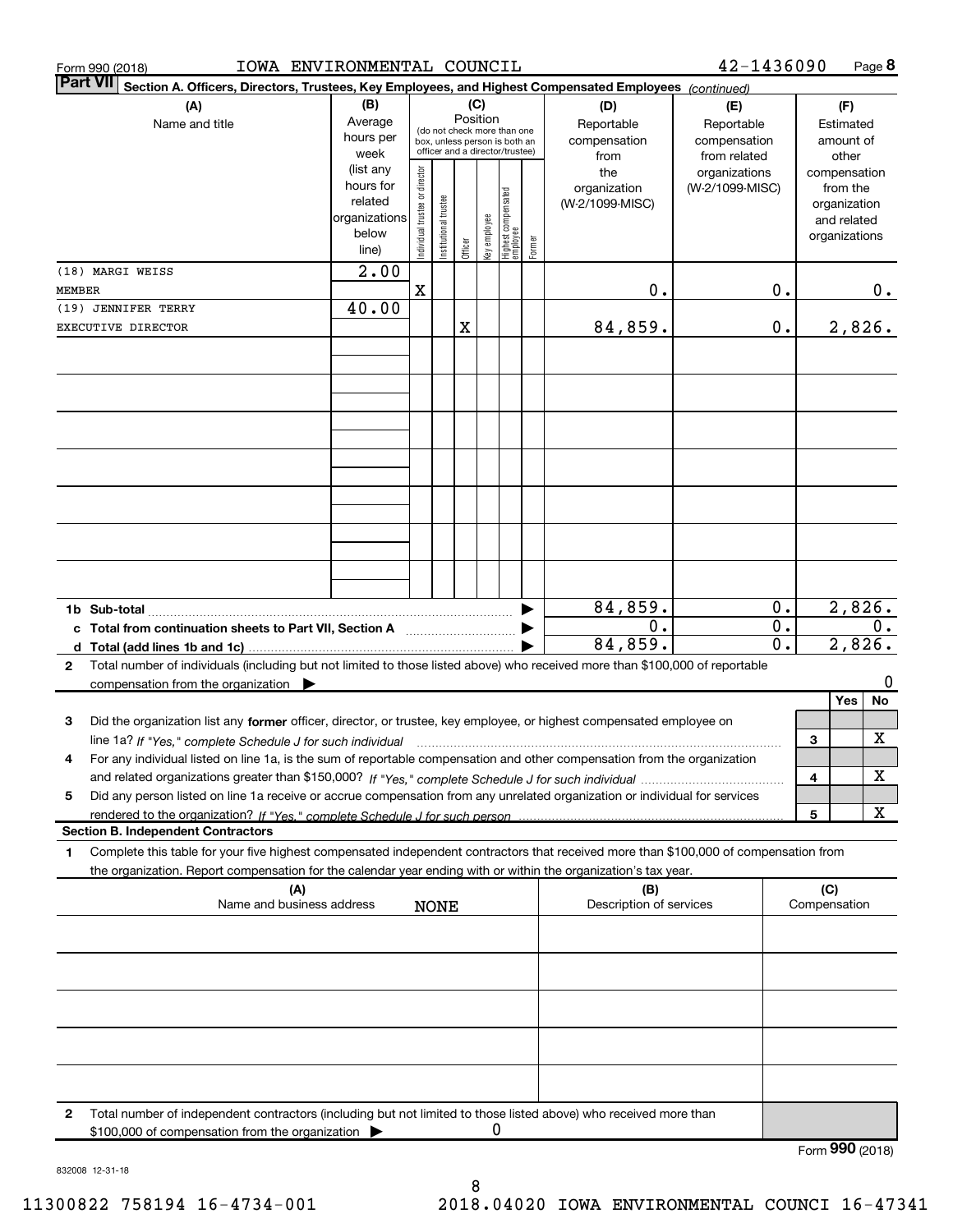|                                                           | 42-1436090<br>IOWA ENVIRONMENTAL COUNCIL<br>Form 990 (2018) |                                                                                                                                                                                                                                                                                                                                                                                                                                                  |                                                |                                                                 |                            |                                      | Page 9                                  |                                           |
|-----------------------------------------------------------|-------------------------------------------------------------|--------------------------------------------------------------------------------------------------------------------------------------------------------------------------------------------------------------------------------------------------------------------------------------------------------------------------------------------------------------------------------------------------------------------------------------------------|------------------------------------------------|-----------------------------------------------------------------|----------------------------|--------------------------------------|-----------------------------------------|-------------------------------------------|
|                                                           | <b>Part VIII</b>                                            | <b>Statement of Revenue</b>                                                                                                                                                                                                                                                                                                                                                                                                                      |                                                |                                                                 |                            |                                      |                                         |                                           |
|                                                           |                                                             | Check if Schedule O contains a response or note to any line in this Part VIII                                                                                                                                                                                                                                                                                                                                                                    |                                                |                                                                 | (A)<br>Total revenue       | (B)<br>Related or<br>exempt function | $\overline{C}$<br>Unrelated<br>business | (D)<br>Revenue excluded<br>from tax under |
| Contributions, Gifts, Grants<br>and Other Similar Amounts | c                                                           | 1 a Federated campaigns<br>c Fundraising events<br>d Related organizations<br>e Government grants (contributions)<br>f All other contributions, gifts, grants, and<br>similar amounts not included above<br><b>g</b> Noncash contributions included in lines 1a-1f: \$<br>2 a CONTRACT INCOME<br><b>b MISCELLANEOUS</b><br><u> 1989 - Johann Stein, mars and de Branch and de Branch and de Branch and de Branch and de Branch and de Branch</u> | 1a<br>1 <sub>b</sub><br>1c<br>1d<br>1e<br>  1f | 98,866.<br>708,732.<br><b>Business Code</b><br>900099<br>900099 | 807,598.<br>24,730.<br>33. | revenue<br>24,730.<br>33.            | revenue                                 | sections<br>512 - 514                     |
| Program Service<br>Revenue                                | d<br>е<br>З                                                 | <u> 1989 - Johann Stein, mars an deutscher Stein († 1989)</u><br>f All other program service revenue<br>Investment income (including dividends, interest, and                                                                                                                                                                                                                                                                                    |                                                | ▶                                                               | 24,763.                    |                                      |                                         |                                           |
|                                                           | 4<br>5                                                      | Income from investment of tax-exempt bond proceeds                                                                                                                                                                                                                                                                                                                                                                                               | (i) Real                                       | ▶<br>▶<br>(ii) Personal                                         | 2,512.                     |                                      |                                         | 2,512.                                    |
|                                                           |                                                             | <b>6 a</b> Gross rents<br><b>b</b> Less: rental expenses<br>c Rental income or (loss)<br>d Net rental income or (loss)                                                                                                                                                                                                                                                                                                                           |                                                |                                                                 |                            |                                      |                                         |                                           |
|                                                           |                                                             | 7 a Gross amount from sales of<br>assets other than inventory<br><b>b</b> Less: cost or other basis<br>and sales expenses<br>c Gain or (loss)                                                                                                                                                                                                                                                                                                    | (i) Securities<br>398.<br>0.<br>398.           | (ii) Other                                                      |                            |                                      |                                         |                                           |
| <b>Other Revenue</b>                                      |                                                             | 8 a Gross income from fundraising events (not<br>contributions reported on line 1c). See                                                                                                                                                                                                                                                                                                                                                         |                                                | $a \mid 67, 248.$<br> 32,035.                                   | 398.                       |                                      |                                         | 398.                                      |
|                                                           |                                                             | c Net income or (loss) from fundraising events<br>9 a Gross income from gaming activities. See                                                                                                                                                                                                                                                                                                                                                   | $\mathbf b$                                    | ▶<br>.                                                          | 35, 213.                   |                                      |                                         | 35, 213.                                  |
|                                                           |                                                             | c Net income or (loss) from gaming activities<br>10 a Gross sales of inventory, less returns<br>c Net income or (loss) from sales of inventory                                                                                                                                                                                                                                                                                                   | $\mathbf b$                                    | ▶                                                               |                            |                                      |                                         |                                           |
|                                                           | 11 a<br>b<br>с                                              | Miscellaneous Revenue<br><u> 1989 - Johann Harry Harry Harry Harry Harry Harry Harry Harry Harry Harry Harry Harry Harry Harry Harry Harry</u><br>d                                                                                                                                                                                                                                                                                              |                                                | <b>Business Code</b><br>▶                                       |                            |                                      |                                         |                                           |
|                                                           | 12<br>832009 12-31-18                                       |                                                                                                                                                                                                                                                                                                                                                                                                                                                  |                                                |                                                                 | 870,484.                   | 24,763.                              | 0.1                                     | 38, 123.<br>Form 990 (2018)               |

9

832009 12-31-18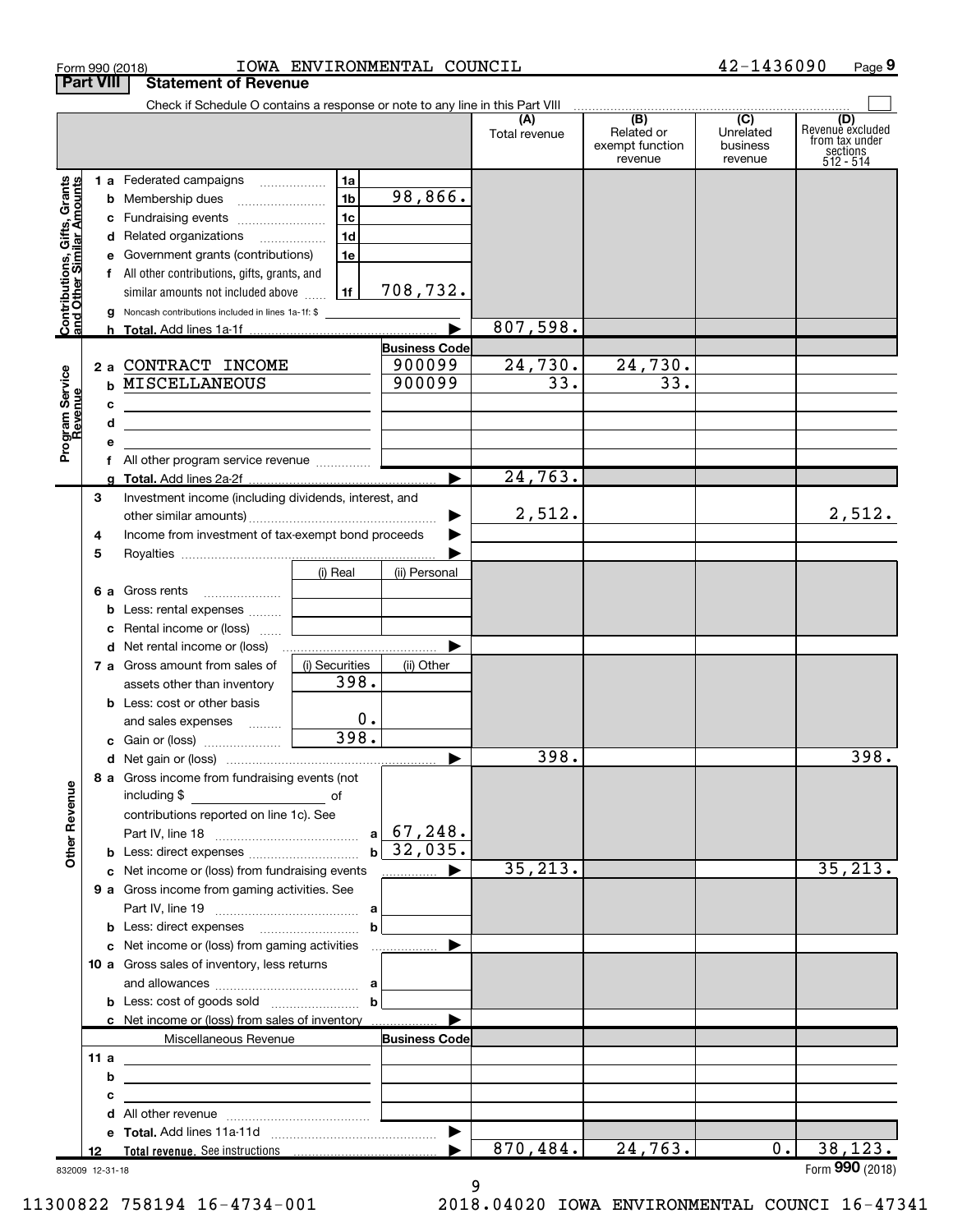$_{\rm Form}$   $_{990}$  (2018)  $_{\rm PQe}$   $_{\rm TOWA}$   $_{\rm ENVIRONMENTAL}$   $_{\rm COUNC1L}$   $_{\rm 42-1436090}$   $_{\rm Page}$ **Part IX Statement of Functional Expenses**

*Section 501(c)(3) and 501(c)(4) organizations must complete all columns. All other organizations must complete column (A).*

|          |                                                                                                 |                          |                                                 |                                                      | $\mathbf{X}$                   |
|----------|-------------------------------------------------------------------------------------------------|--------------------------|-------------------------------------------------|------------------------------------------------------|--------------------------------|
|          | Do not include amounts reported on lines 6b,<br>7b, 8b, 9b, and 10b of Part VIII.               | (A)<br>Total expenses    | $\overline{(B)}$<br>Program service<br>expenses | $\overline{C}$<br>Management and<br>general expenses | (D)<br>Fundraising<br>expenses |
| 1        | Grants and other assistance to domestic organizations                                           |                          |                                                 |                                                      |                                |
|          | and domestic governments. See Part IV, line 21                                                  | 121,525.                 | 121,525.                                        |                                                      |                                |
| 2        | Grants and other assistance to domestic                                                         |                          |                                                 |                                                      |                                |
|          | individuals. See Part IV, line 22                                                               |                          |                                                 |                                                      |                                |
| 3        | Grants and other assistance to foreign                                                          |                          |                                                 |                                                      |                                |
|          | organizations, foreign governments, and foreign                                                 |                          |                                                 |                                                      |                                |
|          | individuals. See Part IV, lines 15 and 16                                                       |                          |                                                 |                                                      |                                |
| 4        | Benefits paid to or for members                                                                 |                          |                                                 |                                                      |                                |
| 5        | Compensation of current officers, directors,                                                    |                          |                                                 |                                                      |                                |
|          | trustees, and key employees                                                                     | 87,595.                  | 66,060.                                         | 12,871.                                              | 8,664.                         |
| 6        | Compensation not included above, to disqualified                                                |                          |                                                 |                                                      |                                |
|          | persons (as defined under section 4958(f)(1)) and                                               |                          |                                                 |                                                      |                                |
|          | persons described in section 4958(c)(3)(B)                                                      |                          |                                                 |                                                      |                                |
| 7        |                                                                                                 | 332,064.                 | 244,090.                                        | 53,997.                                              | 33,977.                        |
| 8        | Pension plan accruals and contributions (include                                                |                          |                                                 |                                                      |                                |
|          | section 401(k) and 403(b) employer contributions)                                               | $\frac{4,765}{13,922}$ . | $\frac{4,291}{12,508}$                          | 183.                                                 | $\frac{291}{795}$ .            |
| 9        |                                                                                                 |                          |                                                 | 619.                                                 |                                |
| 10       |                                                                                                 | 30,680.                  | 22,586.                                         | 5,064.                                               | 3,030.                         |
| 11       | Fees for services (non-employees):                                                              |                          |                                                 |                                                      |                                |
| a        |                                                                                                 |                          |                                                 |                                                      |                                |
| b        |                                                                                                 |                          |                                                 |                                                      |                                |
|          |                                                                                                 | 4,300.                   | 3,440.                                          | 430.                                                 | 430.                           |
|          |                                                                                                 | 4,600.                   | 4,600.                                          |                                                      |                                |
|          | e Professional fundraising services. See Part IV, line 17                                       |                          |                                                 |                                                      |                                |
| f        | Investment management fees                                                                      |                          |                                                 |                                                      |                                |
| g        | Other. (If line 11g amount exceeds 10% of line 25,                                              |                          |                                                 |                                                      |                                |
|          | column (A) amount, list line 11g expenses on Sch O.)                                            | 110,737.                 | 110,437.                                        | 300.                                                 |                                |
| 12       |                                                                                                 |                          |                                                 |                                                      |                                |
| 13       |                                                                                                 | 4,549.                   | 3,622.                                          | 460.                                                 | 467.                           |
| 14       |                                                                                                 | 15,011.                  | 12,009.                                         | $\overline{1,501}$ .                                 | 1,501.                         |
| 15       |                                                                                                 |                          |                                                 |                                                      |                                |
| 16       |                                                                                                 | 43,362.                  | 34,690.                                         | 4,336.                                               | 4,336.<br>$\overline{549}$ .   |
| 17       | Travel                                                                                          | 12,887.                  | 10, 196.                                        | 2,142.                                               |                                |
| 18       | Payments of travel or entertainment expenses                                                    |                          |                                                 |                                                      |                                |
|          | for any federal, state, or local public officials                                               |                          |                                                 |                                                      |                                |
| 19       | Conferences, conventions, and meetings                                                          |                          |                                                 |                                                      |                                |
| 20       | Interest                                                                                        |                          |                                                 |                                                      |                                |
| 21<br>22 | Depreciation, depletion, and amortization                                                       | 13, 103.                 | 10,483.                                         | 1,310.                                               | 1,310.                         |
| 23       | Insurance                                                                                       | 6,136.                   | 4,908.                                          | 614.                                                 | 614.                           |
| 24       | Other expenses. Itemize expenses not covered                                                    |                          |                                                 |                                                      |                                |
|          | above. (List miscellaneous expenses in line 24e. If line                                        |                          |                                                 |                                                      |                                |
|          | 24e amount exceeds 10% of line 25, column (A)<br>amount, list line 24e expenses on Schedule 0.) |                          |                                                 |                                                      |                                |
| a        | MISCELLANEOUS                                                                                   | 10,843.                  | 4,966.                                          | 5,090.                                               | 787.                           |
| b        | OFFICE RELOCATION                                                                               | 9,119.                   | 7,067.                                          | 1,169.                                               | 883.                           |
| c        | <b>INTERNET TECHNOLOGY</b>                                                                      | 4,587.                   | 3,181.                                          | 1,009.                                               | 397.                           |
| d        | TELEPHONE                                                                                       | 3,701.                   | $\overline{2,961}$ .                            | $\overline{370}$ .                                   | 370.                           |
|          | e All other expenses                                                                            | 6,958.                   | 5,270.                                          | 1,146.                                               | 542.                           |
| 25       | Total functional expenses. Add lines 1 through 24e                                              | 840,444.                 | 688,890.                                        | 92,611.                                              | 58,943.                        |
| 26       | <b>Joint costs.</b> Complete this line only if the organization                                 |                          |                                                 |                                                      |                                |
|          | reported in column (B) joint costs from a combined                                              |                          |                                                 |                                                      |                                |
|          | educational campaign and fundraising solicitation.                                              |                          |                                                 |                                                      |                                |
|          | Check here $\blacktriangleright$<br>if following SOP 98-2 (ASC 958-720)                         |                          |                                                 |                                                      |                                |

10

832010 12-31-18

Form (2018) **990**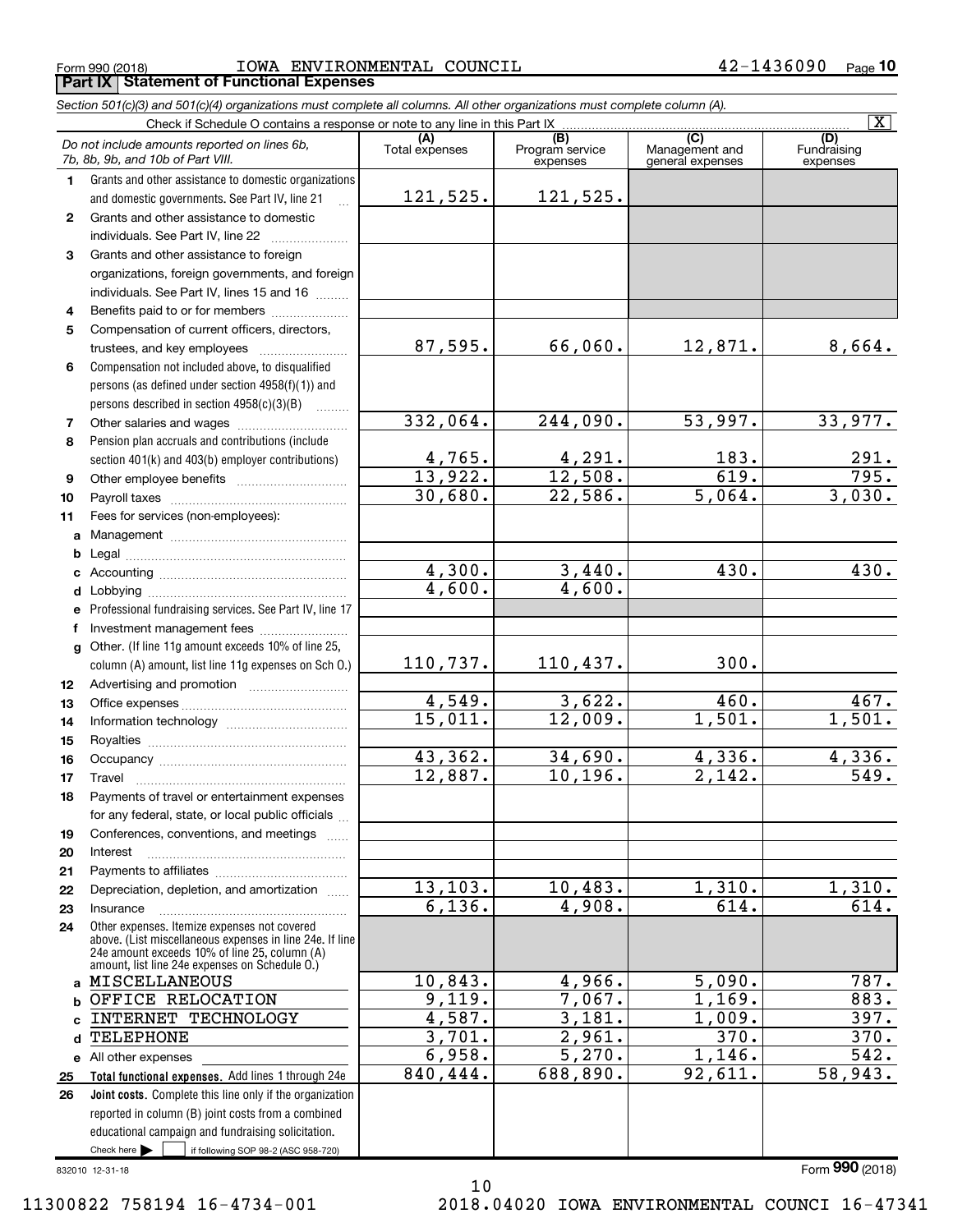| IOWA<br>Form 990 (2018) | ENVIRONMENTAL | COUNCIL | ገ9 በ<br>л<br>. .<br>າ ບ ບ | -<br>Page |
|-------------------------|---------------|---------|---------------------------|-----------|
|                         |               |         |                           |           |

|                             |          | Check if Schedule O contains a response or note to any line in this Part X [11] manusum manusum manusum manusu                                                                                                                 |         |                          |                  |                    |
|-----------------------------|----------|--------------------------------------------------------------------------------------------------------------------------------------------------------------------------------------------------------------------------------|---------|--------------------------|------------------|--------------------|
|                             |          |                                                                                                                                                                                                                                |         | (A)<br>Beginning of year |                  | (B)<br>End of year |
|                             | 1        |                                                                                                                                                                                                                                |         | 478,842.                 | $\mathbf{1}$     | 550, 353.          |
|                             | 2        |                                                                                                                                                                                                                                |         | 203,000.                 | $\mathbf{2}$     | 204,000.           |
|                             | з        |                                                                                                                                                                                                                                |         | 3                        |                  |                    |
|                             | 4        |                                                                                                                                                                                                                                |         | 4                        |                  |                    |
|                             | 5        | Loans and other receivables from current and former officers, directors,                                                                                                                                                       |         |                          |                  |                    |
|                             |          | trustees, key employees, and highest compensated employees. Complete                                                                                                                                                           |         |                          |                  |                    |
|                             |          |                                                                                                                                                                                                                                |         |                          | 5                |                    |
|                             | 6        | Loans and other receivables from other disqualified persons (as defined under                                                                                                                                                  |         |                          |                  |                    |
|                             |          | section $4958(f)(1)$ , persons described in section $4958(c)(3)(B)$ , and contributing                                                                                                                                         |         |                          |                  |                    |
|                             |          | employers and sponsoring organizations of section 501(c)(9) voluntary                                                                                                                                                          |         |                          |                  |                    |
|                             |          | employees' beneficiary organizations (see instr). Complete Part II of Sch L                                                                                                                                                    |         |                          | 6                |                    |
| Assets                      | 7        |                                                                                                                                                                                                                                |         |                          | $\overline{7}$   |                    |
|                             | 8        |                                                                                                                                                                                                                                |         |                          | 8                |                    |
|                             | 9        | Prepaid expenses and deferred charges                                                                                                                                                                                          |         | 1,840.                   | $\boldsymbol{9}$ | 3,657.             |
|                             |          | 10a Land, buildings, and equipment: cost or other                                                                                                                                                                              |         |                          |                  |                    |
|                             |          | basis. Complete Part VI of Schedule D  10a                                                                                                                                                                                     | 73,327. |                          |                  |                    |
|                             |          | <u>  10b</u>  <br><b>b</b> Less: accumulated depreciation                                                                                                                                                                      | 44,679. | 16,338.                  | 10 <sub>c</sub>  | 28,648.            |
|                             | 11       |                                                                                                                                                                                                                                |         |                          | 11               |                    |
|                             | 12       |                                                                                                                                                                                                                                |         |                          | 12               |                    |
|                             | 13       |                                                                                                                                                                                                                                |         |                          | 13               |                    |
|                             | 14       |                                                                                                                                                                                                                                |         |                          | 14               |                    |
|                             | 15       |                                                                                                                                                                                                                                |         | 17,997.                  | 15               | <u>17,499.</u>     |
|                             | 16       |                                                                                                                                                                                                                                |         | 718,017.                 | 16               | 804, 157.          |
|                             | 17       |                                                                                                                                                                                                                                |         | 4,071.                   | 17               | 14,562.            |
|                             | 18       |                                                                                                                                                                                                                                |         |                          | 18               |                    |
|                             | 19       | Deferred revenue material contracts and a contract of the contract of the contract of the contract of the contract of the contract of the contract of the contract of the contract of the contract of the contract of the cont |         | 486,810.                 | 19               | 534,375.           |
|                             | 20       |                                                                                                                                                                                                                                |         |                          | 20               |                    |
|                             | 21       | Escrow or custodial account liability. Complete Part IV of Schedule D                                                                                                                                                          |         |                          | 21               |                    |
|                             | 22       | Loans and other payables to current and former officers, directors, trustees,                                                                                                                                                  |         |                          |                  |                    |
| Liabilities                 |          | key employees, highest compensated employees, and disqualified persons.                                                                                                                                                        |         |                          |                  |                    |
|                             |          |                                                                                                                                                                                                                                |         |                          | 22               |                    |
|                             | 23       | Secured mortgages and notes payable to unrelated third parties                                                                                                                                                                 |         |                          | 23               |                    |
|                             | 24<br>25 |                                                                                                                                                                                                                                |         |                          | 24               |                    |
|                             |          | Other liabilities (including federal income tax, payables to related third<br>parties, and other liabilities not included on lines 17-24). Complete Part X of                                                                  |         |                          |                  |                    |
|                             |          | Schedule D                                                                                                                                                                                                                     |         |                          | 25               |                    |
|                             | 26       | Total liabilities. Add lines 17 through 25                                                                                                                                                                                     |         | 490,881.                 | 26               | 548,937.           |
|                             |          | Organizations that follow SFAS 117 (ASC 958), check here $\blacktriangleright \begin{array}{ l } \hline X & \text{and} \end{array}$                                                                                            |         |                          |                  |                    |
|                             |          | complete lines 27 through 29, and lines 33 and 34.                                                                                                                                                                             |         |                          |                  |                    |
|                             | 27       |                                                                                                                                                                                                                                |         | 221,780.                 | 27               | 249,220.           |
|                             | 28       |                                                                                                                                                                                                                                |         |                          | 28               |                    |
|                             | 29       | Permanently restricted net assets                                                                                                                                                                                              |         | 5,356.                   | 29               | 6,000.             |
|                             |          | Organizations that do not follow SFAS 117 (ASC 958), check here $\blacktriangleright$                                                                                                                                          |         |                          |                  |                    |
| Net Assets or Fund Balances |          | and complete lines 30 through 34.                                                                                                                                                                                              |         |                          |                  |                    |
|                             | 30       |                                                                                                                                                                                                                                |         |                          | 30               |                    |
|                             | 31       | Paid-in or capital surplus, or land, building, or equipment fund                                                                                                                                                               |         |                          | 31               |                    |
|                             | 32       | Retained earnings, endowment, accumulated income, or other funds                                                                                                                                                               |         |                          | 32               |                    |
|                             | 33       |                                                                                                                                                                                                                                |         | 227,136.                 | 33               | 255, 220.          |
|                             | 34       | Total liabilities and net assets/fund balances                                                                                                                                                                                 |         | 718,017.                 | 34               | 804,157.           |

Form (2018) **990**

# **Part X Balance Sheet**<br>**Part X Bala**

| 1201 O               |  |  |  | ᅩ◡₩చ |  |  |
|----------------------|--|--|--|------|--|--|
| <b>Balance Sheet</b> |  |  |  |      |  |  |
|                      |  |  |  |      |  |  |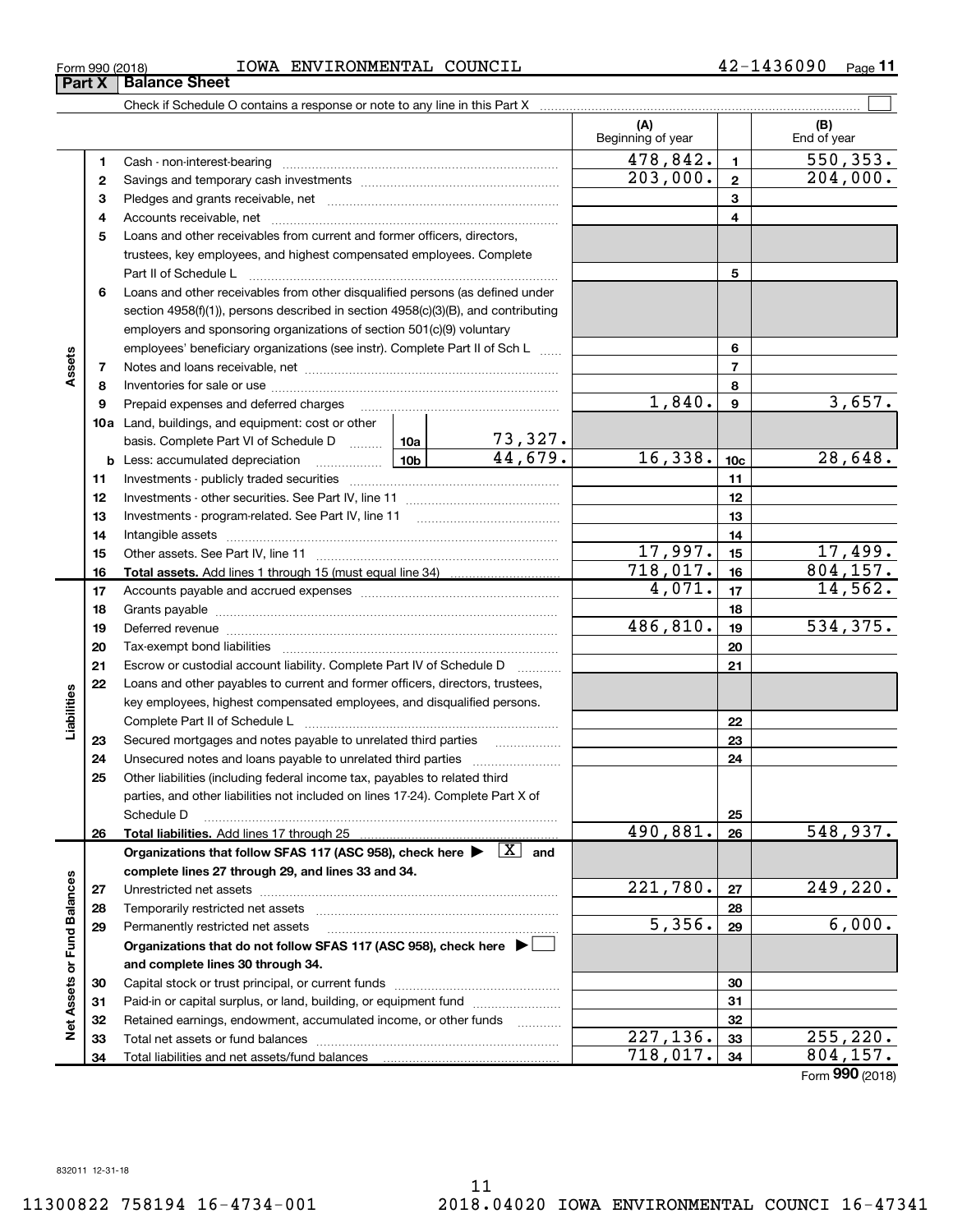|    | IOWA ENVIRONMENTAL COUNCIL<br>Form 990 (2018)                                                                                   | 42-1436090     |                |          | Page 12   |
|----|---------------------------------------------------------------------------------------------------------------------------------|----------------|----------------|----------|-----------|
|    | <b>Part XI</b><br><b>Reconciliation of Net Assets</b>                                                                           |                |                |          |           |
|    |                                                                                                                                 |                |                |          |           |
|    |                                                                                                                                 |                |                |          |           |
| 1  |                                                                                                                                 | $\mathbf{1}$   | 870,484.       |          |           |
| 2  | Total expenses (must equal Part IX, column (A), line 25)                                                                        | $\overline{2}$ | 840, 444.      |          |           |
| 3  | Revenue less expenses. Subtract line 2 from line 1                                                                              | 3              |                |          | 30,040.   |
| 4  |                                                                                                                                 | 4              |                |          | 227, 136. |
| 5  | Net unrealized gains (losses) on investments                                                                                    | 5              |                |          | $-1,956.$ |
| 6  | Donated services and use of facilities                                                                                          | 6              |                |          |           |
| 7  | Investment expenses                                                                                                             | $\overline{7}$ |                |          |           |
| 8  | Prior period adjustments                                                                                                        | 8              |                |          |           |
| 9  | Other changes in net assets or fund balances (explain in Schedule O)                                                            | 9              |                |          | 0.        |
| 10 | Net assets or fund balances at end of year. Combine lines 3 through 9 (must equal Part X, line 33,                              |                |                |          |           |
|    | column (B))                                                                                                                     | 10             |                |          | 255, 220. |
|    | <b>Part XII</b> Financial Statements and Reporting                                                                              |                |                |          |           |
|    | Check if Schedule O contains a response or note to any line in this Part XII                                                    |                |                |          |           |
|    |                                                                                                                                 |                |                | Yes      | No        |
| 1  | $\boxed{\mathbf{X}}$ Accrual<br>Accounting method used to prepare the Form 990: <u>I</u> Cash<br>Other                          |                |                |          |           |
|    | If the organization changed its method of accounting from a prior year or checked "Other," explain in Schedule O.               |                |                |          |           |
|    | 2a Were the organization's financial statements compiled or reviewed by an independent accountant?                              |                | 2a             |          | X         |
|    | If "Yes," check a box below to indicate whether the financial statements for the year were compiled or reviewed on a            |                |                |          |           |
|    | separate basis, consolidated basis, or both:                                                                                    |                |                |          |           |
|    | Separate basis<br><b>Consolidated basis</b><br>Both consolidated and separate basis                                             |                |                |          |           |
|    | <b>b</b> Were the organization's financial statements audited by an independent accountant?                                     |                | 2 <sub>b</sub> | X        |           |
|    | If "Yes," check a box below to indicate whether the financial statements for the year were audited on a separate basis,         |                |                |          |           |
|    | consolidated basis, or both:                                                                                                    |                |                |          |           |
|    | $X$ Separate basis<br>Consolidated basis<br>Both consolidated and separate basis                                                |                |                |          |           |
|    | c If "Yes" to line 2a or 2b, does the organization have a committee that assumes responsibility for oversight of the audit,     |                |                |          |           |
|    |                                                                                                                                 |                | 2c             | х        |           |
|    | If the organization changed either its oversight process or selection process during the tax year, explain in Schedule O.       |                |                |          |           |
|    | 3a As a result of a federal award, was the organization required to undergo an audit or audits as set forth in the Single Audit |                |                |          |           |
|    |                                                                                                                                 |                | За             |          | x         |
|    | b If "Yes," did the organization undergo the required audit or audits? If the organization did not undergo the required audit   |                |                |          |           |
|    | or audits, explain why in Schedule O and describe any steps taken to undergo such audits                                        |                | 3b             | $\Omega$ |           |

Form (2018) **990**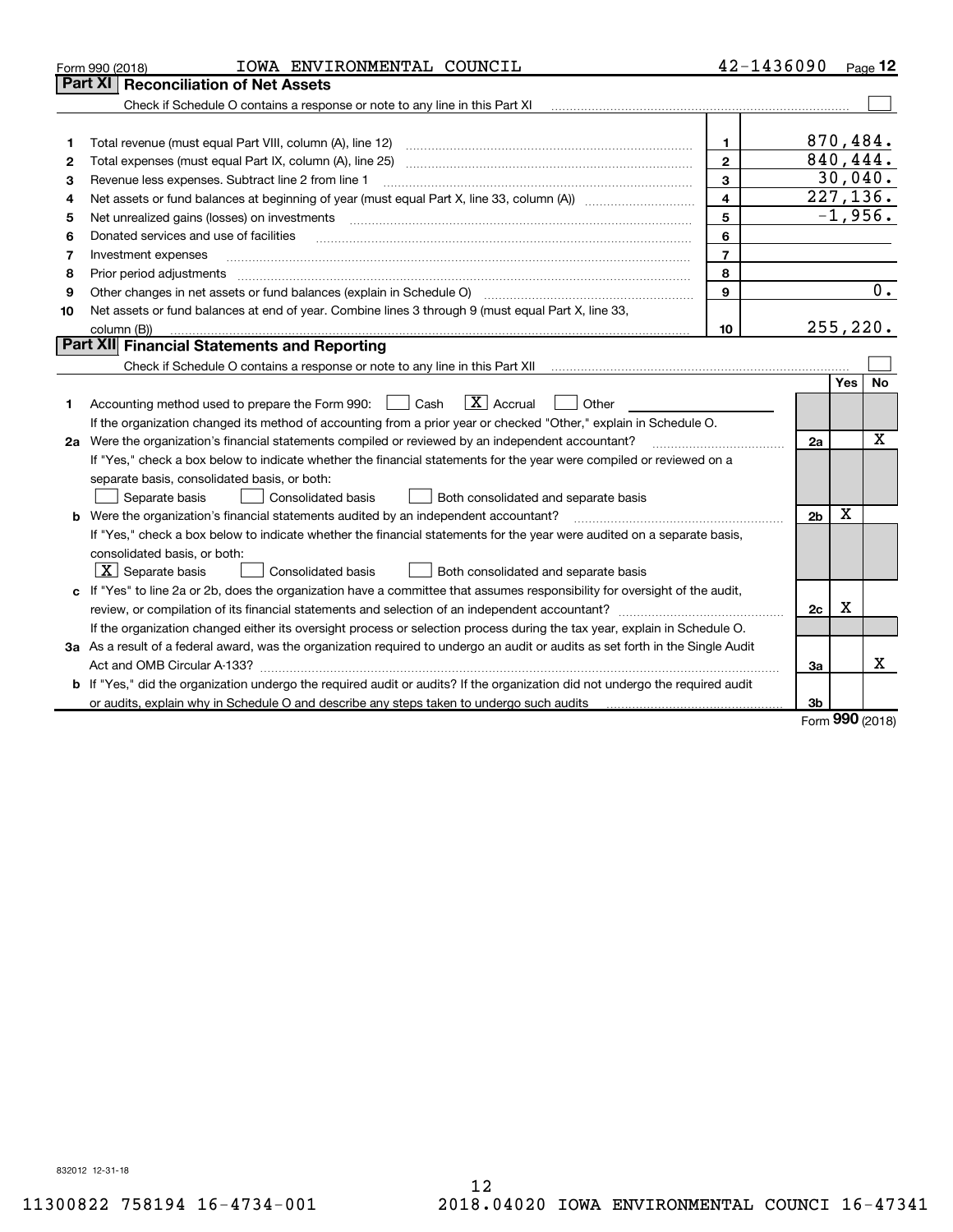| <b>SCHEDULE A</b> |
|-------------------|
|-------------------|

Department of the Treasury Internal Revenue Service

| (Form 990 or 990-EZ) |  |  |  |  |
|----------------------|--|--|--|--|
|----------------------|--|--|--|--|

# **Public Charity Status and Public Support 2018**

Complete if the organization is a section 501(c)(3) organization or a section **4947(a)(1) nonexempt charitable trust.**

|  | Attach to Form 990 or Form 990-EZ. |  |  |
|--|------------------------------------|--|--|
|  |                                    |  |  |

| Go to www.irs.gov/Form990 for instructions and the latest information. |  |  |
|------------------------------------------------------------------------|--|--|
|                                                                        |  |  |

| OMB No. 1545-0047                   |
|-------------------------------------|
|                                     |
| <b>Open to Public</b><br>Inspection |

|  | Name of the organization |
|--|--------------------------|
|--|--------------------------|

|                       | Name of the organization                                                                                                                      | <b>Employer identification number</b> |
|-----------------------|-----------------------------------------------------------------------------------------------------------------------------------------------|---------------------------------------|
|                       | IOWA ENVIRONMENTAL COUNCIL                                                                                                                    | 42-1436090                            |
| <b>Part I</b>         | Reason for Public Charity Status (All organizations must complete this part.) See instructions.                                               |                                       |
|                       | The organization is not a private foundation because it is: (For lines 1 through 12, check only one box.)                                     |                                       |
| 1                     | A church, convention of churches, or association of churches described in section $170(b)(1)(A)(i)$ .                                         |                                       |
| 2                     | A school described in section 170(b)(1)(A)(ii). (Attach Schedule E (Form 990 or 990-EZ).)                                                     |                                       |
| з                     | A hospital or a cooperative hospital service organization described in section 170(b)(1)(A)(iii).                                             |                                       |
|                       | A medical research organization operated in conjunction with a hospital described in section 170(b)(1)(A)(iii). Enter the hospital's name,    |                                       |
|                       | city, and state:                                                                                                                              |                                       |
| 5                     | An organization operated for the benefit of a college or university owned or operated by a governmental unit described in                     |                                       |
|                       | section 170(b)(1)(A)(iv). (Complete Part II.)                                                                                                 |                                       |
| 6                     | A federal, state, or local government or governmental unit described in section 170(b)(1)(A)(v).                                              |                                       |
| 7 $\lfloor x \rfloor$ | An organization that normally receives a substantial part of its support from a governmental unit or from the general public described in     |                                       |
|                       | section 170(b)(1)(A)(vi). (Complete Part II.)                                                                                                 |                                       |
| 8                     | A community trust described in section 170(b)(1)(A)(vi). (Complete Part II.)                                                                  |                                       |
| 9                     | An agricultural research organization described in section $170(b)(1)(A)(ix)$ operated in conjunction with a land-grant college               |                                       |
|                       | or university or a non-land-grant college of agriculture (see instructions). Enter the name, city, and state of the college or                |                                       |
|                       | university:                                                                                                                                   |                                       |
| 10                    | An organization that normally receives: (1) more than 33 1/3% of its support from contributions, membership fees, and gross receipts from     |                                       |
|                       | activities related to its exempt functions - subject to certain exceptions, and (2) no more than 33 1/3% of its support from gross investment |                                       |
|                       | income and unrelated business taxable income (less section 511 tax) from businesses acquired by the organization after June 30, 1975.         |                                       |
|                       | See section 509(a)(2). (Complete Part III.)                                                                                                   |                                       |
| 11                    | An organization organized and operated exclusively to test for public safety. See section 509(a)(4).                                          |                                       |
| 12                    | An organization organized and operated exclusively for the benefit of, to perform the functions of, or to carry out the purposes of one or    |                                       |
|                       | more publicly supported organizations described in section 509(a)(1) or section 509(a)(2). See section 509(a)(3). Check the box in            |                                       |
|                       | lines 12a through 12d that describes the type of supporting organization and complete lines 12e, 12f, and 12g.                                |                                       |
| a                     | Type I. A supporting organization operated, supervised, or controlled by its supported organization(s), typically by giving                   |                                       |
|                       | the supported organization(s) the power to regularly appoint or elect a majority of the directors or trustees of the supporting               |                                       |
|                       | organization. You must complete Part IV, Sections A and B.                                                                                    |                                       |
| b                     | Type II. A supporting organization supervised or controlled in connection with its supported organization(s), by having                       |                                       |
|                       | control or management of the supporting organization vested in the same persons that control or manage the supported                          |                                       |
|                       | organization(s). You must complete Part IV, Sections A and C.                                                                                 |                                       |
| c                     | Type III functionally integrated. A supporting organization operated in connection with, and functionally integrated with,                    |                                       |
|                       | its supported organization(s) (see instructions). You must complete Part IV, Sections A, D, and E.                                            |                                       |
| d                     | Type III non-functionally integrated. A supporting organization operated in connection with its supported organization(s)                     |                                       |
|                       | that is not functionally integrated. The organization generally must satisfy a distribution requirement and an attentiveness                  |                                       |
|                       | requirement (see instructions). You must complete Part IV, Sections A and D, and Part V.                                                      |                                       |
| е                     | Check this box if the organization received a written determination from the IRS that it is a Type I, Type II, Type III                       |                                       |
|                       | functionally integrated, or Type III non-functionally integrated supporting organization.                                                     |                                       |

**f** Enter the number of supported organizations ~~~~~~~~~~~~~~~~~~~~~~~~~~~~~~~~~~~~~

| Provide the following information about the supported organization(s).<br>a |          |                            |                                                                |     |                            |                            |
|-----------------------------------------------------------------------------|----------|----------------------------|----------------------------------------------------------------|-----|----------------------------|----------------------------|
| (i) Name of supported                                                       | (ii) EIN | (iii) Type of organization | (iv) Is the organization listed<br>in your governing document? |     | (v) Amount of monetary     | (vi) Amount of other       |
| organization                                                                |          | (described on lines 1-10   | Yes                                                            | No. | support (see instructions) | support (see instructions) |
|                                                                             |          | above (see instructions))  |                                                                |     |                            |                            |
|                                                                             |          |                            |                                                                |     |                            |                            |
|                                                                             |          |                            |                                                                |     |                            |                            |
|                                                                             |          |                            |                                                                |     |                            |                            |
|                                                                             |          |                            |                                                                |     |                            |                            |
|                                                                             |          |                            |                                                                |     |                            |                            |
|                                                                             |          |                            |                                                                |     |                            |                            |
|                                                                             |          |                            |                                                                |     |                            |                            |
|                                                                             |          |                            |                                                                |     |                            |                            |
|                                                                             |          |                            |                                                                |     |                            |                            |
|                                                                             |          |                            |                                                                |     |                            |                            |
| Total                                                                       |          |                            |                                                                |     |                            |                            |

LHA For Paperwork Reduction Act Notice, see the Instructions for Form 990 or 990-EZ. 832021 10-11-18 Schedule A (Form 990 or 990-EZ) 2018 13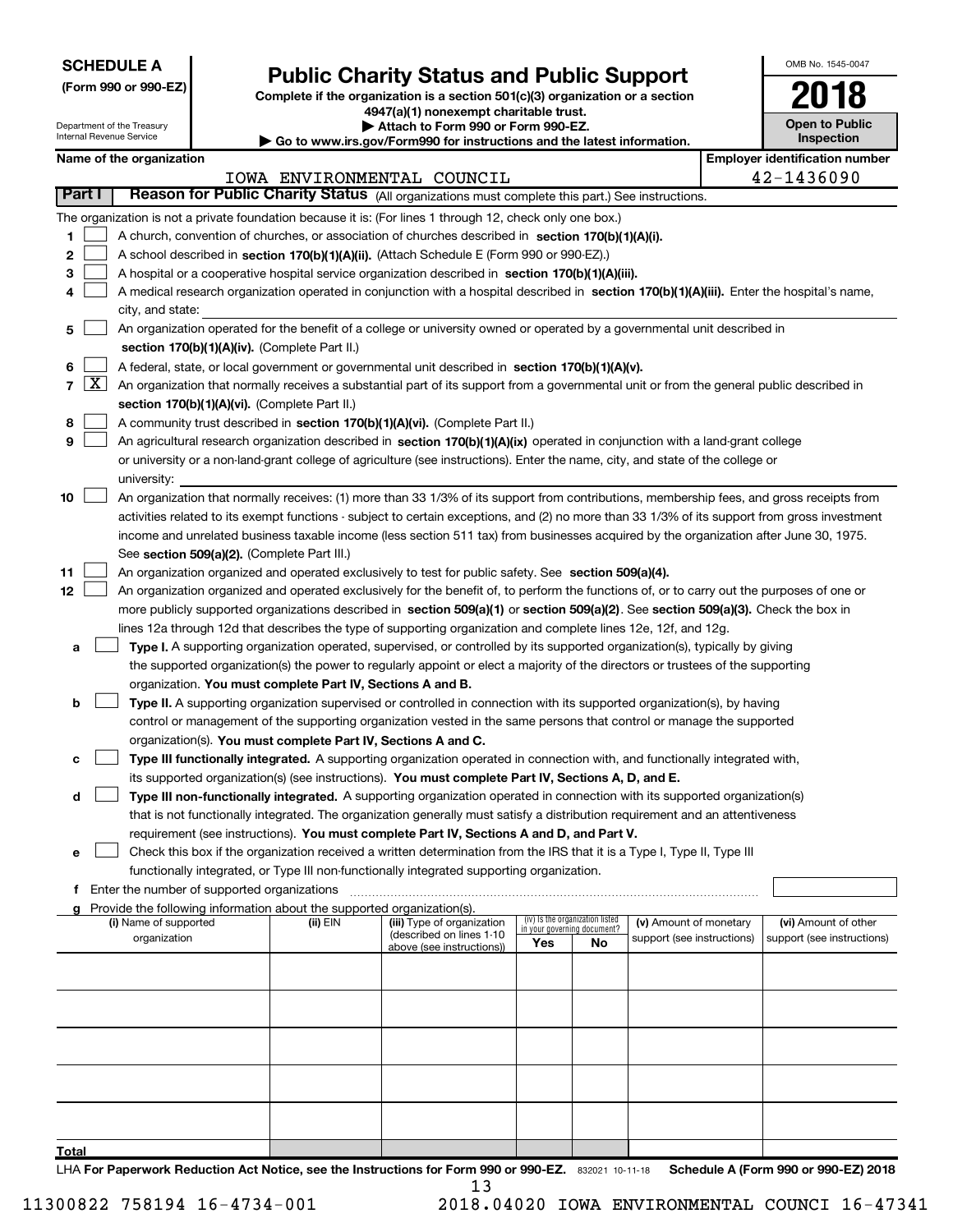#### Schedule A (Form 990 or 990-EZ) 2018 Page IOWA ENVIRONMENTAL COUNCIL 42-1436090

42-1436090 Page 2

(Complete only if you checked the box on line 5, 7, or 8 of Part I or if the organization failed to qualify under Part III. If the organization fails to qualify under the tests listed below, please complete Part III.) **Part II** Support Schedule for Organizations Described in Sections 170(b)(1)(A)(iv) and 170(b)(1)(A)(vi)

| <b>Section A. Public Support</b>                                                                                                           |          |                         |                         |                        |                                      |                                |
|--------------------------------------------------------------------------------------------------------------------------------------------|----------|-------------------------|-------------------------|------------------------|--------------------------------------|--------------------------------|
| Calendar year (or fiscal year beginning in)                                                                                                | (a) 2014 | $(b)$ 2015              | $(c)$ 2016              | $(d)$ 2017             | (e) 2018                             | (f) Total                      |
| 1 Gifts, grants, contributions, and                                                                                                        |          |                         |                         |                        |                                      |                                |
| membership fees received. (Do not                                                                                                          |          |                         |                         |                        |                                      |                                |
| include any "unusual grants.")                                                                                                             | 686,059. | 708,274.                | 786, 122.               | 935,937.               | 807,598.                             | 3923990.                       |
| 2 Tax revenues levied for the organ-                                                                                                       |          |                         |                         |                        |                                      |                                |
| ization's benefit and either paid to                                                                                                       |          |                         |                         |                        |                                      |                                |
| or expended on its behalf                                                                                                                  |          |                         |                         |                        |                                      |                                |
| 3 The value of services or facilities                                                                                                      |          |                         |                         |                        |                                      |                                |
| furnished by a governmental unit to                                                                                                        |          |                         |                         |                        |                                      |                                |
| the organization without charge                                                                                                            |          |                         |                         |                        |                                      |                                |
| 4 Total. Add lines 1 through 3                                                                                                             | 686,059. | 708, 274.               | 786, 122.               | 935,937.               | 807,598.                             | 3923990.                       |
| 5 The portion of total contributions                                                                                                       |          |                         |                         |                        |                                      |                                |
| by each person (other than a                                                                                                               |          |                         |                         |                        |                                      |                                |
| governmental unit or publicly                                                                                                              |          |                         |                         |                        |                                      |                                |
| supported organization) included                                                                                                           |          |                         |                         |                        |                                      |                                |
| on line 1 that exceeds 2% of the                                                                                                           |          |                         |                         |                        |                                      |                                |
| amount shown on line 11,                                                                                                                   |          |                         |                         |                        |                                      |                                |
| column (f)                                                                                                                                 |          |                         |                         |                        |                                      | 1402813.                       |
|                                                                                                                                            |          |                         |                         |                        |                                      | 2521177.                       |
| 6 Public support. Subtract line 5 from line 4.<br><b>Section B. Total Support</b>                                                          |          |                         |                         |                        |                                      |                                |
|                                                                                                                                            |          |                         |                         |                        |                                      |                                |
| Calendar year (or fiscal year beginning in)                                                                                                | (a) 2014 | $(b)$ 2015<br>708, 274. | $(c)$ 2016<br>786, 122. | $(d)$ 2017<br>935,937. | (e) 2018<br>807,598.                 | (f) Total<br>3923990.          |
| <b>7</b> Amounts from line 4                                                                                                               | 686,059. |                         |                         |                        |                                      |                                |
| 8 Gross income from interest,                                                                                                              |          |                         |                         |                        |                                      |                                |
| dividends, payments received on                                                                                                            |          |                         |                         |                        |                                      |                                |
| securities loans, rents, royalties,                                                                                                        |          |                         |                         |                        |                                      |                                |
| and income from similar sources                                                                                                            | 2,752.   | 3,408.                  | 3,231.                  | 1,403.                 | 2,512.                               | 13,306.                        |
| <b>9</b> Net income from unrelated business                                                                                                |          |                         |                         |                        |                                      |                                |
| activities, whether or not the                                                                                                             |          |                         |                         |                        |                                      |                                |
| business is regularly carried on                                                                                                           |          |                         |                         |                        |                                      |                                |
| 10 Other income. Do not include gain                                                                                                       |          |                         |                         |                        |                                      |                                |
| or loss from the sale of capital                                                                                                           |          |                         |                         |                        |                                      |                                |
| assets (Explain in Part VI.)                                                                                                               |          |                         |                         |                        | 24, 763.                             | 24,763.                        |
| <b>11 Total support.</b> Add lines 7 through 10                                                                                            |          |                         |                         |                        |                                      | 3962059.                       |
| <b>12</b> Gross receipts from related activities, etc. (see instructions)                                                                  |          |                         |                         |                        | 12                                   | 280,354.                       |
| 13 First five years. If the Form 990 is for the organization's first, second, third, fourth, or fifth tax year as a section 501(c)(3)      |          |                         |                         |                        |                                      |                                |
| organization, check this box and stop here                                                                                                 |          |                         |                         |                        |                                      |                                |
| <b>Section C. Computation of Public Support Percentage</b>                                                                                 |          |                         |                         |                        |                                      |                                |
| 14 Public support percentage for 2018 (line 6, column (f) divided by line 11, column (f) <i></i>                                           |          |                         |                         |                        | 14                                   | 63.63<br>%                     |
|                                                                                                                                            |          |                         |                         |                        | 15                                   | 65.74<br>%                     |
| 16a 33 1/3% support test - 2018. If the organization did not check the box on line 13, and line 14 is 33 1/3% or more, check this box and  |          |                         |                         |                        |                                      |                                |
| stop here. The organization qualifies as a publicly supported organization                                                                 |          |                         |                         |                        |                                      | $\blacktriangleright$ $\mid$ X |
| b 33 1/3% support test - 2017. If the organization did not check a box on line 13 or 16a, and line 15 is 33 1/3% or more, check this box   |          |                         |                         |                        |                                      |                                |
| and stop here. The organization qualifies as a publicly supported organization                                                             |          |                         |                         |                        |                                      |                                |
| 17a 10% -facts-and-circumstances test - 2018. If the organization did not check a box on line 13, 16a, or 16b, and line 14 is 10% or more, |          |                         |                         |                        |                                      |                                |
| and if the organization meets the "facts-and-circumstances" test, check this box and stop here. Explain in Part VI how the organization    |          |                         |                         |                        |                                      |                                |
| meets the "facts-and-circumstances" test. The organization qualifies as a publicly supported organization                                  |          |                         |                         |                        |                                      |                                |
| b 10% -facts-and-circumstances test - 2017. If the organization did not check a box on line 13, 16a, 16b, or 17a, and line 15 is 10% or    |          |                         |                         |                        |                                      |                                |
| more, and if the organization meets the "facts-and-circumstances" test, check this box and stop here. Explain in Part VI how the           |          |                         |                         |                        |                                      |                                |
|                                                                                                                                            |          |                         |                         |                        |                                      |                                |
| organization meets the "facts-and-circumstances" test. The organization qualifies as a publicly supported organization                     |          |                         |                         |                        |                                      |                                |
| 18 Private foundation. If the organization did not check a box on line 13, 16a, 16b, 17a, or 17b, check this box and see instructions      |          |                         |                         |                        | Schodule A (Form 000 or 000 F7) 2018 |                                |

**Schedule A (Form 990 or 990-EZ) 2018**

832022 10-11-18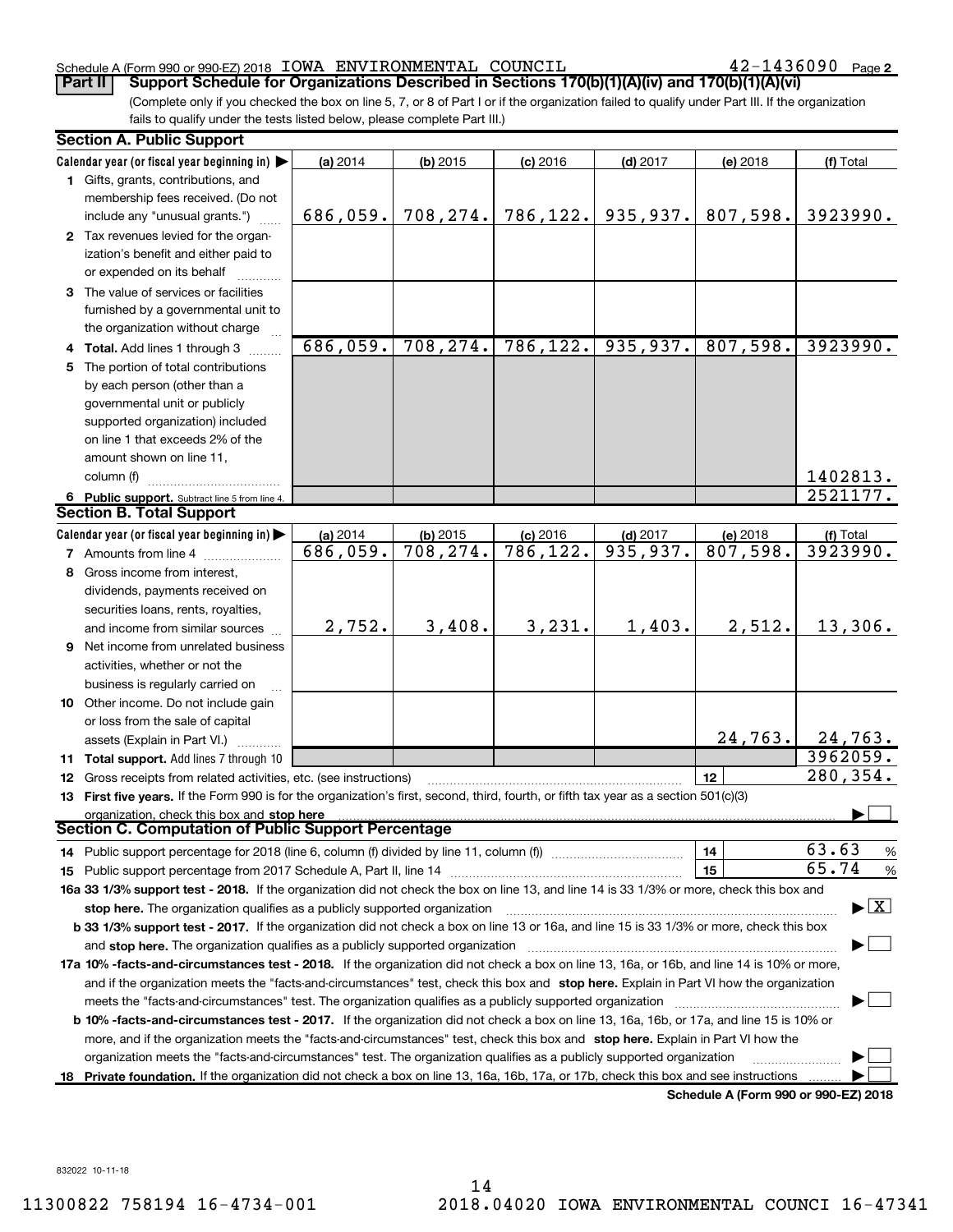#### Schedule A (Form 990 or 990-EZ) 2018 Page IOWA ENVIRONMENTAL COUNCIL 42-1436090 **Part III | Support Schedule for Organizations Described in Section 509(a)(2)**

(Complete only if you checked the box on line 10 of Part I or if the organization failed to qualify under Part II. If the organization fails to qualify under the tests listed below, please complete Part II.)

|   | <b>Section A. Public Support</b>                                                                                                                                                                                               |          |          |            |            |          |                                      |
|---|--------------------------------------------------------------------------------------------------------------------------------------------------------------------------------------------------------------------------------|----------|----------|------------|------------|----------|--------------------------------------|
|   | Calendar year (or fiscal year beginning in) $\blacktriangleright$                                                                                                                                                              | (a) 2014 | (b) 2015 | $(c)$ 2016 | $(d)$ 2017 | (e) 2018 | (f) Total                            |
|   | 1 Gifts, grants, contributions, and                                                                                                                                                                                            |          |          |            |            |          |                                      |
|   | membership fees received. (Do not                                                                                                                                                                                              |          |          |            |            |          |                                      |
|   | include any "unusual grants.")                                                                                                                                                                                                 |          |          |            |            |          |                                      |
|   | <b>2</b> Gross receipts from admissions,<br>merchandise sold or services per-<br>formed, or facilities furnished in<br>any activity that is related to the<br>organization's tax-exempt purpose                                |          |          |            |            |          |                                      |
|   | 3 Gross receipts from activities that                                                                                                                                                                                          |          |          |            |            |          |                                      |
|   | are not an unrelated trade or bus-                                                                                                                                                                                             |          |          |            |            |          |                                      |
|   | iness under section 513                                                                                                                                                                                                        |          |          |            |            |          |                                      |
| 4 | Tax revenues levied for the organ-<br>ization's benefit and either paid to                                                                                                                                                     |          |          |            |            |          |                                      |
|   | or expended on its behalf<br>.                                                                                                                                                                                                 |          |          |            |            |          |                                      |
|   | 5 The value of services or facilities                                                                                                                                                                                          |          |          |            |            |          |                                      |
|   | furnished by a governmental unit to                                                                                                                                                                                            |          |          |            |            |          |                                      |
|   | the organization without charge                                                                                                                                                                                                |          |          |            |            |          |                                      |
|   | <b>6 Total.</b> Add lines 1 through 5                                                                                                                                                                                          |          |          |            |            |          |                                      |
|   | 7a Amounts included on lines 1, 2, and                                                                                                                                                                                         |          |          |            |            |          |                                      |
|   | 3 received from disqualified persons                                                                                                                                                                                           |          |          |            |            |          |                                      |
|   | <b>b</b> Amounts included on lines 2 and 3 received<br>from other than disqualified persons that<br>exceed the greater of \$5,000 or 1% of the<br>amount on line 13 for the year                                               |          |          |            |            |          |                                      |
|   | c Add lines 7a and 7b                                                                                                                                                                                                          |          |          |            |            |          |                                      |
|   | 8 Public support. (Subtract line 7c from line 6.)                                                                                                                                                                              |          |          |            |            |          |                                      |
|   | <b>Section B. Total Support</b>                                                                                                                                                                                                |          |          |            |            |          |                                      |
|   | Calendar year (or fiscal year beginning in)                                                                                                                                                                                    | (a) 2014 | (b) 2015 | $(c)$ 2016 | $(d)$ 2017 | (e) 2018 | (f) Total                            |
|   | 9 Amounts from line 6                                                                                                                                                                                                          |          |          |            |            |          |                                      |
|   | <b>10a Gross income from interest.</b><br>dividends, payments received on<br>securities loans, rents, royalties,<br>and income from similar sources                                                                            |          |          |            |            |          |                                      |
|   | <b>b</b> Unrelated business taxable income                                                                                                                                                                                     |          |          |            |            |          |                                      |
|   | (less section 511 taxes) from businesses<br>acquired after June 30, 1975                                                                                                                                                       |          |          |            |            |          |                                      |
|   | c Add lines 10a and 10b                                                                                                                                                                                                        |          |          |            |            |          |                                      |
|   | <b>11</b> Net income from unrelated business<br>activities not included in line 10b.<br>whether or not the business is<br>regularly carried on                                                                                 |          |          |            |            |          |                                      |
|   | 12 Other income. Do not include gain<br>or loss from the sale of capital<br>assets (Explain in Part VI.)                                                                                                                       |          |          |            |            |          |                                      |
|   | 13 Total support. (Add lines 9, 10c, 11, and 12.)                                                                                                                                                                              |          |          |            |            |          |                                      |
|   | 14 First five years. If the Form 990 is for the organization's first, second, third, fourth, or fifth tax year as a section 501(c)(3) organization,                                                                            |          |          |            |            |          |                                      |
|   | check this box and stop here measurements and contact the state of the state of the state of the state of the state of the state of the state of the state of the state of the state of the state of the state of the state of |          |          |            |            |          |                                      |
|   | <b>Section C. Computation of Public Support Percentage</b>                                                                                                                                                                     |          |          |            |            |          |                                      |
|   | 15 Public support percentage for 2018 (line 8, column (f), divided by line 13, column (f))                                                                                                                                     |          |          |            |            | 15       | %                                    |
|   | 16 Public support percentage from 2017 Schedule A, Part III, line 15                                                                                                                                                           |          |          |            |            | 16       | %                                    |
|   | <b>Section D. Computation of Investment Income Percentage</b>                                                                                                                                                                  |          |          |            |            |          |                                      |
|   |                                                                                                                                                                                                                                |          |          |            |            | 17       | %                                    |
|   | 18 Investment income percentage from 2017 Schedule A, Part III, line 17                                                                                                                                                        |          |          |            |            | 18       | %                                    |
|   | 19a 33 1/3% support tests - 2018. If the organization did not check the box on line 14, and line 15 is more than 33 1/3%, and line 17 is not                                                                                   |          |          |            |            |          |                                      |
|   | more than 33 1/3%, check this box and stop here. The organization qualifies as a publicly supported organization                                                                                                               |          |          |            |            |          |                                      |
|   | <b>b 33 1/3% support tests - 2017.</b> If the organization did not check a box on line 14 or line 19a, and line 16 is more than 33 1/3%, and                                                                                   |          |          |            |            |          |                                      |
|   | line 18 is not more than 33 1/3%, check this box and stop here. The organization qualifies as a publicly supported organization                                                                                                |          |          |            |            |          |                                      |
|   | 20 Private foundation. If the organization did not check a box on line 14, 19a, or 19b, check this box and see instructions                                                                                                    |          |          |            |            |          |                                      |
|   | 832023 10-11-18                                                                                                                                                                                                                |          |          |            |            |          | Schedule A (Form 990 or 990-EZ) 2018 |
|   |                                                                                                                                                                                                                                |          | 15       |            |            |          |                                      |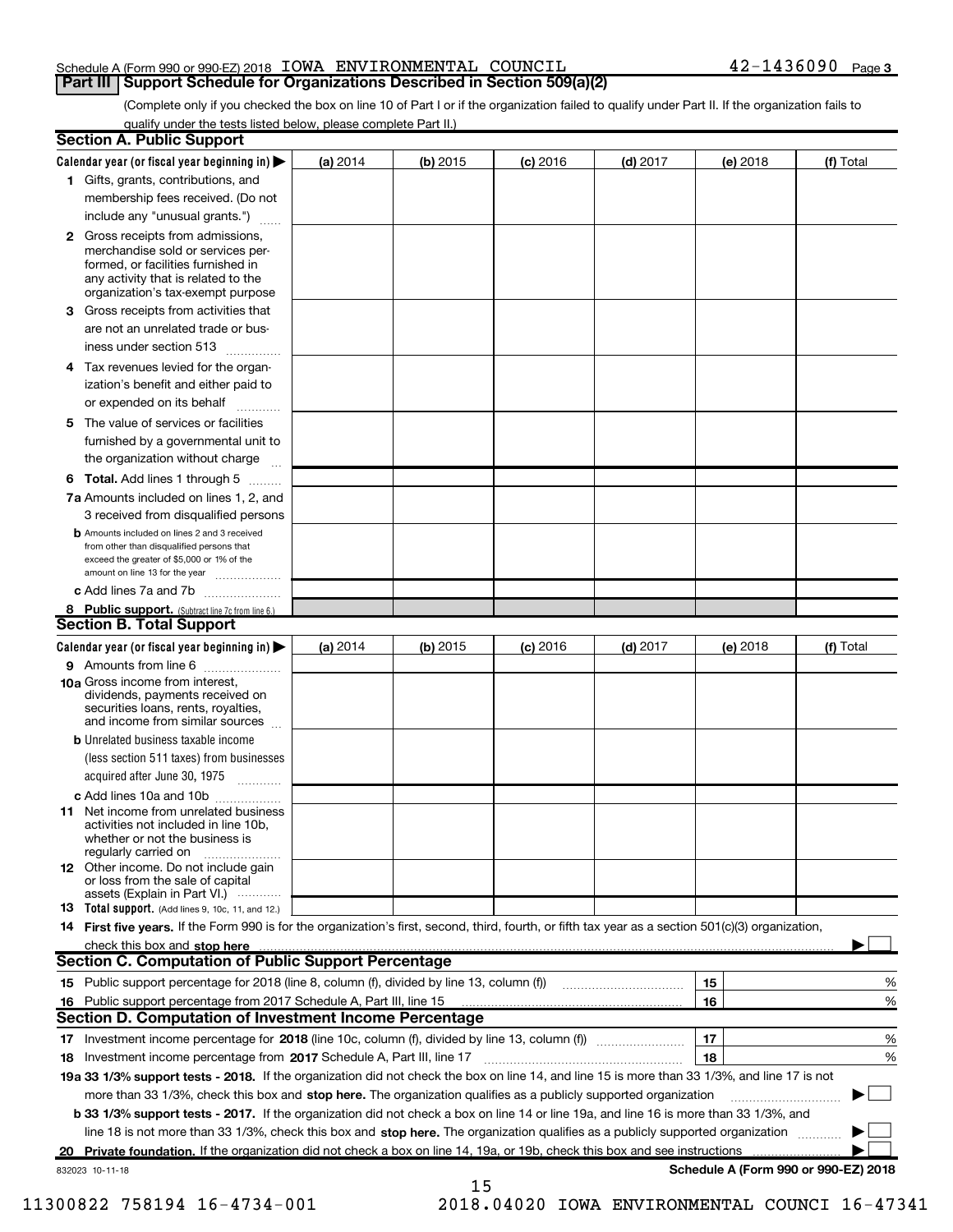#### Schedule A (Form 990 or 990-EZ) 2018 Page IOWA ENVIRONMENTAL COUNCIL 42-1436090

**1**

**2**

**3a**

**3b**

**3c**

**4a**

**4b**

**4c**

**5a**

**5b 5c**

**6**

**7**

**8**

**9a**

**9b**

**9c**

**10a**

**10b**

**Yes No**

### **Part IV** | Supporting Organizations

(Complete only if you checked a box in line 12 on Part I. If you checked 12a of Part I, complete Sections A and B. If you checked 12b of Part I, complete Sections A and C. If you checked 12c of Part I, complete Sections A, D, and E. If you checked 12d of Part I, complete Sections A and D, and complete Part V.)

#### **Section A. All Supporting Organizations**

- **1** Are all of the organization's supported organizations listed by name in the organization's governing documents? If "No," describe in Part VI how the supported organizations are designated. If designated by *class or purpose, describe the designation. If historic and continuing relationship, explain.*
- **2** Did the organization have any supported organization that does not have an IRS determination of status under section 509(a)(1) or (2)? If "Yes," explain in Part VI how the organization determined that the supported *organization was described in section 509(a)(1) or (2).*
- **3a** Did the organization have a supported organization described in section 501(c)(4), (5), or (6)? If "Yes," answer *(b) and (c) below.*
- **b** Did the organization confirm that each supported organization qualified under section 501(c)(4), (5), or (6) and satisfied the public support tests under section 509(a)(2)? If "Yes," describe in Part VI when and how the *organization made the determination.*
- **c** Did the organization ensure that all support to such organizations was used exclusively for section 170(c)(2)(B) purposes? If "Yes," explain in Part VI what controls the organization put in place to ensure such use.
- **4 a** *If* Was any supported organization not organized in the United States ("foreign supported organization")? *"Yes," and if you checked 12a or 12b in Part I, answer (b) and (c) below.*
- **b** Did the organization have ultimate control and discretion in deciding whether to make grants to the foreign supported organization? If "Yes," describe in Part VI how the organization had such control and discretion *despite being controlled or supervised by or in connection with its supported organizations.*
- **c** Did the organization support any foreign supported organization that does not have an IRS determination under sections 501(c)(3) and 509(a)(1) or (2)? If "Yes," explain in Part VI what controls the organization used *to ensure that all support to the foreign supported organization was used exclusively for section 170(c)(2)(B) purposes.*
- **5a** Did the organization add, substitute, or remove any supported organizations during the tax year? If "Yes," answer (b) and (c) below (if applicable). Also, provide detail in **Part VI,** including (i) the names and EIN *numbers of the supported organizations added, substituted, or removed; (ii) the reasons for each such action; (iii) the authority under the organization's organizing document authorizing such action; and (iv) how the action was accomplished (such as by amendment to the organizing document).*
- **b Type I or Type II only.** Was any added or substituted supported organization part of a class already designated in the organization's organizing document?
- **c Substitutions only.**  Was the substitution the result of an event beyond the organization's control?
- **6** Did the organization provide support (whether in the form of grants or the provision of services or facilities) to **Part VI.** *If "Yes," provide detail in* support or benefit one or more of the filing organization's supported organizations? anyone other than (i) its supported organizations, (ii) individuals that are part of the charitable class benefited by one or more of its supported organizations, or (iii) other supporting organizations that also
- **7** Did the organization provide a grant, loan, compensation, or other similar payment to a substantial contributor regard to a substantial contributor? If "Yes," complete Part I of Schedule L (Form 990 or 990-EZ). (as defined in section 4958(c)(3)(C)), a family member of a substantial contributor, or a 35% controlled entity with
- **8** Did the organization make a loan to a disqualified person (as defined in section 4958) not described in line 7? *If "Yes," complete Part I of Schedule L (Form 990 or 990-EZ).*
- **9 a** Was the organization controlled directly or indirectly at any time during the tax year by one or more in section 509(a)(1) or (2))? If "Yes," provide detail in Part VI. disqualified persons as defined in section 4946 (other than foundation managers and organizations described
- **b** Did one or more disqualified persons (as defined in line 9a) hold a controlling interest in any entity in which the supporting organization had an interest? If "Yes," provide detail in Part VI.
- **c** Did a disqualified person (as defined in line 9a) have an ownership interest in, or derive any personal benefit from, assets in which the supporting organization also had an interest? If "Yes," provide detail in Part VI.
- **10 a** Was the organization subject to the excess business holdings rules of section 4943 because of section supporting organizations)? If "Yes," answer 10b below. 4943(f) (regarding certain Type II supporting organizations, and all Type III non-functionally integrated
- **b** Did the organization have any excess business holdings in the tax year? (Use Schedule C, Form 4720, to *determine whether the organization had excess business holdings.)*

16

832024 10-11-18

**Schedule A (Form 990 or 990-EZ) 2018**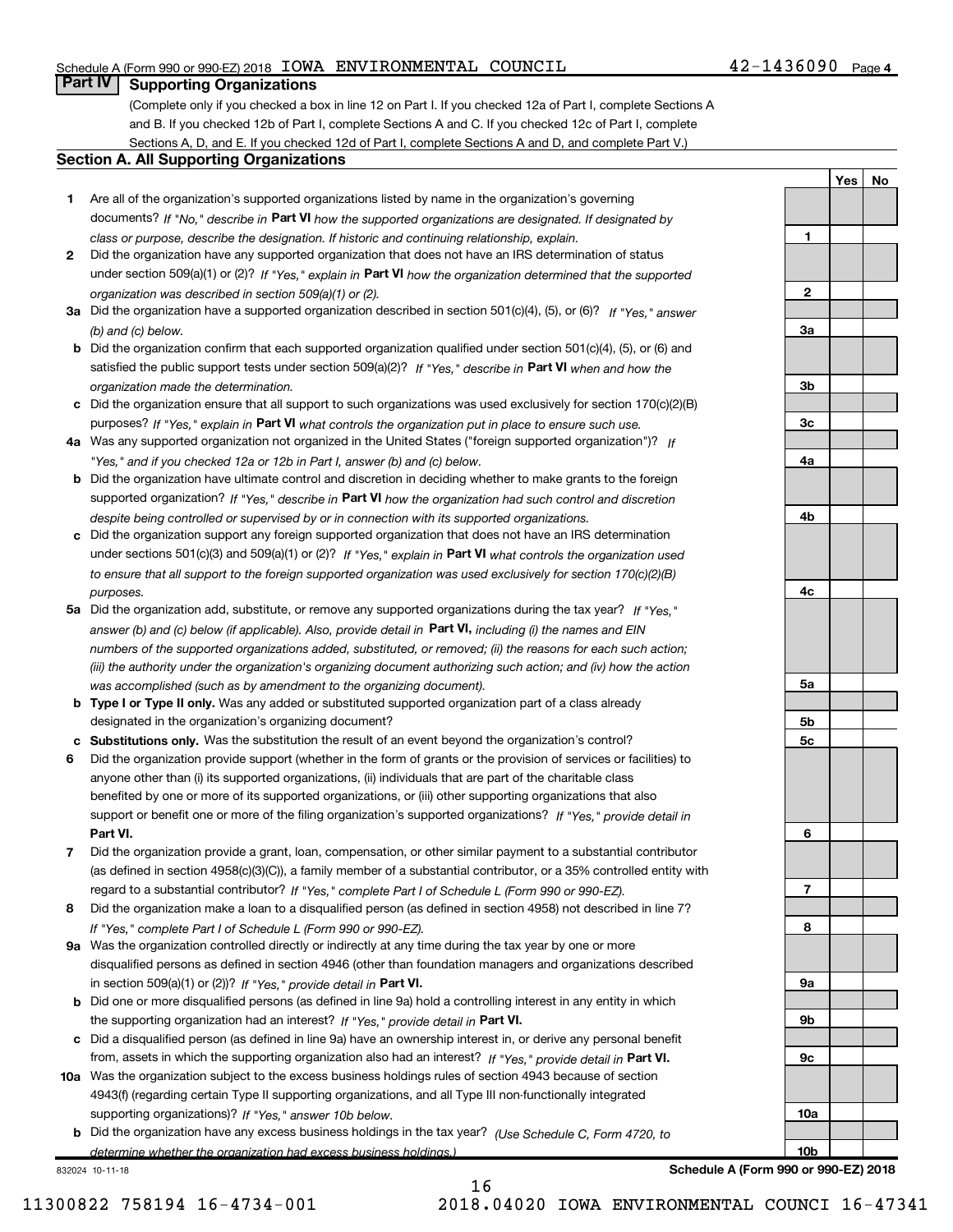### Schedule A (Form 990 or 990-EZ) 2018 Page IOWA ENVIRONMENTAL COUNCIL 42-1436090 **Part IV** Supporting Organizations (*continued*)

|    |                                                                                                                                                                                                                                         |                 | Yes | No |
|----|-----------------------------------------------------------------------------------------------------------------------------------------------------------------------------------------------------------------------------------------|-----------------|-----|----|
| 11 | Has the organization accepted a gift or contribution from any of the following persons?                                                                                                                                                 |                 |     |    |
|    | a A person who directly or indirectly controls, either alone or together with persons described in (b) and (c)                                                                                                                          |                 |     |    |
|    | below, the governing body of a supported organization?                                                                                                                                                                                  | 11a             |     |    |
|    | <b>b</b> A family member of a person described in (a) above?                                                                                                                                                                            | 11 <sub>b</sub> |     |    |
|    | c A 35% controlled entity of a person described in (a) or (b) above? If "Yes" to a, b, or c, provide detail in Part VI.                                                                                                                 | 11c             |     |    |
|    | <b>Section B. Type I Supporting Organizations</b>                                                                                                                                                                                       |                 |     |    |
|    |                                                                                                                                                                                                                                         |                 | Yes | No |
| 1  | Did the directors, trustees, or membership of one or more supported organizations have the power to                                                                                                                                     |                 |     |    |
|    | regularly appoint or elect at least a majority of the organization's directors or trustees at all times during the                                                                                                                      |                 |     |    |
|    | tax year? If "No," describe in Part VI how the supported organization(s) effectively operated, supervised, or                                                                                                                           |                 |     |    |
|    | controlled the organization's activities. If the organization had more than one supported organization,                                                                                                                                 |                 |     |    |
|    | describe how the powers to appoint and/or remove directors or trustees were allocated among the supported                                                                                                                               |                 |     |    |
|    | organizations and what conditions or restrictions, if any, applied to such powers during the tax year.                                                                                                                                  | 1               |     |    |
| 2  | Did the organization operate for the benefit of any supported organization other than the supported                                                                                                                                     |                 |     |    |
|    | organization(s) that operated, supervised, or controlled the supporting organization? If "Yes," explain in                                                                                                                              |                 |     |    |
|    | Part VI how providing such benefit carried out the purposes of the supported organization(s) that operated,                                                                                                                             |                 |     |    |
|    | supervised, or controlled the supporting organization.                                                                                                                                                                                  | $\mathbf{2}$    |     |    |
|    | Section C. Type II Supporting Organizations                                                                                                                                                                                             |                 |     |    |
|    |                                                                                                                                                                                                                                         |                 | Yes | No |
| 1. | Were a majority of the organization's directors or trustees during the tax year also a majority of the directors                                                                                                                        |                 |     |    |
|    | or trustees of each of the organization's supported organization(s)? If "No," describe in Part VI how control                                                                                                                           |                 |     |    |
|    | or management of the supporting organization was vested in the same persons that controlled or managed                                                                                                                                  |                 |     |    |
|    |                                                                                                                                                                                                                                         | $\mathbf{1}$    |     |    |
|    | the supported organization(s).<br>Section D. All Type III Supporting Organizations                                                                                                                                                      |                 |     |    |
|    |                                                                                                                                                                                                                                         |                 | Yes | No |
|    |                                                                                                                                                                                                                                         |                 |     |    |
| 1  | Did the organization provide to each of its supported organizations, by the last day of the fifth month of the<br>organization's tax year, (i) a written notice describing the type and amount of support provided during the prior tax |                 |     |    |
|    | year, (ii) a copy of the Form 990 that was most recently filed as of the date of notification, and (iii) copies of the                                                                                                                  |                 |     |    |
|    |                                                                                                                                                                                                                                         | 1               |     |    |
|    | organization's governing documents in effect on the date of notification, to the extent not previously provided?                                                                                                                        |                 |     |    |
| 2  | Were any of the organization's officers, directors, or trustees either (i) appointed or elected by the supported                                                                                                                        |                 |     |    |
|    | organization(s) or (ii) serving on the governing body of a supported organization? If "No," explain in Part VI how                                                                                                                      |                 |     |    |
|    | the organization maintained a close and continuous working relationship with the supported organization(s).                                                                                                                             | $\mathbf 2$     |     |    |
| 3  | By reason of the relationship described in (2), did the organization's supported organizations have a                                                                                                                                   |                 |     |    |
|    | significant voice in the organization's investment policies and in directing the use of the organization's                                                                                                                              |                 |     |    |
|    | income or assets at all times during the tax year? If "Yes," describe in Part VI the role the organization's                                                                                                                            |                 |     |    |
|    | supported organizations played in this regard.<br>Section E. Type III Functionally Integrated Supporting Organizations                                                                                                                  | 3               |     |    |
|    |                                                                                                                                                                                                                                         |                 |     |    |
| 1  | Check the box next to the method that the organization used to satisfy the Integral Part Test during the year (see instructions).                                                                                                       |                 |     |    |
| a  | The organization satisfied the Activities Test. Complete line 2 below.                                                                                                                                                                  |                 |     |    |
| b  | The organization is the parent of each of its supported organizations. Complete line 3 below.                                                                                                                                           |                 |     |    |
| c  | The organization supported a governmental entity. Describe in Part VI how you supported a government entity (see instructions).                                                                                                         |                 |     |    |
| 2  | Activities Test. Answer (a) and (b) below.                                                                                                                                                                                              |                 | Yes | No |
| а  | Did substantially all of the organization's activities during the tax year directly further the exempt purposes of                                                                                                                      |                 |     |    |
|    | the supported organization(s) to which the organization was responsive? If "Yes," then in Part VI identify                                                                                                                              |                 |     |    |
|    | those supported organizations and explain how these activities directly furthered their exempt purposes,                                                                                                                                |                 |     |    |
|    | how the organization was responsive to those supported organizations, and how the organization determined                                                                                                                               |                 |     |    |
|    | that these activities constituted substantially all of its activities.                                                                                                                                                                  | 2a              |     |    |
| b  | Did the activities described in (a) constitute activities that, but for the organization's involvement, one or more                                                                                                                     |                 |     |    |
|    | of the organization's supported organization(s) would have been engaged in? If "Yes," explain in Part VI the                                                                                                                            |                 |     |    |
|    | reasons for the organization's position that its supported organization(s) would have engaged in these                                                                                                                                  |                 |     |    |
|    | activities but for the organization's involvement.                                                                                                                                                                                      | 2 <sub>b</sub>  |     |    |
| з  | Parent of Supported Organizations. Answer (a) and (b) below.                                                                                                                                                                            |                 |     |    |
| а  | Did the organization have the power to regularly appoint or elect a majority of the officers, directors, or                                                                                                                             |                 |     |    |
|    | trustees of each of the supported organizations? Provide details in Part VI.                                                                                                                                                            | За              |     |    |
| b  | Did the organization exercise a substantial degree of direction over the policies, programs, and activities of each                                                                                                                     |                 |     |    |
|    | of its supported organizations? If "Yes," describe in Part VI the role played by the organization in this regard.                                                                                                                       | 3b              |     |    |

17

832025 10-11-18

**Schedule A (Form 990 or 990-EZ) 2018**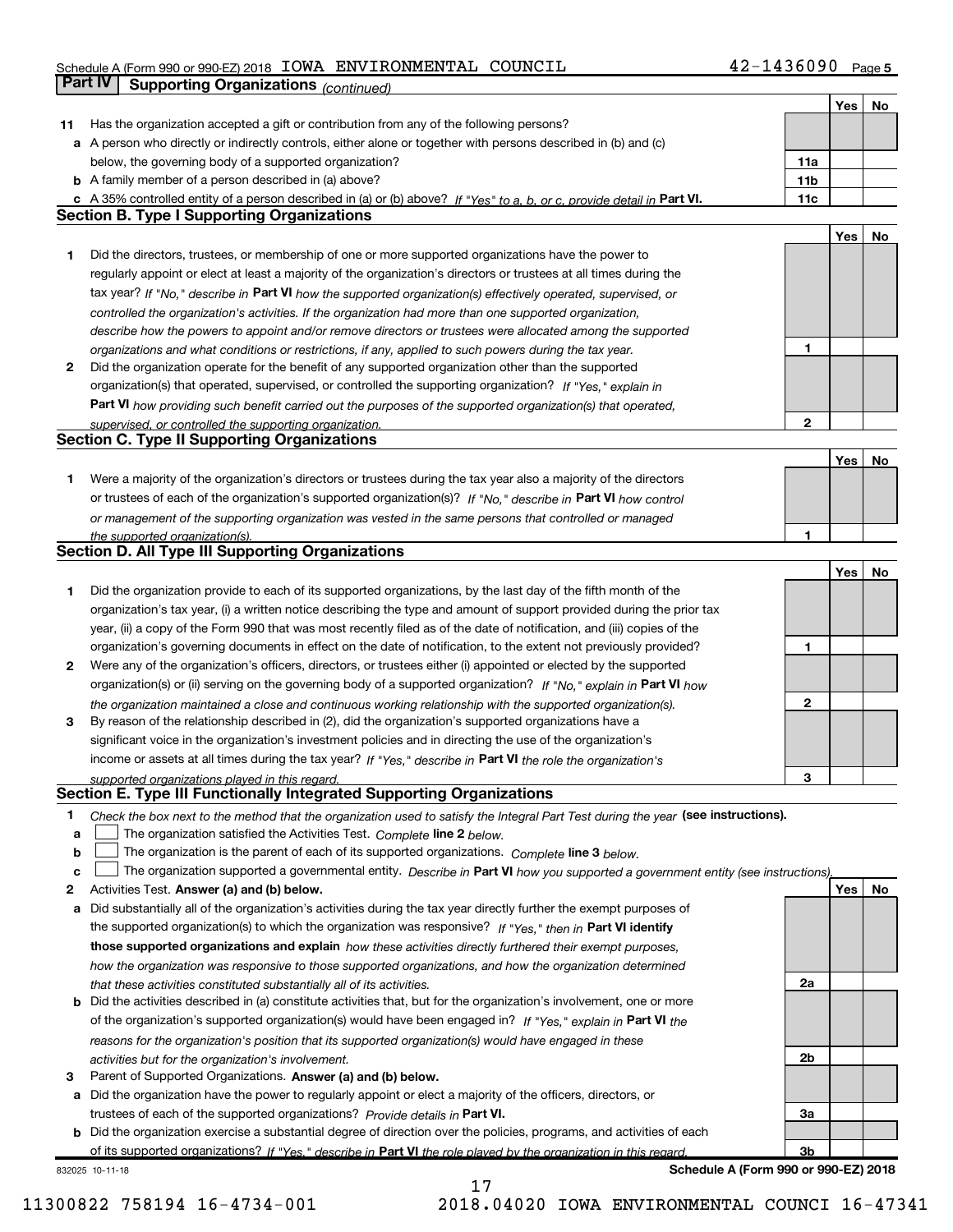|  | Schedule A (Form 990 or 990-EZ) 2018 IOWA ENVIRONMENTAL COUNCIL |  | <b>Part V</b>   Type III Non-Functionally Integrated 509(a)(3) Supporting Organizations | $42 - 1436090$ Page 6 |  |
|--|-----------------------------------------------------------------|--|-----------------------------------------------------------------------------------------|-----------------------|--|
|  |                                                                 |  |                                                                                         |                       |  |

1 **1** Check here if the organization satisfied the Integral Part Test as a qualifying trust on Nov. 20, 1970 (explain in Part VI.) See instructions. All other Type III non-functionally integrated supporting organizations must complete Sections A through E.

|              | Section A - Adjusted Net Income                                              |                | (A) Prior Year | (B) Current Year<br>(optional) |
|--------------|------------------------------------------------------------------------------|----------------|----------------|--------------------------------|
| 1            | Net short-term capital gain                                                  | 1              |                |                                |
| 2            | Recoveries of prior-year distributions                                       | $\overline{2}$ |                |                                |
| 3            | Other gross income (see instructions)                                        | 3              |                |                                |
| 4            | Add lines 1 through 3                                                        | 4              |                |                                |
| 5            | Depreciation and depletion                                                   | 5              |                |                                |
| 6            | Portion of operating expenses paid or incurred for production or             |                |                |                                |
|              | collection of gross income or for management, conservation, or               |                |                |                                |
|              | maintenance of property held for production of income (see instructions)     | 6              |                |                                |
| 7            | Other expenses (see instructions)                                            | $\overline{7}$ |                |                                |
| 8            | Adjusted Net Income (subtract lines 5, 6, and 7 from line 4)                 | 8              |                |                                |
|              | <b>Section B - Minimum Asset Amount</b>                                      |                | (A) Prior Year | (B) Current Year<br>(optional) |
| 1            | Aggregate fair market value of all non-exempt-use assets (see                |                |                |                                |
|              | instructions for short tax year or assets held for part of year):            |                |                |                                |
|              | <b>a</b> Average monthly value of securities                                 | 1a             |                |                                |
|              | <b>b</b> Average monthly cash balances                                       | 1b             |                |                                |
|              | c Fair market value of other non-exempt-use assets                           | 1c             |                |                                |
|              | d Total (add lines 1a, 1b, and 1c)                                           | 1d             |                |                                |
|              | <b>e</b> Discount claimed for blockage or other                              |                |                |                                |
|              | factors (explain in detail in <b>Part VI</b> ):                              |                |                |                                |
| 2            | Acquisition indebtedness applicable to non-exempt-use assets                 | $\mathbf{2}$   |                |                                |
| З            | Subtract line 2 from line 1d                                                 | 3              |                |                                |
| 4            | Cash deemed held for exempt use. Enter 1-1/2% of line 3 (for greater amount, |                |                |                                |
|              | see instructions)                                                            | 4              |                |                                |
| 5            | Net value of non-exempt-use assets (subtract line 4 from line 3)             | 5              |                |                                |
| 6            | Multiply line 5 by .035                                                      | 6              |                |                                |
| 7            | Recoveries of prior-year distributions                                       | $\overline{7}$ |                |                                |
| 8            | Minimum Asset Amount (add line 7 to line 6)                                  | 8              |                |                                |
|              | Section C - Distributable Amount                                             |                |                | <b>Current Year</b>            |
| 1            | Adjusted net income for prior year (from Section A, line 8, Column A)        | 1              |                |                                |
| $\mathbf{2}$ | Enter 85% of line 1                                                          | $\mathbf{2}$   |                |                                |
| 3            | Minimum asset amount for prior year (from Section B, line 8, Column A)       | 3              |                |                                |
| 4            | Enter greater of line 2 or line 3                                            | 4              |                |                                |
| 5.           | Income tax imposed in prior year                                             | 5              |                |                                |
| 6            | <b>Distributable Amount.</b> Subtract line 5 from line 4, unless subject to  |                |                |                                |
|              | emergency temporary reduction (see instructions)                             | 6              |                |                                |
|              |                                                                              |                |                |                                |

**7** Check here if the current year is the organization's first as a non-functionally integrated Type III supporting organization (see instructions).

**Schedule A (Form 990 or 990-EZ) 2018**

832026 10-11-18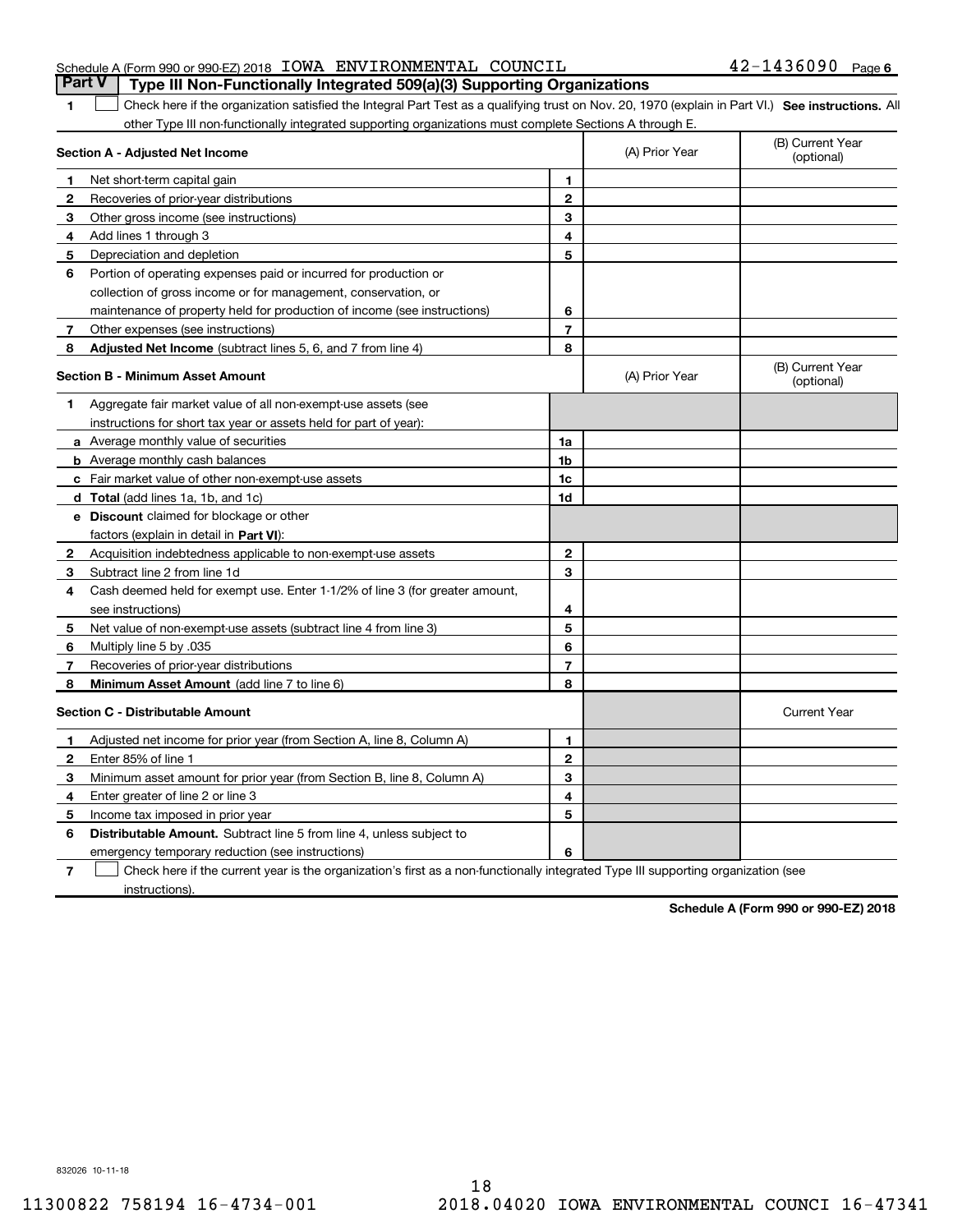#### Schedule A (Form 990 or 990-EZ) 2018 Page IOWA ENVIRONMENTAL COUNCIL 42-1436090

|    | Type III Non-Functionally Integrated 509(a)(3) Supporting Organizations<br><b>Part V</b><br>(continued) |                                    |                                                |                                                  |  |  |  |  |  |
|----|---------------------------------------------------------------------------------------------------------|------------------------------------|------------------------------------------------|--------------------------------------------------|--|--|--|--|--|
|    | <b>Current Year</b><br><b>Section D - Distributions</b>                                                 |                                    |                                                |                                                  |  |  |  |  |  |
| 1  | Amounts paid to supported organizations to accomplish exempt purposes                                   |                                    |                                                |                                                  |  |  |  |  |  |
| 2  | Amounts paid to perform activity that directly furthers exempt purposes of supported                    |                                    |                                                |                                                  |  |  |  |  |  |
|    | organizations, in excess of income from activity                                                        |                                    |                                                |                                                  |  |  |  |  |  |
| 3  | Administrative expenses paid to accomplish exempt purposes of supported organizations                   |                                    |                                                |                                                  |  |  |  |  |  |
| 4  | Amounts paid to acquire exempt-use assets                                                               |                                    |                                                |                                                  |  |  |  |  |  |
| 5  | Qualified set-aside amounts (prior IRS approval required)                                               |                                    |                                                |                                                  |  |  |  |  |  |
| 6  | Other distributions (describe in Part VI). See instructions.                                            |                                    |                                                |                                                  |  |  |  |  |  |
| 7  | <b>Total annual distributions.</b> Add lines 1 through 6.                                               |                                    |                                                |                                                  |  |  |  |  |  |
| 8  | Distributions to attentive supported organizations to which the organization is responsive              |                                    |                                                |                                                  |  |  |  |  |  |
|    | (provide details in Part VI). See instructions.                                                         |                                    |                                                |                                                  |  |  |  |  |  |
| 9  | Distributable amount for 2018 from Section C, line 6                                                    |                                    |                                                |                                                  |  |  |  |  |  |
| 10 | Line 8 amount divided by line 9 amount                                                                  |                                    |                                                |                                                  |  |  |  |  |  |
|    | <b>Section E - Distribution Allocations</b> (see instructions)                                          | (i)<br><b>Excess Distributions</b> | (iii)<br><b>Underdistributions</b><br>Pre-2018 | (iii)<br><b>Distributable</b><br>Amount for 2018 |  |  |  |  |  |
| 1. | Distributable amount for 2018 from Section C, line 6                                                    |                                    |                                                |                                                  |  |  |  |  |  |
| 2  | Underdistributions, if any, for years prior to 2018 (reason-                                            |                                    |                                                |                                                  |  |  |  |  |  |
|    | able cause required- explain in Part VI). See instructions.                                             |                                    |                                                |                                                  |  |  |  |  |  |
| 3  | Excess distributions carryover, if any, to 2018                                                         |                                    |                                                |                                                  |  |  |  |  |  |
|    | <b>a</b> From 2013                                                                                      |                                    |                                                |                                                  |  |  |  |  |  |
|    | <b>b</b> From 2014                                                                                      |                                    |                                                |                                                  |  |  |  |  |  |
|    | c From 2015                                                                                             |                                    |                                                |                                                  |  |  |  |  |  |
|    | $d$ From 2016                                                                                           |                                    |                                                |                                                  |  |  |  |  |  |
|    | e From 2017                                                                                             |                                    |                                                |                                                  |  |  |  |  |  |
|    | f Total of lines 3a through e                                                                           |                                    |                                                |                                                  |  |  |  |  |  |
|    | <b>g</b> Applied to underdistributions of prior years                                                   |                                    |                                                |                                                  |  |  |  |  |  |
|    | <b>h</b> Applied to 2018 distributable amount                                                           |                                    |                                                |                                                  |  |  |  |  |  |
| j. | Carryover from 2013 not applied (see instructions)                                                      |                                    |                                                |                                                  |  |  |  |  |  |
|    | Remainder. Subtract lines 3g, 3h, and 3i from 3f.                                                       |                                    |                                                |                                                  |  |  |  |  |  |
| 4  | Distributions for 2018 from Section D,                                                                  |                                    |                                                |                                                  |  |  |  |  |  |
|    | line $7:$                                                                                               |                                    |                                                |                                                  |  |  |  |  |  |
|    | a Applied to underdistributions of prior years                                                          |                                    |                                                |                                                  |  |  |  |  |  |
|    | <b>b</b> Applied to 2018 distributable amount                                                           |                                    |                                                |                                                  |  |  |  |  |  |
|    | c Remainder. Subtract lines 4a and 4b from 4.                                                           |                                    |                                                |                                                  |  |  |  |  |  |
| 5  | Remaining underdistributions for years prior to 2018, if                                                |                                    |                                                |                                                  |  |  |  |  |  |
|    | any. Subtract lines 3g and 4a from line 2. For result greater                                           |                                    |                                                |                                                  |  |  |  |  |  |
|    | than zero, explain in Part VI. See instructions.                                                        |                                    |                                                |                                                  |  |  |  |  |  |
| 6  | Remaining underdistributions for 2018. Subtract lines 3h                                                |                                    |                                                |                                                  |  |  |  |  |  |
|    | and 4b from line 1. For result greater than zero, explain in                                            |                                    |                                                |                                                  |  |  |  |  |  |
|    | Part VI. See instructions.                                                                              |                                    |                                                |                                                  |  |  |  |  |  |
| 7  | Excess distributions carryover to 2019. Add lines 3j                                                    |                                    |                                                |                                                  |  |  |  |  |  |
|    | and 4c.                                                                                                 |                                    |                                                |                                                  |  |  |  |  |  |
| 8  | Breakdown of line 7:                                                                                    |                                    |                                                |                                                  |  |  |  |  |  |
|    | a Excess from 2014                                                                                      |                                    |                                                |                                                  |  |  |  |  |  |
|    | <b>b</b> Excess from 2015                                                                               |                                    |                                                |                                                  |  |  |  |  |  |
|    | c Excess from 2016                                                                                      |                                    |                                                |                                                  |  |  |  |  |  |
|    | d Excess from 2017                                                                                      |                                    |                                                |                                                  |  |  |  |  |  |
|    | e Excess from 2018                                                                                      |                                    |                                                |                                                  |  |  |  |  |  |

**Schedule A (Form 990 or 990-EZ) 2018**

832027 10-11-18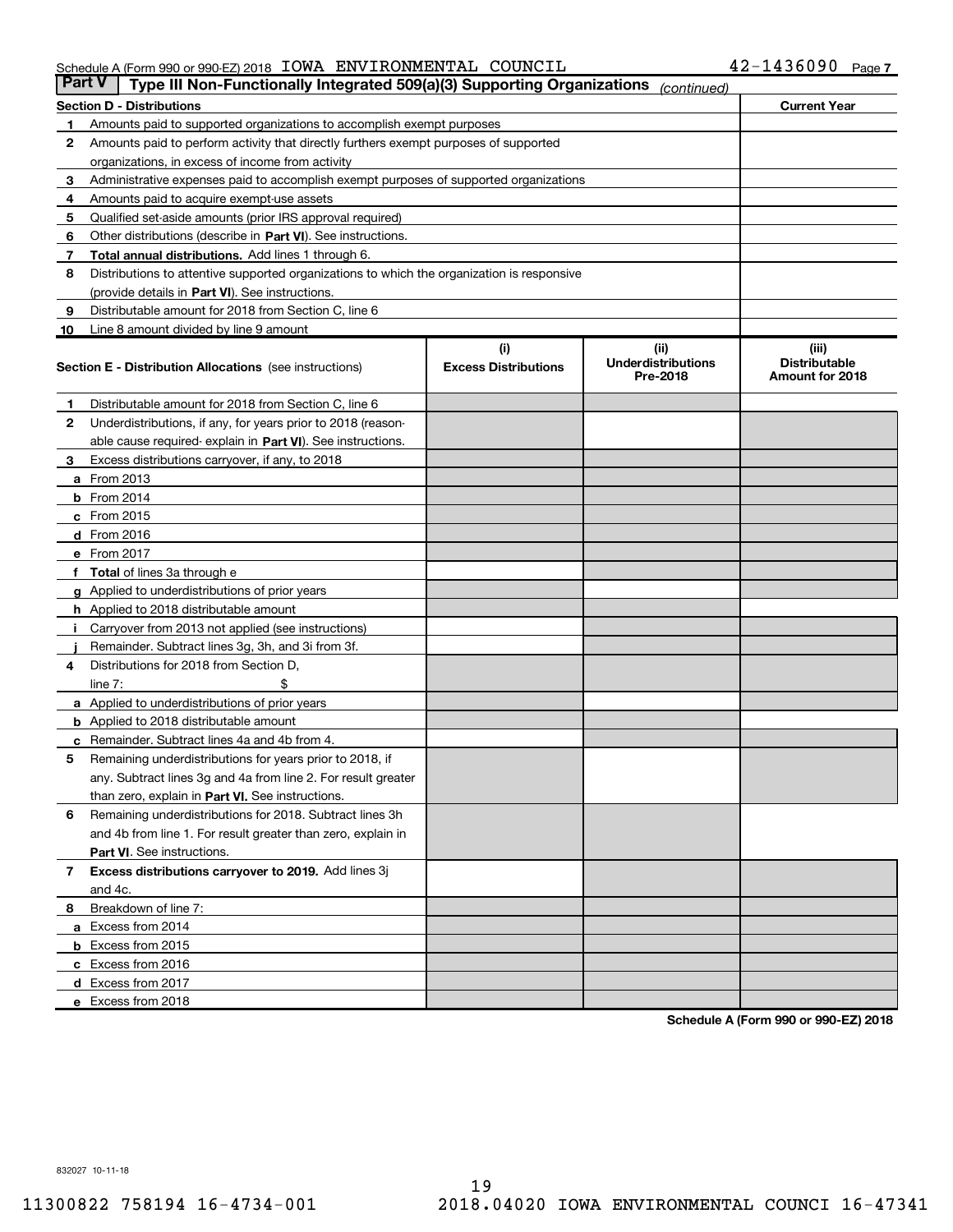|                 |                     | Schedule A (Form 990 or 990-EZ) 2018 IOWA ENVIRONMENTAL COUNCIL                                                                                                                                                                                                                                                                                                           | $42 - 1436090$ Page 8                |
|-----------------|---------------------|---------------------------------------------------------------------------------------------------------------------------------------------------------------------------------------------------------------------------------------------------------------------------------------------------------------------------------------------------------------------------|--------------------------------------|
| <b>Part VI</b>  | (See instructions.) | <b>Supplemental Information.</b> Provide the explanations required by Part II, line 10; Part II, line 17a or 17b; Part III, line 12;<br>Part IV, Section A, lines 1, 2, 3b, 3c, 4b, 4c, 5a, 6, 9a, 9b, 9c, 11a, 11b, and 11c; Part IV,<br>Section D, lines 5, 6, and 8; and Part V, Section E, lines 2, 5, and 6. Also complete this part for any additional information. |                                      |
|                 |                     |                                                                                                                                                                                                                                                                                                                                                                           |                                      |
|                 |                     |                                                                                                                                                                                                                                                                                                                                                                           |                                      |
|                 |                     |                                                                                                                                                                                                                                                                                                                                                                           |                                      |
|                 |                     |                                                                                                                                                                                                                                                                                                                                                                           |                                      |
|                 |                     |                                                                                                                                                                                                                                                                                                                                                                           |                                      |
|                 |                     |                                                                                                                                                                                                                                                                                                                                                                           |                                      |
|                 |                     |                                                                                                                                                                                                                                                                                                                                                                           |                                      |
|                 |                     |                                                                                                                                                                                                                                                                                                                                                                           |                                      |
|                 |                     |                                                                                                                                                                                                                                                                                                                                                                           |                                      |
|                 |                     |                                                                                                                                                                                                                                                                                                                                                                           |                                      |
|                 |                     |                                                                                                                                                                                                                                                                                                                                                                           |                                      |
|                 |                     |                                                                                                                                                                                                                                                                                                                                                                           |                                      |
|                 |                     |                                                                                                                                                                                                                                                                                                                                                                           |                                      |
|                 |                     |                                                                                                                                                                                                                                                                                                                                                                           |                                      |
|                 |                     |                                                                                                                                                                                                                                                                                                                                                                           |                                      |
|                 |                     |                                                                                                                                                                                                                                                                                                                                                                           |                                      |
|                 |                     |                                                                                                                                                                                                                                                                                                                                                                           |                                      |
|                 |                     |                                                                                                                                                                                                                                                                                                                                                                           |                                      |
|                 |                     |                                                                                                                                                                                                                                                                                                                                                                           |                                      |
|                 |                     |                                                                                                                                                                                                                                                                                                                                                                           |                                      |
|                 |                     |                                                                                                                                                                                                                                                                                                                                                                           |                                      |
|                 |                     |                                                                                                                                                                                                                                                                                                                                                                           |                                      |
|                 |                     |                                                                                                                                                                                                                                                                                                                                                                           |                                      |
|                 |                     |                                                                                                                                                                                                                                                                                                                                                                           |                                      |
|                 |                     |                                                                                                                                                                                                                                                                                                                                                                           |                                      |
|                 |                     |                                                                                                                                                                                                                                                                                                                                                                           |                                      |
|                 |                     |                                                                                                                                                                                                                                                                                                                                                                           |                                      |
|                 |                     |                                                                                                                                                                                                                                                                                                                                                                           |                                      |
| 832028 10-11-18 |                     | $20$                                                                                                                                                                                                                                                                                                                                                                      | Schedule A (Form 990 or 990-EZ) 2018 |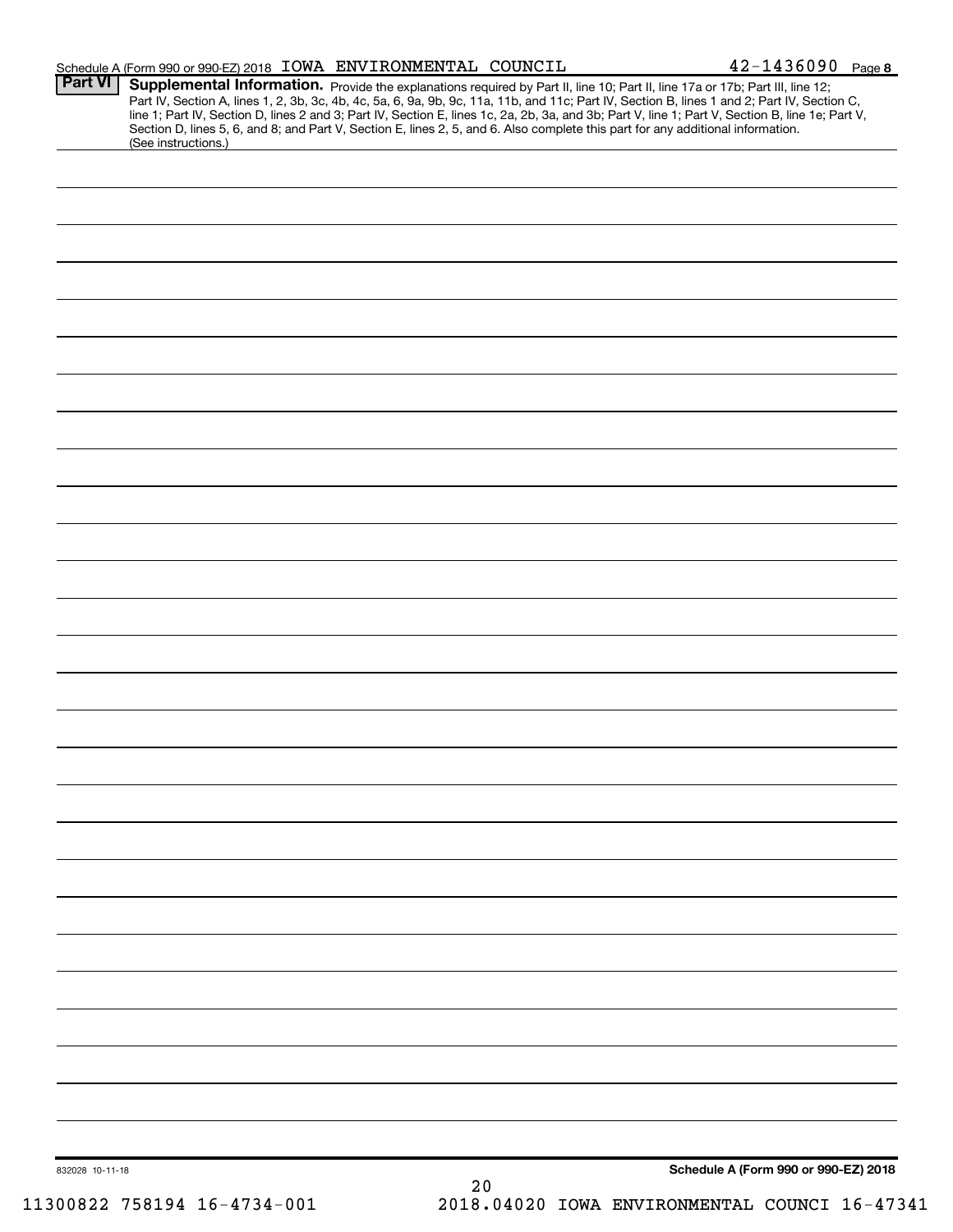Department of the Treasury Internal Revenue Service **(Form 990, 990-EZ,**

Name of the organization

#### \*\* PUBLIC DISCLOSURE COPY \*\*

## **Schedule B Schedule of Contributors**

**or 990-PF) | Attach to Form 990, Form 990-EZ, or Form 990-PF. | Go to www.irs.gov/Form990 for the latest information.**

IOWA ENVIRONMENTAL COUNCIL 42-1436090

OMB No. 1545-0047

**2018**

**Employer identification number**

| $2 - 1436090$ |  |  |  |  |
|---------------|--|--|--|--|
|               |  |  |  |  |

| <b>Organization type (check one):</b> |                                                                             |  |  |  |  |  |
|---------------------------------------|-----------------------------------------------------------------------------|--|--|--|--|--|
| Filers of:                            | Section:                                                                    |  |  |  |  |  |
| Form 990 or 990-EZ                    | $\lfloor x \rfloor$ 501(c)( 3) (enter number) organization                  |  |  |  |  |  |
|                                       | $4947(a)(1)$ nonexempt charitable trust not treated as a private foundation |  |  |  |  |  |
|                                       | 527 political organization                                                  |  |  |  |  |  |
| Form 990-PF                           | 501(c)(3) exempt private foundation                                         |  |  |  |  |  |
|                                       | 4947(a)(1) nonexempt charitable trust treated as a private foundation       |  |  |  |  |  |
|                                       | 501(c)(3) taxable private foundation                                        |  |  |  |  |  |

Check if your organization is covered by the General Rule or a Special Rule. **Note:**  Only a section 501(c)(7), (8), or (10) organization can check boxes for both the General Rule and a Special Rule. See instructions.

#### **General Rule**

 $\begin{array}{c} \hline \end{array}$ 

For an organization filing Form 990, 990-EZ, or 990-PF that received, during the year, contributions totaling \$5,000 or more (in money or property) from any one contributor. Complete Parts I and II. See instructions for determining a contributor's total contributions.

#### **Special Rules**

any one contributor, during the year, total contributions of the greater of (1) \$5,000; or (2) 2% of the amount on (i) Form 990, Part VIII, line 1h;  $\boxed{\textbf{X}}$  For an organization described in section 501(c)(3) filing Form 990 or 990-EZ that met the 33 1/3% support test of the regulations under sections 509(a)(1) and 170(b)(1)(A)(vi), that checked Schedule A (Form 990 or 990-EZ), Part II, line 13, 16a, or 16b, and that received from or (ii) Form 990-EZ, line 1. Complete Parts I and II.

year, total contributions of more than \$1,000 *exclusively* for religious, charitable, scientific, literary, or educational purposes, or for the For an organization described in section 501(c)(7), (8), or (10) filing Form 990 or 990-EZ that received from any one contributor, during the prevention of cruelty to children or animals. Complete Parts I (entering "N/A" in column (b) instead of the contributor name and address), II, and III.  $\begin{array}{c} \hline \end{array}$ 

purpose. Don't complete any of the parts unless the General Rule applies to this organization because it received nonexclusively year, contributions <sub>exclusively</sub> for religious, charitable, etc., purposes, but no such contributions totaled more than \$1,000. If this box is checked, enter here the total contributions that were received during the year for an *exclusively* religious, charitable, etc., For an organization described in section 501(c)(7), (8), or (10) filing Form 990 or 990-EZ that received from any one contributor, during the religious, charitable, etc., contributions totaling \$5,000 or more during the year  $\ldots$  $\ldots$  $\ldots$  $\ldots$  $\ldots$  $\ldots$  $\begin{array}{c} \hline \end{array}$ 

**Caution:**  An organization that isn't covered by the General Rule and/or the Special Rules doesn't file Schedule B (Form 990, 990-EZ, or 990-PF), but it **must** answer "No" on Part IV, line 2, of its Form 990; or check the box on line H of its Form 990-EZ or on its Form 990-PF, Part I, line 2, to certify that it doesn't meet the filing requirements of Schedule B (Form 990, 990-EZ, or 990-PF).

**For Paperwork Reduction Act Notice, see the instructions for Form 990, 990-EZ, or 990-PF. Schedule B (Form 990, 990-EZ, or 990-PF) (2018)** LHA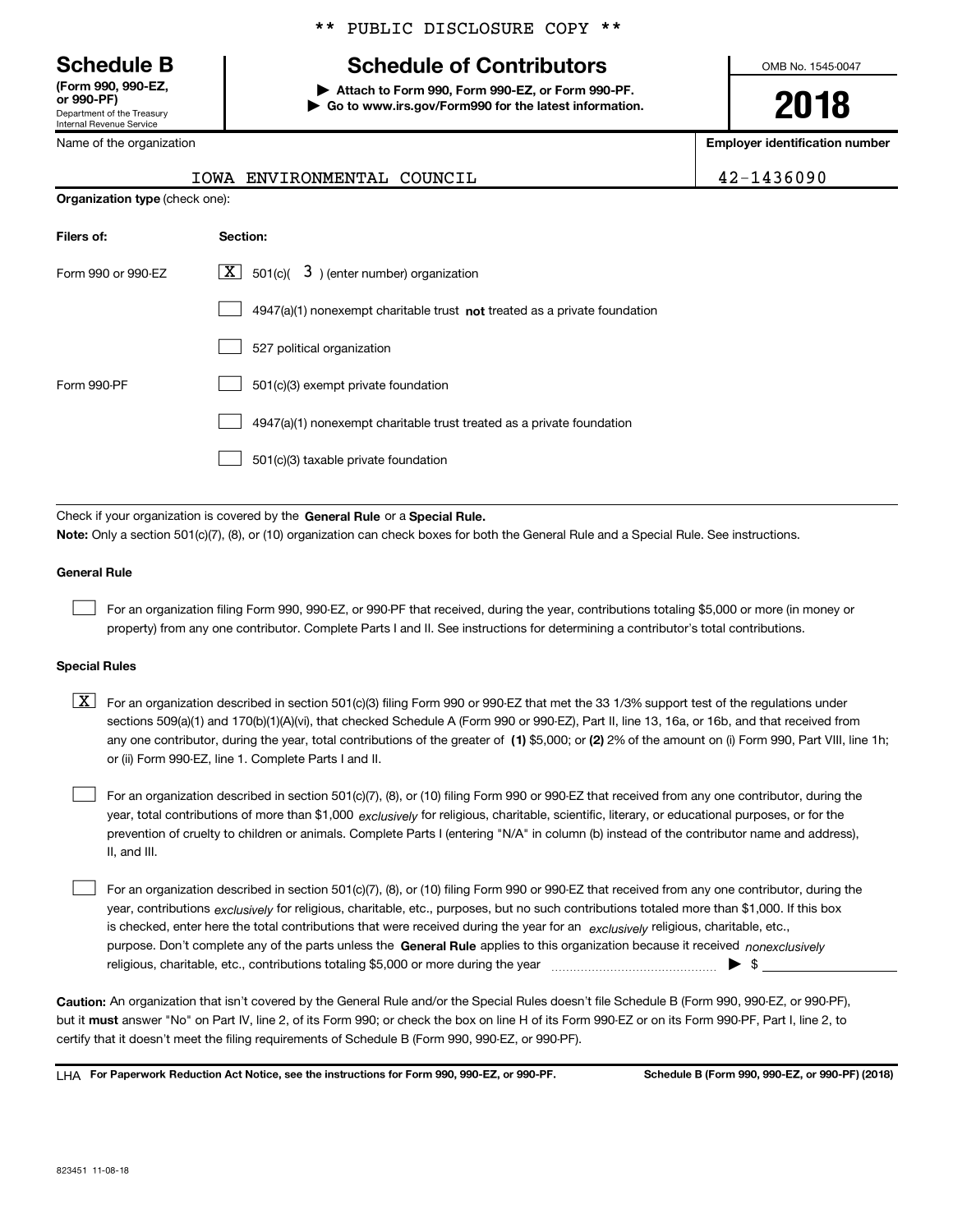#### Schedule B (Form 990, 990-EZ, or 990-PF) (2018)

Name of organization

#### IOWA ENVIRONMENTAL COUNCIL 42-1436090

| Part I     | Contributors (see instructions). Use duplicate copies of Part I if additional space is needed. |                                               |                                                                                                                                     |
|------------|------------------------------------------------------------------------------------------------|-----------------------------------------------|-------------------------------------------------------------------------------------------------------------------------------------|
| (a)        | (b)                                                                                            | (c)                                           | (d)                                                                                                                                 |
| No.        | Name, address, and ZIP + 4                                                                     | <b>Total contributions</b>                    | Type of contribution                                                                                                                |
| 1          |                                                                                                | 90,000.<br>\$                                 | $\boxed{\text{X}}$<br>Person<br>Payroll<br>Noncash<br>(Complete Part II for<br>noncash contributions.)                              |
| (a)<br>No. | (b)<br>Name, address, and ZIP + 4                                                              | (c)<br><b>Total contributions</b>             | (d)<br>Type of contribution                                                                                                         |
| 2          |                                                                                                | 225,000.<br>\$                                | $\overline{\mathbf{X}}$<br>Person<br>Payroll<br>Noncash<br>(Complete Part II for<br>noncash contributions.)                         |
| (a)        | (b)                                                                                            | (c)                                           | (d)                                                                                                                                 |
| No.<br>3   | Name, address, and ZIP + 4                                                                     | <b>Total contributions</b><br>203, 300.<br>\$ | Type of contribution<br>$\overline{\mathbf{x}}$<br>Person<br>Payroll<br>Noncash<br>(Complete Part II for<br>noncash contributions.) |
| (a)        | (b)                                                                                            | (c)                                           | (d)                                                                                                                                 |
| No.<br>4   | Name, address, and ZIP + 4                                                                     | <b>Total contributions</b><br>160,000.<br>\$  | Type of contribution<br>$\mathbf{X}$<br>Person<br>Payroll<br>Noncash<br>(Complete Part II for<br>noncash contributions.)            |
| (a)<br>No. | (b)<br>Name, address, and ZIP + 4                                                              | (c)<br><b>Total contributions</b>             | (d)<br>Type of contribution                                                                                                         |
| 5          |                                                                                                | 35,000.<br>\$                                 | х<br>Person<br>Payroll<br>Noncash<br>(Complete Part II for<br>noncash contributions.)                                               |
| (a)<br>No. | (b)<br>Name, address, and ZIP + 4                                                              | (c)<br><b>Total contributions</b>             | (d)<br>Type of contribution                                                                                                         |
|            |                                                                                                | \$                                            | Person<br>Payroll<br>Noncash<br>(Complete Part II for<br>noncash contributions.)                                                    |

823452 11-08-18 **Schedule B (Form 990, 990-EZ, or 990-PF) (2018)**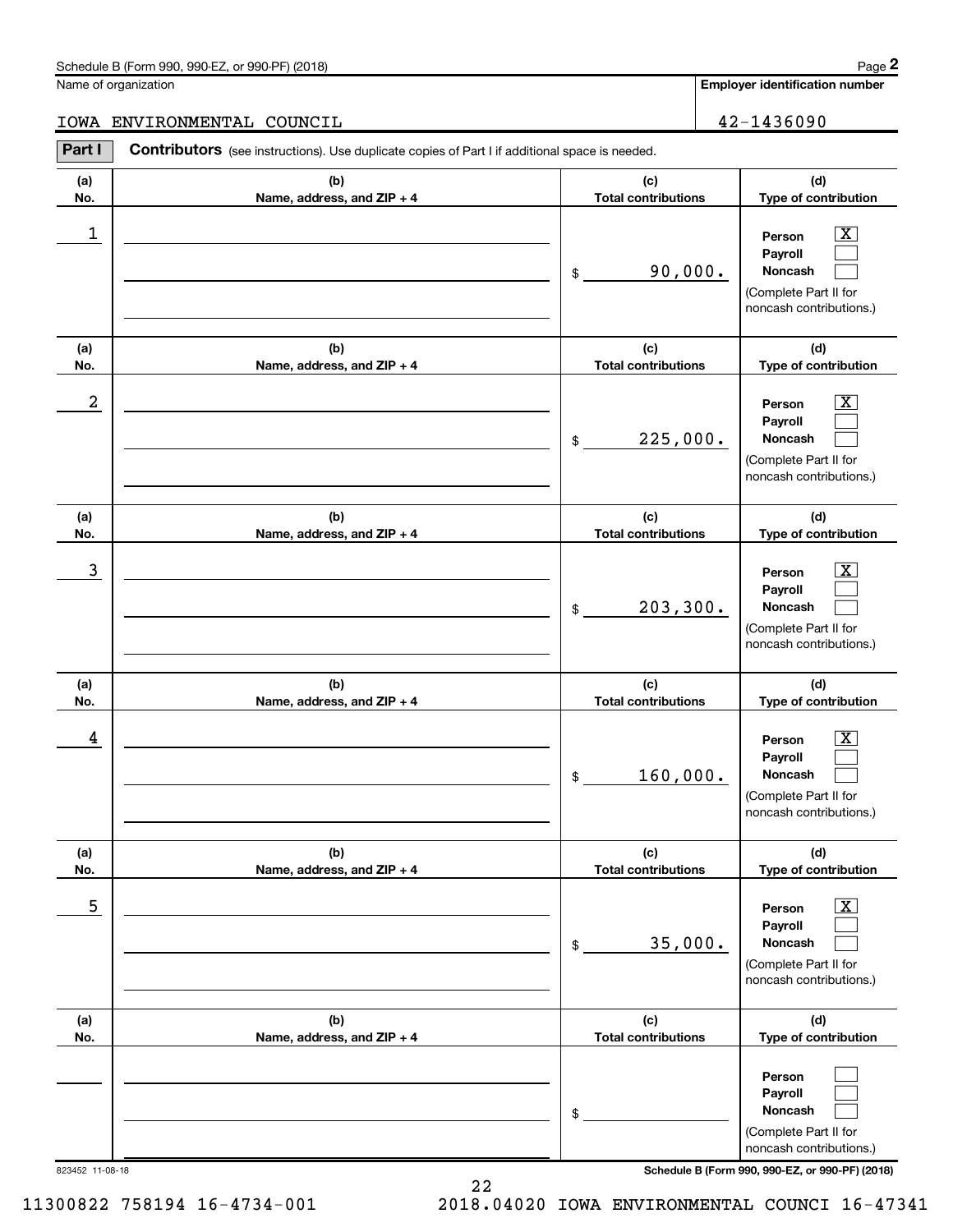**Employer identification number**

IOWA ENVIRONMENTAL COUNCIL 42-1436090

Part II | Noncash Property (see instructions). Use duplicate copies of Part II if additional space is needed.

| (a)<br>No.<br>from<br>Part I | (b)<br>Description of noncash property given | (c)<br>FMV (or estimate)<br>(See instructions.) | (d)<br>Date received |
|------------------------------|----------------------------------------------|-------------------------------------------------|----------------------|
|                              |                                              |                                                 |                      |
|                              |                                              |                                                 |                      |
|                              |                                              | $\frac{1}{2}$                                   |                      |
| (a)                          |                                              |                                                 |                      |
| No.                          | (b)                                          | (c)<br>FMV (or estimate)                        | (d)                  |
| from<br>Part I               | Description of noncash property given        | (See instructions.)                             | Date received        |
|                              |                                              |                                                 |                      |
|                              |                                              |                                                 |                      |
|                              |                                              | $\mathsf{\$}$                                   |                      |
|                              |                                              |                                                 |                      |
| (a)                          |                                              | (c)                                             |                      |
| No.<br>from                  | (b)<br>Description of noncash property given | FMV (or estimate)                               | (d)<br>Date received |
| Part I                       |                                              | (See instructions.)                             |                      |
|                              |                                              |                                                 |                      |
|                              |                                              |                                                 |                      |
|                              |                                              | \$                                              |                      |
| (a)                          |                                              |                                                 |                      |
| No.                          | (b)                                          | (c)<br>FMV (or estimate)                        | (d)                  |
| from<br>Part I               | Description of noncash property given        | (See instructions.)                             | Date received        |
|                              |                                              |                                                 |                      |
|                              |                                              |                                                 |                      |
|                              |                                              | \$                                              |                      |
|                              |                                              |                                                 |                      |
| (a)<br>No.                   | (b)                                          | (c)                                             | (d)                  |
| from                         | Description of noncash property given        | FMV (or estimate)<br>(See instructions.)        | Date received        |
| Part I                       |                                              |                                                 |                      |
|                              |                                              |                                                 |                      |
|                              |                                              |                                                 |                      |
|                              |                                              | $\frac{1}{2}$                                   |                      |
| (a)                          |                                              | (c)                                             |                      |
| No.<br>from                  | (b)<br>Description of noncash property given | FMV (or estimate)                               | (d)<br>Date received |
| Part I                       |                                              | (See instructions.)                             |                      |
|                              |                                              |                                                 |                      |
|                              |                                              |                                                 |                      |
|                              |                                              | \$                                              |                      |

23

823453 11-08-18 **Schedule B (Form 990, 990-EZ, or 990-PF) (2018)**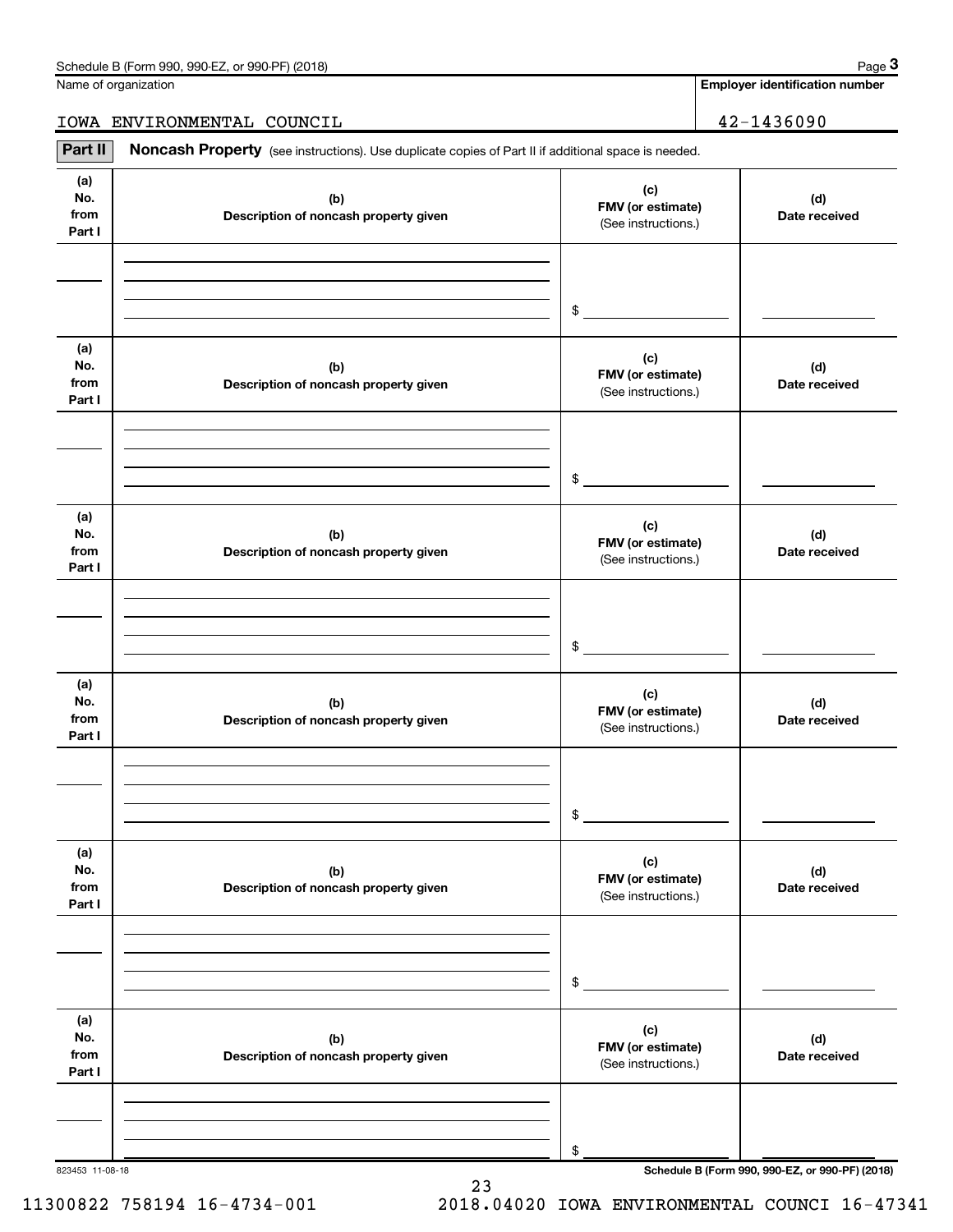|                            | Name of organization                                                                                                                                                          |                      | <b>Employer identification number</b>                                                                                                                                                                                                                                                                                           |
|----------------------------|-------------------------------------------------------------------------------------------------------------------------------------------------------------------------------|----------------------|---------------------------------------------------------------------------------------------------------------------------------------------------------------------------------------------------------------------------------------------------------------------------------------------------------------------------------|
|                            | IOWA ENVIRONMENTAL COUNCIL                                                                                                                                                    |                      | 42-1436090                                                                                                                                                                                                                                                                                                                      |
| <b>Part III</b>            | from any one contributor. Complete columns (a) through (e) and the following line entry. For organizations<br>Use duplicate copies of Part III if additional space is needed. |                      | Exclusively religious, charitable, etc., contributions to organizations described in section 501(c)(7), (8), or (10) that total more than \$1,000 for the year<br>completing Part III, enter the total of exclusively religious, charitable, etc., contributions of \$1,000 or less for the year. (Enter this info. once.) > \$ |
| (a) No.<br>from<br>Part I  | (b) Purpose of gift                                                                                                                                                           | (c) Use of gift      | (d) Description of how gift is held                                                                                                                                                                                                                                                                                             |
|                            |                                                                                                                                                                               |                      |                                                                                                                                                                                                                                                                                                                                 |
|                            |                                                                                                                                                                               | (e) Transfer of gift |                                                                                                                                                                                                                                                                                                                                 |
|                            | Transferee's name, address, and $ZIP + 4$                                                                                                                                     |                      | Relationship of transferor to transferee                                                                                                                                                                                                                                                                                        |
|                            |                                                                                                                                                                               |                      |                                                                                                                                                                                                                                                                                                                                 |
| (a) No.<br>from<br>Part I  | (b) Purpose of gift                                                                                                                                                           | (c) Use of gift      | (d) Description of how gift is held                                                                                                                                                                                                                                                                                             |
|                            |                                                                                                                                                                               |                      |                                                                                                                                                                                                                                                                                                                                 |
|                            |                                                                                                                                                                               | (e) Transfer of gift |                                                                                                                                                                                                                                                                                                                                 |
|                            | Transferee's name, address, and ZIP + 4                                                                                                                                       |                      | Relationship of transferor to transferee                                                                                                                                                                                                                                                                                        |
|                            |                                                                                                                                                                               |                      |                                                                                                                                                                                                                                                                                                                                 |
|                            |                                                                                                                                                                               |                      |                                                                                                                                                                                                                                                                                                                                 |
| (a) No.<br>`from<br>Part I | (b) Purpose of gift                                                                                                                                                           | (c) Use of gift      | (d) Description of how gift is held                                                                                                                                                                                                                                                                                             |
|                            |                                                                                                                                                                               |                      |                                                                                                                                                                                                                                                                                                                                 |
|                            |                                                                                                                                                                               |                      |                                                                                                                                                                                                                                                                                                                                 |
|                            |                                                                                                                                                                               | (e) Transfer of gift |                                                                                                                                                                                                                                                                                                                                 |
|                            | Transferee's name, address, and $ZIP + 4$                                                                                                                                     |                      | Relationship of transferor to transferee                                                                                                                                                                                                                                                                                        |
|                            |                                                                                                                                                                               |                      |                                                                                                                                                                                                                                                                                                                                 |
| (a) No.<br>from<br>Part I  | (b) Purpose of gift                                                                                                                                                           | (c) Use of gift      | (d) Description of how gift is held                                                                                                                                                                                                                                                                                             |
|                            |                                                                                                                                                                               |                      |                                                                                                                                                                                                                                                                                                                                 |
|                            |                                                                                                                                                                               |                      |                                                                                                                                                                                                                                                                                                                                 |
|                            |                                                                                                                                                                               | (e) Transfer of gift |                                                                                                                                                                                                                                                                                                                                 |
|                            | Transferee's name, address, and ZIP + 4                                                                                                                                       |                      | Relationship of transferor to transferee                                                                                                                                                                                                                                                                                        |
|                            |                                                                                                                                                                               |                      |                                                                                                                                                                                                                                                                                                                                 |
|                            |                                                                                                                                                                               |                      |                                                                                                                                                                                                                                                                                                                                 |

24

823454 11-08-18

**Schedule B (Form 990, 990-EZ, or 990-PF) (2018)**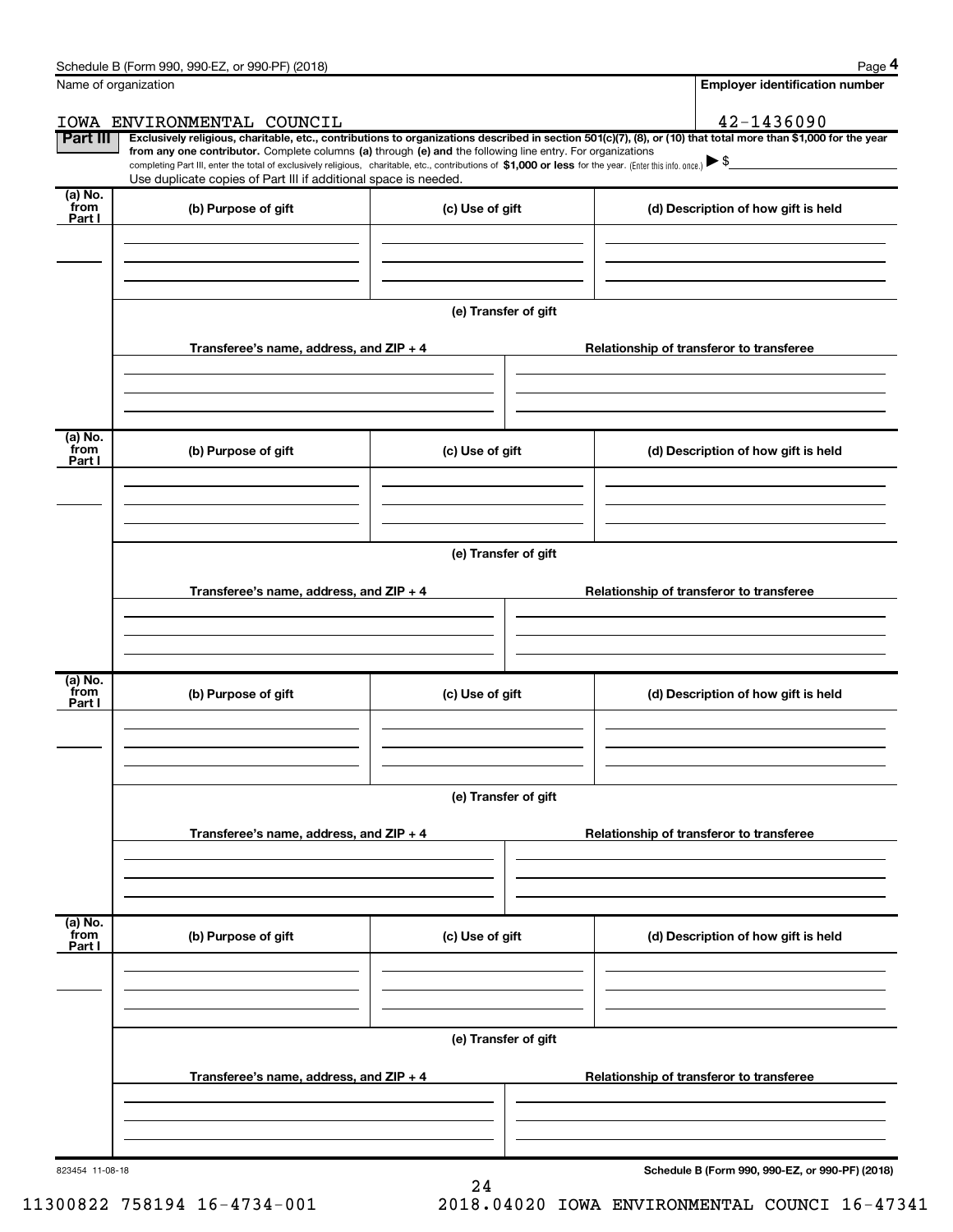| <b>SCHEDULE C</b>                                                                                                                       | <b>Political Campaign and Lobbying Activities</b>                                                                                                                      |                                                                                                                                                  |           |                                               |                          |                                                       |  |
|-----------------------------------------------------------------------------------------------------------------------------------------|------------------------------------------------------------------------------------------------------------------------------------------------------------------------|--------------------------------------------------------------------------------------------------------------------------------------------------|-----------|-----------------------------------------------|--------------------------|-------------------------------------------------------|--|
| (Form 990 or 990-EZ)                                                                                                                    |                                                                                                                                                                        |                                                                                                                                                  |           |                                               |                          |                                                       |  |
|                                                                                                                                         | For Organizations Exempt From Income Tax Under section 501(c) and section 527<br>Complete if the organization is described below. > Attach to Form 990 or Form 990-EZ. |                                                                                                                                                  |           |                                               |                          |                                                       |  |
| Department of the Treasury<br>Internal Revenue Service                                                                                  |                                                                                                                                                                        | Go to www.irs.gov/Form990 for instructions and the latest information.                                                                           |           |                                               |                          | <b>Open to Public</b><br>Inspection                   |  |
| If the organization answered "Yes," on Form 990, Part IV, line 3, or Form 990-EZ, Part V, line 46 (Political Campaign Activities), then |                                                                                                                                                                        |                                                                                                                                                  |           |                                               |                          |                                                       |  |
|                                                                                                                                         |                                                                                                                                                                        | • Section 501(c)(3) organizations: Complete Parts I-A and B. Do not complete Part I-C.                                                           |           |                                               |                          |                                                       |  |
|                                                                                                                                         |                                                                                                                                                                        | • Section 501(c) (other than section 501(c)(3)) organizations: Complete Parts I-A and C below. Do not complete Part I-B.                         |           |                                               |                          |                                                       |  |
| • Section 527 organizations: Complete Part I-A only.                                                                                    |                                                                                                                                                                        |                                                                                                                                                  |           |                                               |                          |                                                       |  |
|                                                                                                                                         |                                                                                                                                                                        | If the organization answered "Yes," on Form 990, Part IV, line 4, or Form 990-EZ, Part VI, line 47 (Lobbying Activities), then                   |           |                                               |                          |                                                       |  |
|                                                                                                                                         |                                                                                                                                                                        | • Section 501(c)(3) organizations that have filed Form 5768 (election under section 501(h)): Complete Part II-A. Do not complete Part II-B.      |           |                                               |                          |                                                       |  |
|                                                                                                                                         |                                                                                                                                                                        | • Section 501(c)(3) organizations that have NOT filed Form 5768 (election under section 501(h)): Complete Part II-B. Do not complete Part II-A.  |           |                                               |                          |                                                       |  |
|                                                                                                                                         |                                                                                                                                                                        | If the organization answered "Yes," on Form 990, Part IV, line 5 (Proxy Tax) (see separate instructions) or Form 990-EZ, Part V, line 35c (Proxy |           |                                               |                          |                                                       |  |
| Tax) (see separate instructions), then                                                                                                  |                                                                                                                                                                        |                                                                                                                                                  |           |                                               |                          |                                                       |  |
| Name of organization                                                                                                                    |                                                                                                                                                                        | • Section 501(c)(4), (5), or (6) organizations: Complete Part III.                                                                               |           |                                               |                          | <b>Employer identification number</b>                 |  |
|                                                                                                                                         |                                                                                                                                                                        | IOWA ENVIRONMENTAL COUNCIL                                                                                                                       |           |                                               |                          | 42-1436090                                            |  |
| Part I-A                                                                                                                                |                                                                                                                                                                        | Complete if the organization is exempt under section 501(c) or is a section 527 organization.                                                    |           |                                               |                          |                                                       |  |
|                                                                                                                                         |                                                                                                                                                                        |                                                                                                                                                  |           |                                               |                          |                                                       |  |
| 1.                                                                                                                                      |                                                                                                                                                                        | Provide a description of the organization's direct and indirect political campaign activities in Part IV.                                        |           |                                               |                          |                                                       |  |
| Political campaign activity expenditures<br>2                                                                                           |                                                                                                                                                                        |                                                                                                                                                  |           |                                               |                          | $\blacktriangleright$ \$                              |  |
| Volunteer hours for political campaign activities<br>з                                                                                  |                                                                                                                                                                        |                                                                                                                                                  |           |                                               |                          |                                                       |  |
|                                                                                                                                         |                                                                                                                                                                        |                                                                                                                                                  |           |                                               |                          |                                                       |  |
| Part I-B                                                                                                                                |                                                                                                                                                                        | Complete if the organization is exempt under section 501(c)(3).                                                                                  |           |                                               |                          |                                                       |  |
|                                                                                                                                         |                                                                                                                                                                        | 1 Enter the amount of any excise tax incurred by the organization under section 4955                                                             |           |                                               |                          | $\bullet \mathsf{s} \_\_$                             |  |
| 2                                                                                                                                       |                                                                                                                                                                        | Enter the amount of any excise tax incurred by organization managers under section 4955                                                          |           |                                               |                          |                                                       |  |
| 3                                                                                                                                       |                                                                                                                                                                        |                                                                                                                                                  |           |                                               |                          | Yes<br>No                                             |  |
|                                                                                                                                         |                                                                                                                                                                        |                                                                                                                                                  |           |                                               |                          | Yes<br>No                                             |  |
| <b>b</b> If "Yes," describe in Part IV.                                                                                                 |                                                                                                                                                                        | Part I-C   Complete if the organization is exempt under section 501(c), except section 501(c)(3).                                                |           |                                               |                          |                                                       |  |
|                                                                                                                                         |                                                                                                                                                                        | 1 Enter the amount directly expended by the filing organization for section 527 exempt function activities                                       |           |                                               | $\blacktriangleright$ \$ |                                                       |  |
| 2                                                                                                                                       |                                                                                                                                                                        | Enter the amount of the filing organization's funds contributed to other organizations for section 527                                           |           |                                               |                          |                                                       |  |
| exempt function activities                                                                                                              |                                                                                                                                                                        |                                                                                                                                                  |           |                                               | $\blacktriangleright$ \$ |                                                       |  |
|                                                                                                                                         |                                                                                                                                                                        | 3 Total exempt function expenditures. Add lines 1 and 2. Enter here and on Form 1120-POL,                                                        |           |                                               |                          |                                                       |  |
|                                                                                                                                         |                                                                                                                                                                        |                                                                                                                                                  |           |                                               |                          |                                                       |  |
|                                                                                                                                         |                                                                                                                                                                        |                                                                                                                                                  |           |                                               |                          | Yes<br><b>No</b>                                      |  |
| 5                                                                                                                                       |                                                                                                                                                                        | Enter the names, addresses and employer identification number (EIN) of all section 527 political organizations to which the filing organization  |           |                                               |                          |                                                       |  |
|                                                                                                                                         |                                                                                                                                                                        | made payments. For each organization listed, enter the amount paid from the filing organization's funds. Also enter the amount of political      |           |                                               |                          |                                                       |  |
|                                                                                                                                         |                                                                                                                                                                        | contributions received that were promptly and directly delivered to a separate political organization, such as a separate segregated fund or a   |           |                                               |                          |                                                       |  |
|                                                                                                                                         |                                                                                                                                                                        | political action committee (PAC). If additional space is needed, provide information in Part IV.                                                 |           |                                               |                          |                                                       |  |
| (a) Name                                                                                                                                |                                                                                                                                                                        | (b) Address                                                                                                                                      | $(c)$ EIN | (d) Amount paid from<br>filing organization's |                          | (e) Amount of political<br>contributions received and |  |
|                                                                                                                                         |                                                                                                                                                                        |                                                                                                                                                  |           | funds. If none, enter -0-.                    |                          | promptly and directly                                 |  |
|                                                                                                                                         |                                                                                                                                                                        |                                                                                                                                                  |           |                                               |                          | delivered to a separate                               |  |
|                                                                                                                                         |                                                                                                                                                                        |                                                                                                                                                  |           |                                               |                          | political organization.<br>If none, enter -0-.        |  |
|                                                                                                                                         |                                                                                                                                                                        |                                                                                                                                                  |           |                                               |                          |                                                       |  |
|                                                                                                                                         |                                                                                                                                                                        |                                                                                                                                                  |           |                                               |                          |                                                       |  |
|                                                                                                                                         |                                                                                                                                                                        |                                                                                                                                                  |           |                                               |                          |                                                       |  |
|                                                                                                                                         |                                                                                                                                                                        |                                                                                                                                                  |           |                                               |                          |                                                       |  |
|                                                                                                                                         |                                                                                                                                                                        |                                                                                                                                                  |           |                                               |                          |                                                       |  |
|                                                                                                                                         |                                                                                                                                                                        |                                                                                                                                                  |           |                                               |                          |                                                       |  |
|                                                                                                                                         |                                                                                                                                                                        |                                                                                                                                                  |           |                                               |                          |                                                       |  |
|                                                                                                                                         |                                                                                                                                                                        |                                                                                                                                                  |           |                                               |                          |                                                       |  |
|                                                                                                                                         |                                                                                                                                                                        |                                                                                                                                                  |           |                                               |                          |                                                       |  |
|                                                                                                                                         |                                                                                                                                                                        |                                                                                                                                                  |           |                                               |                          |                                                       |  |
|                                                                                                                                         |                                                                                                                                                                        |                                                                                                                                                  |           |                                               |                          |                                                       |  |
|                                                                                                                                         |                                                                                                                                                                        |                                                                                                                                                  |           |                                               |                          |                                                       |  |

**For Paperwork Reduction Act Notice, see the Instructions for Form 990 or 990-EZ. Schedule C (Form 990 or 990-EZ) 2018** LHA

832041 11-08-18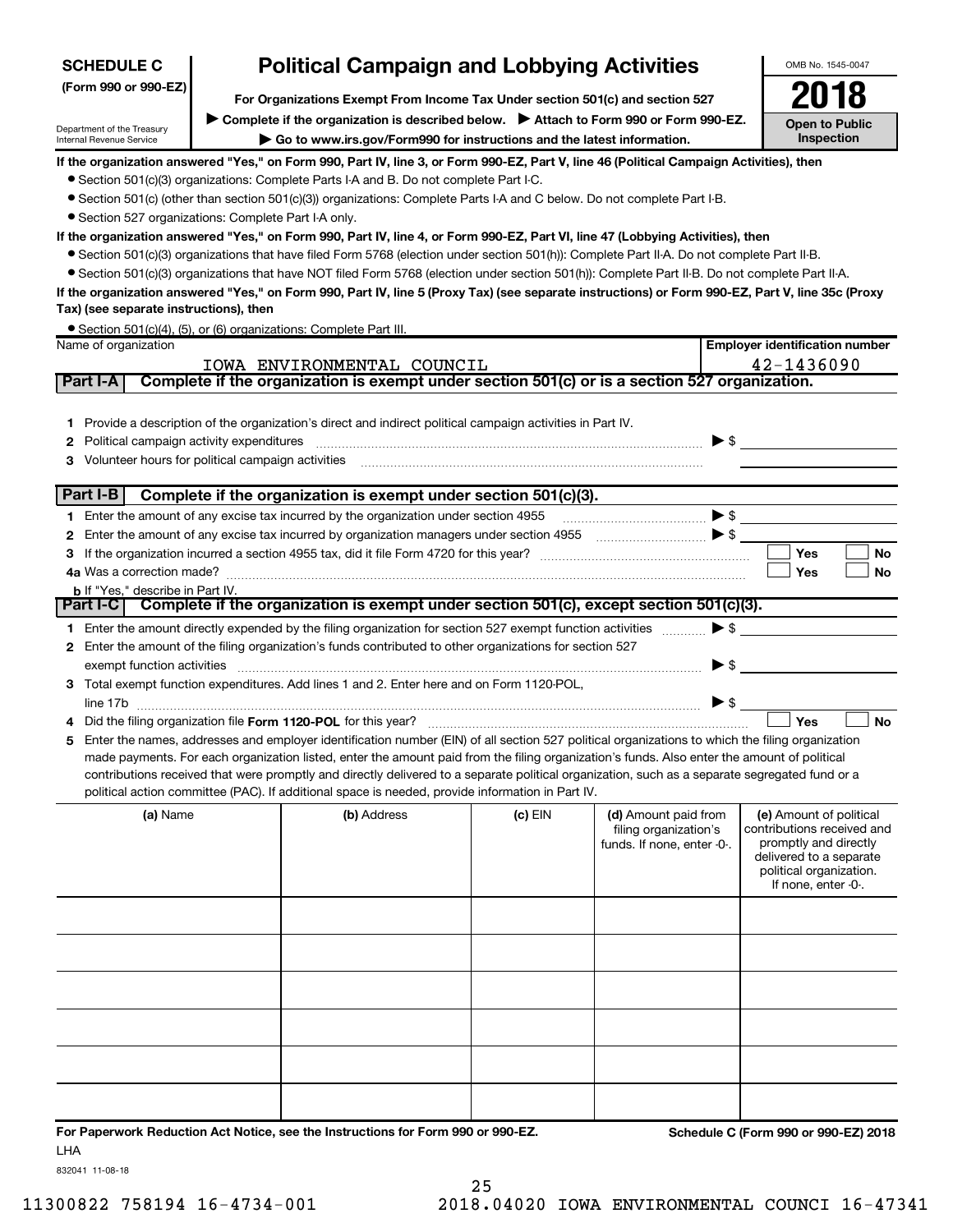| Schedule C (Form 990 or 990-EZ) 2018 IOWA ENVIRONMENTAL COUNCIL                                                 |                                                       |                                                                                  |                                                                                                                                   |                                        | 42-1436090 Page 2              |
|-----------------------------------------------------------------------------------------------------------------|-------------------------------------------------------|----------------------------------------------------------------------------------|-----------------------------------------------------------------------------------------------------------------------------------|----------------------------------------|--------------------------------|
| Complete if the organization is exempt under section 501(c)(3) and filed Form 5768 (election under<br>Part II-A |                                                       |                                                                                  |                                                                                                                                   |                                        |                                |
| section 501(h)).                                                                                                |                                                       |                                                                                  |                                                                                                                                   |                                        |                                |
| A Check $\blacktriangleright$                                                                                   |                                                       |                                                                                  | if the filing organization belongs to an affiliated group (and list in Part IV each affiliated group member's name, address, EIN, |                                        |                                |
|                                                                                                                 | expenses, and share of excess lobbying expenditures). |                                                                                  |                                                                                                                                   |                                        |                                |
| <b>B</b> Check $\blacktriangleright$                                                                            |                                                       | if the filing organization checked box A and "limited control" provisions apply. |                                                                                                                                   |                                        |                                |
|                                                                                                                 | <b>Limits on Lobbying Expenditures</b>                | (The term "expenditures" means amounts paid or incurred.)                        |                                                                                                                                   | (a) Filing<br>organization's<br>totals | (b) Affiliated group<br>totals |
| 1a Total lobbying expenditures to influence public opinion (grass roots lobbying)                               |                                                       |                                                                                  |                                                                                                                                   | 2,779.                                 |                                |
| <b>b</b> Total lobbying expenditures to influence a legislative body (direct lobbying)                          |                                                       |                                                                                  |                                                                                                                                   | 20,737.                                |                                |
| с                                                                                                               |                                                       |                                                                                  |                                                                                                                                   | 23,516.                                |                                |
| d Other exempt purpose expenditures                                                                             |                                                       |                                                                                  |                                                                                                                                   | 816,928.                               |                                |
| e Total exempt purpose expenditures (add lines 1c and 1d)                                                       |                                                       |                                                                                  |                                                                                                                                   | 840, 444.                              |                                |
| f Lobbying nontaxable amount. Enter the amount from the following table in both columns.                        |                                                       |                                                                                  |                                                                                                                                   | 151,067.                               |                                |
| If the amount on line 1e, column (a) or (b) is:                                                                 |                                                       | The lobbying nontaxable amount is:                                               |                                                                                                                                   |                                        |                                |
| Not over \$500,000                                                                                              |                                                       | 20% of the amount on line 1e.                                                    |                                                                                                                                   |                                        |                                |
| Over \$500,000 but not over \$1,000,000                                                                         |                                                       | \$100,000 plus 15% of the excess over \$500,000.                                 |                                                                                                                                   |                                        |                                |
| Over \$1,000,000 but not over \$1,500,000                                                                       |                                                       | \$175,000 plus 10% of the excess over \$1,000,000.                               |                                                                                                                                   |                                        |                                |
| Over \$1,500,000 but not over \$17,000,000                                                                      |                                                       | \$225,000 plus 5% of the excess over \$1,500,000.                                |                                                                                                                                   |                                        |                                |
| Over \$17,000,000                                                                                               | \$1,000,000.                                          |                                                                                  |                                                                                                                                   |                                        |                                |
|                                                                                                                 |                                                       |                                                                                  |                                                                                                                                   |                                        |                                |
| g Grassroots nontaxable amount (enter 25% of line 1f)                                                           |                                                       |                                                                                  |                                                                                                                                   | 37,767.                                |                                |
|                                                                                                                 |                                                       |                                                                                  |                                                                                                                                   |                                        |                                |
|                                                                                                                 |                                                       |                                                                                  |                                                                                                                                   |                                        |                                |
| h Subtract line 1q from line 1a. If zero or less, enter -0-                                                     |                                                       |                                                                                  |                                                                                                                                   | $\overline{0}$ .<br>0.                 |                                |
| i Subtract line 1f from line 1c. If zero or less, enter -0-                                                     |                                                       |                                                                                  |                                                                                                                                   |                                        |                                |
| If there is an amount other than zero on either line 1h or line 1i, did the organization file Form 4720         |                                                       |                                                                                  |                                                                                                                                   |                                        | <b>Yes</b>                     |
| reporting section 4911 tax for this year?                                                                       |                                                       |                                                                                  |                                                                                                                                   |                                        | No                             |
| (Some organizations that made a section 501(h) election do not have to complete all of the five columns below.  |                                                       | 4-Year Averaging Period Under Section 501(h)                                     |                                                                                                                                   |                                        |                                |
|                                                                                                                 |                                                       | See the separate instructions for lines 2a through 2f.)                          |                                                                                                                                   |                                        |                                |
|                                                                                                                 |                                                       | Lobbying Expenditures During 4-Year Averaging Period                             |                                                                                                                                   |                                        |                                |
| Calendar year<br>(or fiscal year beginning in)                                                                  | (a) $2015$                                            | (b) 2016                                                                         | $(c)$ 2017                                                                                                                        | $(d)$ 2018                             | (e) Total                      |
| 2a Lobbying nontaxable amount                                                                                   | 129,343.                                              | 151,925.                                                                         | 165,601.                                                                                                                          | 151,067.                               | 597,936.                       |
| <b>b</b> Lobbying ceiling amount<br>$(150\% \text{ of line } 2a, \text{ column}(e))$                            |                                                       |                                                                                  |                                                                                                                                   |                                        | 896,904.                       |
| c Total lobbying expenditures                                                                                   | 18,469.                                               | 22,139.                                                                          | 10, 153.                                                                                                                          | 23,516.                                |                                |
|                                                                                                                 |                                                       |                                                                                  |                                                                                                                                   |                                        | 74, 277.                       |
| d Grassroots nontaxable amount                                                                                  | 32,336.                                               | 37,981.                                                                          | 41,400.                                                                                                                           | 37,767.                                | 149,484.                       |
| e Grassroots ceiling amount                                                                                     |                                                       |                                                                                  |                                                                                                                                   |                                        |                                |
| (150% of line 2d, column (e))                                                                                   |                                                       |                                                                                  |                                                                                                                                   |                                        | 224,226.                       |

**Schedule C (Form 990 or 990-EZ) 2018**

832042 11-08-18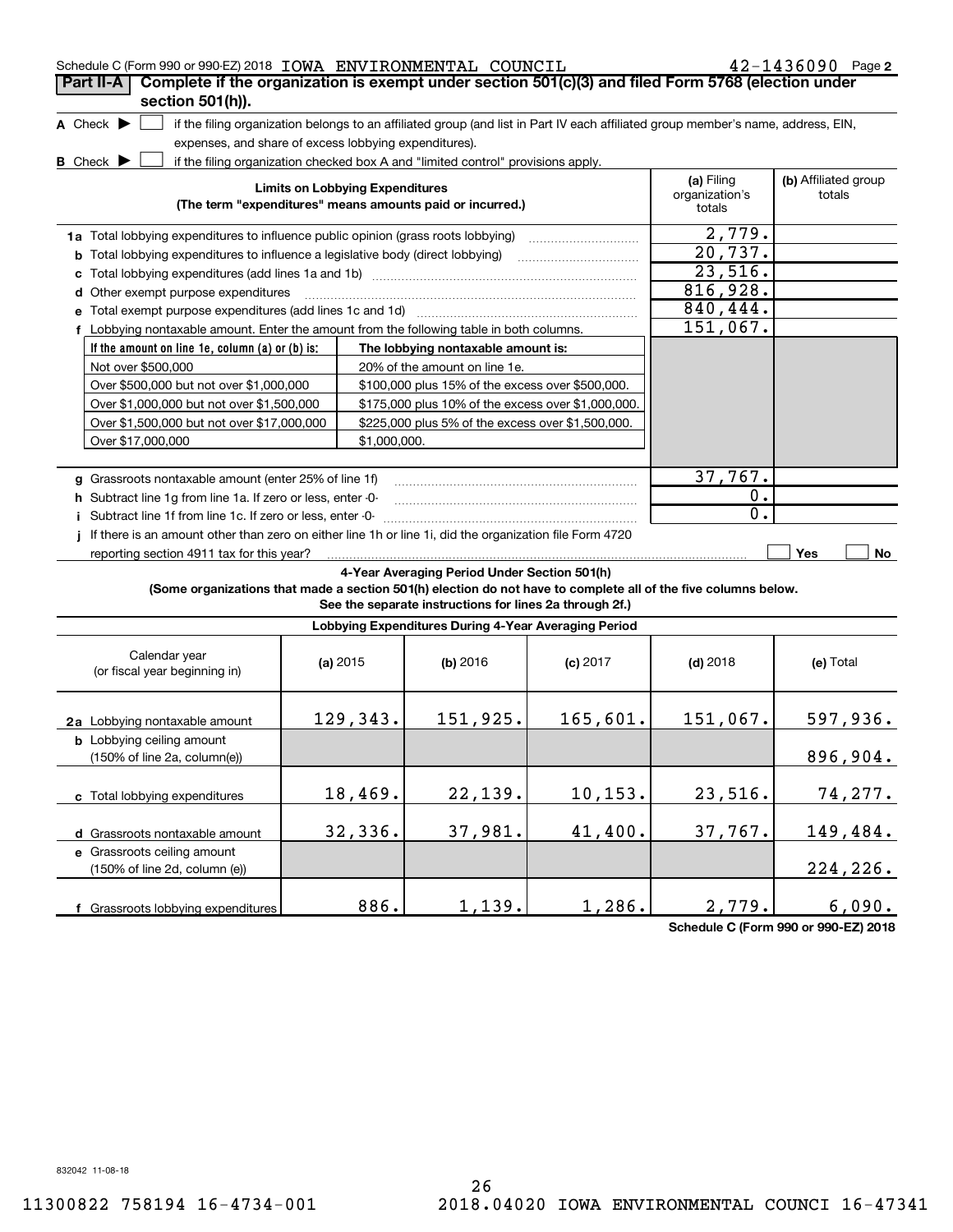#### Schedule C (Form 990 or 990-EZ) 2018 Page IOWA ENVIRONMENTAL COUNCIL 42-1436090

#### 42-1436090 Page 3

### **Part II-B | Complete if the organization is exempt under section 501(c)(3) and has NOT filed Form 5768 (election under section 501(h)).**

| For each "Yes," response on lines 1a through 1i below, provide in Part IV a detailed description |                                                                                                                                                                                                                                               | (a) |                | (b)    |    |
|--------------------------------------------------------------------------------------------------|-----------------------------------------------------------------------------------------------------------------------------------------------------------------------------------------------------------------------------------------------|-----|----------------|--------|----|
|                                                                                                  | of the lobbying activity.                                                                                                                                                                                                                     | Yes | No             | Amount |    |
| 1                                                                                                | During the year, did the filing organization attempt to influence foreign, national, state, or<br>local legislation, including any attempt to influence public opinion on a legislative matter<br>or referendum, through the use of:          |     |                |        |    |
|                                                                                                  | <b>b</b> Paid staff or management (include compensation in expenses reported on lines 1c through 1i)?                                                                                                                                         |     |                |        |    |
|                                                                                                  |                                                                                                                                                                                                                                               |     |                |        |    |
|                                                                                                  | e Publications, or published or broadcast statements?                                                                                                                                                                                         |     |                |        |    |
|                                                                                                  | f Grants to other organizations for lobbying purposes?                                                                                                                                                                                        |     |                |        |    |
| a                                                                                                | Direct contact with legislators, their staffs, government officials, or a legislative body?                                                                                                                                                   |     |                |        |    |
|                                                                                                  | h Rallies, demonstrations, seminars, conventions, speeches, lectures, or any similar means?<br><i>i</i> Other activities?                                                                                                                     |     |                |        |    |
|                                                                                                  |                                                                                                                                                                                                                                               |     |                |        |    |
|                                                                                                  | 2a Did the activities in line 1 cause the organization to be not described in section 501(c)(3)?                                                                                                                                              |     |                |        |    |
|                                                                                                  |                                                                                                                                                                                                                                               |     |                |        |    |
|                                                                                                  | c If "Yes," enter the amount of any tax incurred by organization managers under section 4912                                                                                                                                                  |     |                |        |    |
|                                                                                                  | d If the filing organization incurred a section 4912 tax, did it file Form 4720 for this year?                                                                                                                                                |     |                |        |    |
|                                                                                                  | Complete if the organization is exempt under section 501(c)(4), section 501(c)(5), or section<br> Part III-A  <br>$501(c)(6)$ .                                                                                                               |     |                |        |    |
|                                                                                                  |                                                                                                                                                                                                                                               |     |                | Yes    | No |
| 1                                                                                                | Were substantially all (90% or more) dues received nondeductible by members?                                                                                                                                                                  |     | 1              |        |    |
| 2                                                                                                | Did the organization make only in house lobbying expenditures of \$2,000 or less?                                                                                                                                                             |     | $\mathbf{2}$   |        |    |
| 3                                                                                                | Did the organization agree to carry over lobbying and political campaign activity expenditures from the prior year?                                                                                                                           |     | 3              |        |    |
|                                                                                                  | Part III-B   Complete if the organization is exempt under section 501(c)(4), section 501(c)(5), or section<br>501(c)(6) and if either (a) BOTH Part III-A, lines 1 and 2, are answered "No," OR (b) Part III-A, line 3, is<br>answered "Yes." |     |                |        |    |
| 1.                                                                                               | Dues, assessments and similar amounts from members [11] matter contracts and similar amounts from members [11] matter and similar amounts from members [11] matter and similar amounts from members [11] matter and similar am                |     | 1              |        |    |
| 2                                                                                                | Section 162(e) nondeductible lobbying and political expenditures (do not include amounts of political                                                                                                                                         |     |                |        |    |
|                                                                                                  | expenses for which the section 527(f) tax was paid).                                                                                                                                                                                          |     |                |        |    |
|                                                                                                  |                                                                                                                                                                                                                                               |     | 2a             |        |    |
|                                                                                                  | b Carryover from last year manufactured and content to content the content of the content of the content of the content of the content of the content of the content of the content of the content of the content of the conte                |     | 2 <sub>b</sub> |        |    |
|                                                                                                  |                                                                                                                                                                                                                                               |     | 2c             |        |    |
| 3                                                                                                | Aggregate amount reported in section 6033(e)(1)(A) notices of nondeductible section 162(e) dues                                                                                                                                               |     | 3              |        |    |
| 4                                                                                                | If notices were sent and the amount on line 2c exceeds the amount on line 3, what portion of the excess                                                                                                                                       |     |                |        |    |
|                                                                                                  | does the organization agree to carryover to the reasonable estimate of nondeductible lobbying and political                                                                                                                                   |     |                |        |    |
|                                                                                                  |                                                                                                                                                                                                                                               |     | 4              |        |    |
| 5                                                                                                | Taxable amount of lobbying and political expenditures (see instructions)<br> Part IV <br><b>Supplemental Information</b>                                                                                                                      |     | 5              |        |    |
|                                                                                                  |                                                                                                                                                                                                                                               |     |                |        |    |
|                                                                                                  | Provide the descriptions required for Part I-A, line 1; Part I-B, line 4; Part I-C, line 5; Part II-A (affiliated group list); Part II-A, lines 1 and 2 (see                                                                                  |     |                |        |    |
|                                                                                                  | instructions); and Part II-B, line 1. Also, complete this part for any additional information.                                                                                                                                                |     |                |        |    |

**Schedule C (Form 990 or 990-EZ) 2018**

832043 11-08-18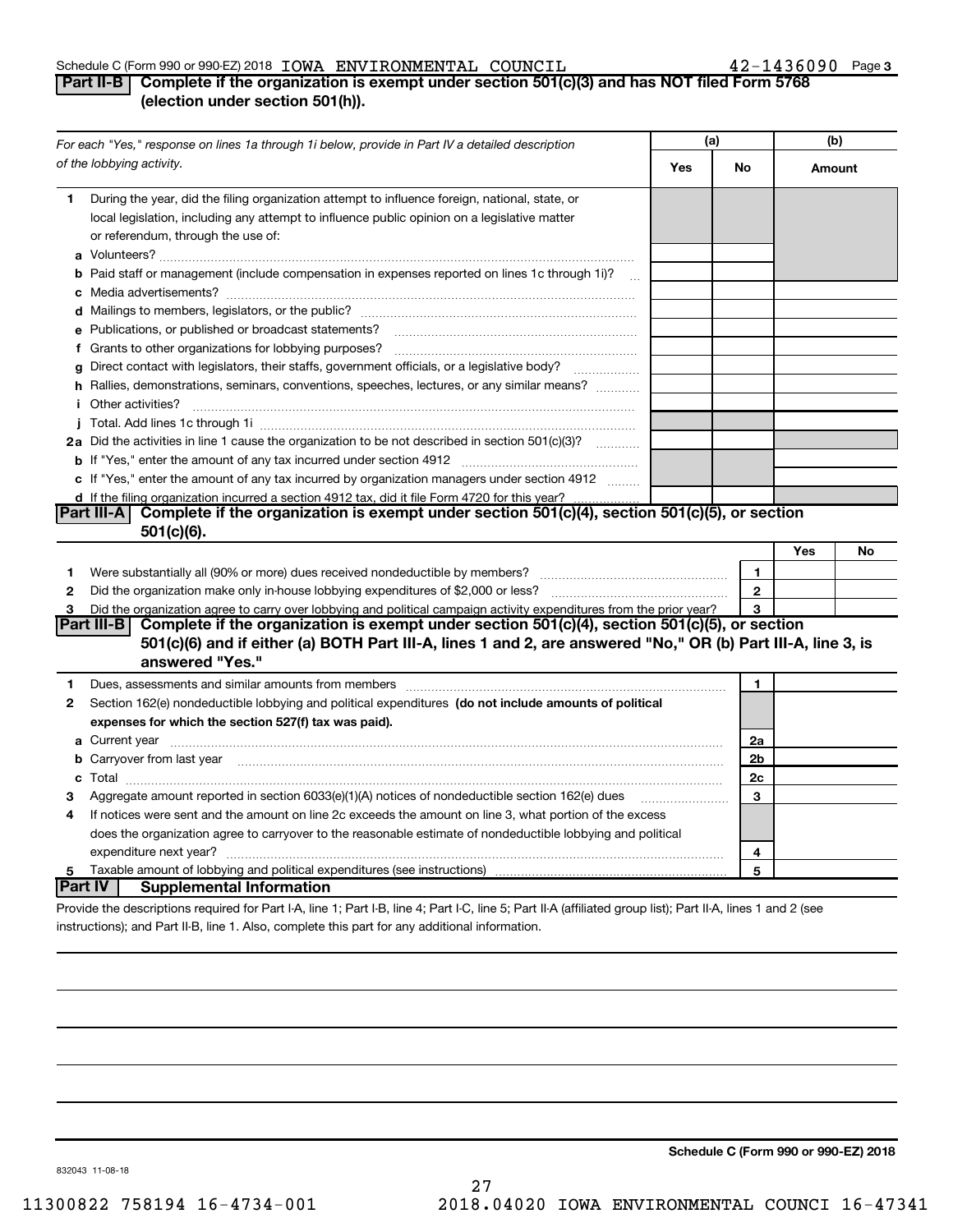| <b>SCHEDULE D</b> |  |
|-------------------|--|
|-------------------|--|

| (Form 990) |
|------------|
|            |

**(Form 990) | Complete if the organization answered "Yes" on Form 990, Part IV, line 6, 7, 8, 9, 10, 11a, 11b, 11c, 11d, 11e, 11f, 12a, or 12b. SCHEDULE D Supplemental Financial Statements**<br> **Form 990**<br>
Part IV, line 6, 7, 8, 9, 10, 11a, 11b, 11c, 11d, 11e, 11f, 12a, or 12b.



Department of the Treasury Internal Revenue Service **Name of the organization**<br>TOWA ENIVERONMENTAT, COUNCTT, **EMPLO BEENGES** 

**| Attach to Form 990. |Go to www.irs.gov/Form990 for instructions and the latest information.**

|                | IOWA ENVIRONMENTAL COUNCIL                                                                                                                                                                                                    |                                                                                                      | 42-1436090                      |
|----------------|-------------------------------------------------------------------------------------------------------------------------------------------------------------------------------------------------------------------------------|------------------------------------------------------------------------------------------------------|---------------------------------|
| Part I         | Organizations Maintaining Donor Advised Funds or Other Similar Funds or Accounts. Complete if the                                                                                                                             |                                                                                                      |                                 |
|                | organization answered "Yes" on Form 990, Part IV, line 6.                                                                                                                                                                     |                                                                                                      |                                 |
|                |                                                                                                                                                                                                                               | (a) Donor advised funds                                                                              | (b) Funds and other accounts    |
| 1              |                                                                                                                                                                                                                               |                                                                                                      |                                 |
| 2              | Aggregate value of contributions to (during year)                                                                                                                                                                             |                                                                                                      |                                 |
| з              | Aggregate value of grants from (during year)                                                                                                                                                                                  |                                                                                                      |                                 |
| 4              |                                                                                                                                                                                                                               |                                                                                                      |                                 |
| 5              | Did the organization inform all donors and donor advisors in writing that the assets held in donor advised funds                                                                                                              |                                                                                                      |                                 |
|                |                                                                                                                                                                                                                               |                                                                                                      | Yes<br>No                       |
| 6              | Did the organization inform all grantees, donors, and donor advisors in writing that grant funds can be used only                                                                                                             |                                                                                                      |                                 |
|                | for charitable purposes and not for the benefit of the donor or donor advisor, or for any other purpose conferring                                                                                                            |                                                                                                      |                                 |
|                | impermissible private benefit?                                                                                                                                                                                                |                                                                                                      | Yes<br>No                       |
| <b>Part II</b> | Conservation Easements. Complete if the organization answered "Yes" on Form 990, Part IV, line 7.                                                                                                                             |                                                                                                      |                                 |
|                |                                                                                                                                                                                                                               |                                                                                                      |                                 |
| 1              | Purpose(s) of conservation easements held by the organization (check all that apply).                                                                                                                                         |                                                                                                      |                                 |
|                | Preservation of land for public use (e.g., recreation or education)                                                                                                                                                           | Preservation of a historically important land area<br>Preservation of a certified historic structure |                                 |
|                | Protection of natural habitat                                                                                                                                                                                                 |                                                                                                      |                                 |
|                | Preservation of open space                                                                                                                                                                                                    |                                                                                                      |                                 |
| 2              | Complete lines 2a through 2d if the organization held a qualified conservation contribution in the form of a conservation easement on the last                                                                                |                                                                                                      |                                 |
|                | day of the tax year.                                                                                                                                                                                                          |                                                                                                      | Held at the End of the Tax Year |
|                |                                                                                                                                                                                                                               |                                                                                                      | 2a                              |
| b              | Total acreage restricted by conservation easements                                                                                                                                                                            |                                                                                                      | 2 <sub>b</sub>                  |
| с              |                                                                                                                                                                                                                               |                                                                                                      | 2c                              |
| d              | Number of conservation easements included in (c) acquired after 7/25/06, and not on a historic structure                                                                                                                      |                                                                                                      |                                 |
|                | listed in the National Register [11, 2003] [12] The National Register [11, 2004] [12] The National Register [11, 2004] [12] The National Register [11, 2004] [12] The National Register [11, 2004] [12] The National Register |                                                                                                      | 2d                              |
| 3              | Number of conservation easements modified, transferred, released, extinguished, or terminated by the organization during the tax                                                                                              |                                                                                                      |                                 |
|                | $year \triangleright$                                                                                                                                                                                                         |                                                                                                      |                                 |
| 4              | Number of states where property subject to conservation easement is located >                                                                                                                                                 |                                                                                                      |                                 |
| 5              | Does the organization have a written policy regarding the periodic monitoring, inspection, handling of                                                                                                                        |                                                                                                      |                                 |
|                | violations, and enforcement of the conservation easements it holds?                                                                                                                                                           |                                                                                                      | Yes<br>No                       |
| 6              | Staff and volunteer hours devoted to monitoring, inspecting, handling of violations, and enforcing conservation easements during the year                                                                                     |                                                                                                      |                                 |
|                |                                                                                                                                                                                                                               |                                                                                                      |                                 |
| 7.             | Amount of expenses incurred in monitoring, inspecting, handling of violations, and enforcing conservation easements during the year                                                                                           |                                                                                                      |                                 |
|                | ► \$                                                                                                                                                                                                                          |                                                                                                      |                                 |
| 8              | Does each conservation easement reported on line 2(d) above satisfy the requirements of section 170(h)(4)(B)(i)                                                                                                               |                                                                                                      |                                 |
|                |                                                                                                                                                                                                                               |                                                                                                      | No<br>Yes                       |
| 9              | In Part XIII, describe how the organization reports conservation easements in its revenue and expense statement, and balance sheet, and                                                                                       |                                                                                                      |                                 |
|                | include, if applicable, the text of the footnote to the organization's financial statements that describes the organization's accounting for                                                                                  |                                                                                                      |                                 |
|                | conservation easements.                                                                                                                                                                                                       |                                                                                                      |                                 |
|                | Organizations Maintaining Collections of Art, Historical Treasures, or Other Similar Assets.<br><b>Part III</b>                                                                                                               |                                                                                                      |                                 |
|                | Complete if the organization answered "Yes" on Form 990, Part IV, line 8.                                                                                                                                                     |                                                                                                      |                                 |
|                | 1a If the organization elected, as permitted under SFAS 116 (ASC 958), not to report in its revenue statement and balance sheet works of art,                                                                                 |                                                                                                      |                                 |
|                | historical treasures, or other similar assets held for public exhibition, education, or research in furtherance of public service, provide, in Part XIII,                                                                     |                                                                                                      |                                 |
|                | the text of the footnote to its financial statements that describes these items.                                                                                                                                              |                                                                                                      |                                 |
| b              | If the organization elected, as permitted under SFAS 116 (ASC 958), to report in its revenue statement and balance sheet works of art, historical                                                                             |                                                                                                      |                                 |
|                | treasures, or other similar assets held for public exhibition, education, or research in furtherance of public service, provide the following amounts                                                                         |                                                                                                      |                                 |
|                | relating to these items:                                                                                                                                                                                                      |                                                                                                      |                                 |
|                | Revenue included on Form 990, Part VIII, line 1 manual content content content in the content of the set of th                                                                                                                |                                                                                                      | $\blacktriangleright$ \$        |
|                | (ii) Assets included in Form 990, Part X                                                                                                                                                                                      |                                                                                                      | $\triangleright$ \$             |
| 2              | If the organization received or held works of art, historical treasures, or other similar assets for financial gain, provide                                                                                                  |                                                                                                      |                                 |
|                | the following amounts required to be reported under SFAS 116 (ASC 958) relating to these items:                                                                                                                               |                                                                                                      |                                 |
| а              | Revenue included on Form 990, Part VIII, line 1 [2000] [2000] [2000] [2000] [3000] [3000] [3000] [3000] [3000                                                                                                                 |                                                                                                      | \$                              |
|                | <b>b</b> Assets included in Form 990, Part X                                                                                                                                                                                  |                                                                                                      | $\blacktriangleright$ \$        |
|                | LHA For Paperwork Reduction Act Notice, see the Instructions for Form 990.                                                                                                                                                    |                                                                                                      | Schedule D (Form 990) 2018      |
|                | 832051 10-29-18                                                                                                                                                                                                               |                                                                                                      |                                 |
|                | າຂ                                                                                                                                                                                                                            |                                                                                                      |                                 |

28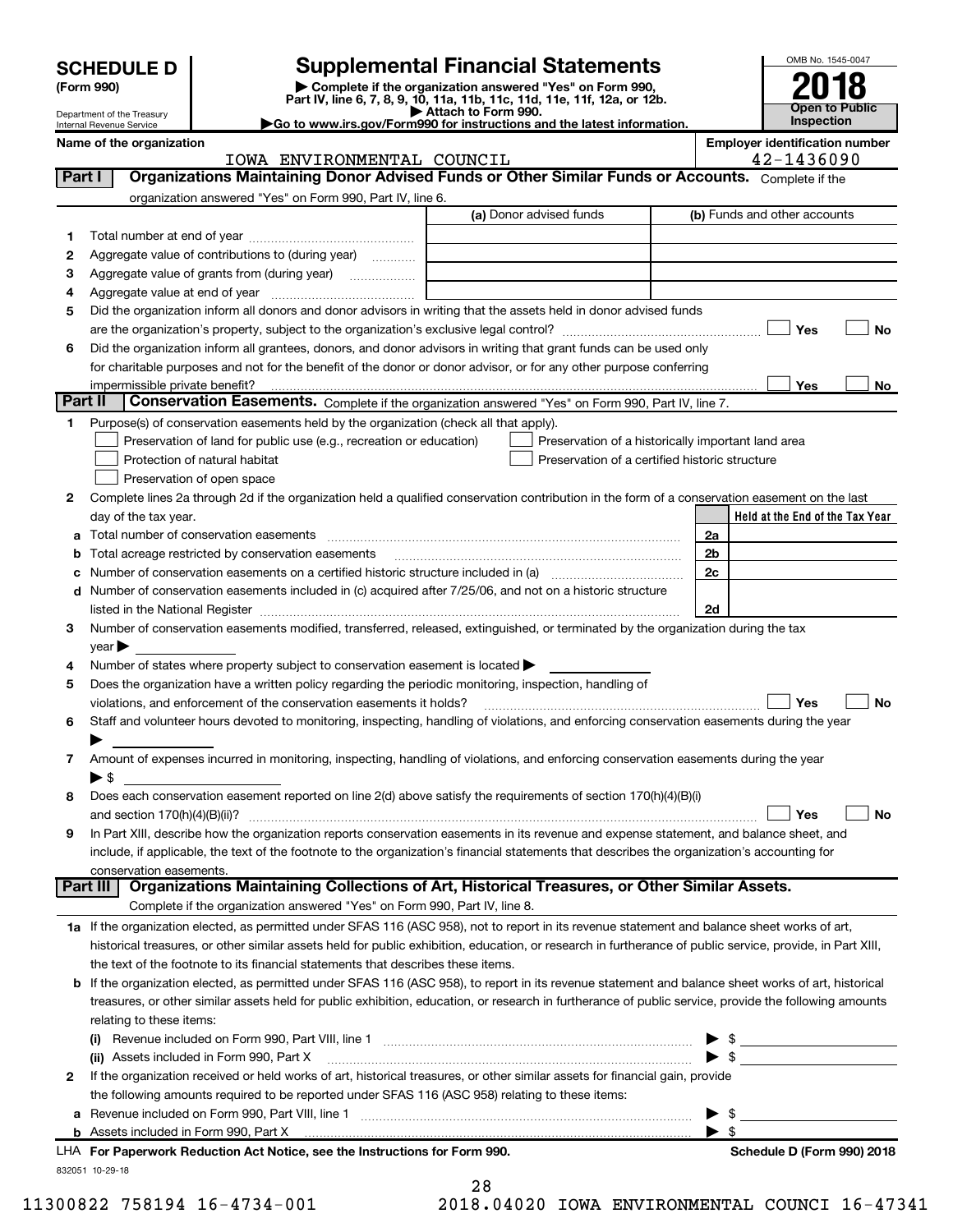|   | Schedule D (Form 990) 2018                                                                                                                                                                                                         | IOWA ENVIRONMENTAL COUNCIL              |   |                |                                                                                                                                                                                                                               |                                 | $42 - 1436090$ Page 2      |                     |         |    |
|---|------------------------------------------------------------------------------------------------------------------------------------------------------------------------------------------------------------------------------------|-----------------------------------------|---|----------------|-------------------------------------------------------------------------------------------------------------------------------------------------------------------------------------------------------------------------------|---------------------------------|----------------------------|---------------------|---------|----|
|   | Part III<br>Organizations Maintaining Collections of Art, Historical Treasures, or Other Similar Assets (continued)                                                                                                                |                                         |   |                |                                                                                                                                                                                                                               |                                 |                            |                     |         |    |
| з | Using the organization's acquisition, accession, and other records, check any of the following that are a significant use of its collection items                                                                                  |                                         |   |                |                                                                                                                                                                                                                               |                                 |                            |                     |         |    |
|   | (check all that apply):                                                                                                                                                                                                            |                                         |   |                |                                                                                                                                                                                                                               |                                 |                            |                     |         |    |
| a | Public exhibition                                                                                                                                                                                                                  |                                         |   |                | Loan or exchange programs                                                                                                                                                                                                     |                                 |                            |                     |         |    |
| b | Scholarly research                                                                                                                                                                                                                 |                                         |   |                | Other and the contract of the contract of the contract of the contract of the contract of the contract of the contract of the contract of the contract of the contract of the contract of the contract of the contract of the |                                 |                            |                     |         |    |
| с | Preservation for future generations                                                                                                                                                                                                |                                         |   |                |                                                                                                                                                                                                                               |                                 |                            |                     |         |    |
| 4 | Provide a description of the organization's collections and explain how they further the organization's exempt purpose in Part XIII.                                                                                               |                                         |   |                |                                                                                                                                                                                                                               |                                 |                            |                     |         |    |
| 5 | During the year, did the organization solicit or receive donations of art, historical treasures, or other similar assets                                                                                                           |                                         |   |                |                                                                                                                                                                                                                               |                                 |                            |                     |         |    |
|   | to be sold to raise funds rather than to be maintained as part of the organization's collection?                                                                                                                                   |                                         |   |                |                                                                                                                                                                                                                               |                                 |                            | Yes                 |         | No |
|   | Part IV<br>Escrow and Custodial Arrangements. Complete if the organization answered "Yes" on Form 990, Part IV, line 9, or                                                                                                         |                                         |   |                |                                                                                                                                                                                                                               |                                 |                            |                     |         |    |
|   | reported an amount on Form 990, Part X, line 21.                                                                                                                                                                                   |                                         |   |                |                                                                                                                                                                                                                               |                                 |                            |                     |         |    |
|   | 1a Is the organization an agent, trustee, custodian or other intermediary for contributions or other assets not included                                                                                                           |                                         |   |                |                                                                                                                                                                                                                               |                                 |                            |                     |         |    |
|   | on Form 990, Part X? [11] matter continuum matter contract to the contract of the contract of the contract of the contract of the contract of the contract of the contract of the contract of the contract of the contract of      |                                         |   |                |                                                                                                                                                                                                                               |                                 |                            | Yes                 |         | No |
|   | b If "Yes," explain the arrangement in Part XIII and complete the following table:                                                                                                                                                 |                                         |   |                |                                                                                                                                                                                                                               |                                 |                            |                     |         |    |
|   |                                                                                                                                                                                                                                    |                                         |   |                |                                                                                                                                                                                                                               |                                 |                            | Amount              |         |    |
| c | Beginning balance <u>manual membershare communication</u> and the set of the set of the set of the set of the set of the set of the set of the set of the set of the set of the set of the set of the set of the set of the set of |                                         |   |                |                                                                                                                                                                                                                               | 1c                              |                            |                     |         |    |
|   |                                                                                                                                                                                                                                    |                                         |   |                |                                                                                                                                                                                                                               | 1d                              |                            |                     |         |    |
|   | e Distributions during the year manufactured and an intervention of the year manufactured by the state of the state of the state of the state of the state of the state of the state of the state of the state of the state of     |                                         |   |                |                                                                                                                                                                                                                               | 1e<br>1f                        |                            |                     |         |    |
|   | 2a Did the organization include an amount on Form 990, Part X, line 21, for escrow or custodial account liability?                                                                                                                 |                                         |   |                |                                                                                                                                                                                                                               |                                 |                            | Yes                 |         | No |
|   | <b>b</b> If "Yes," explain the arrangement in Part XIII. Check here if the explanation has been provided on Part XIII                                                                                                              |                                         |   |                |                                                                                                                                                                                                                               |                                 | .                          |                     |         |    |
|   | Part V<br>Endowment Funds. Complete if the organization answered "Yes" on Form 990, Part IV, line 10.                                                                                                                              |                                         |   |                |                                                                                                                                                                                                                               |                                 |                            |                     |         |    |
|   |                                                                                                                                                                                                                                    | (a) Current year                        |   | (b) Prior year | (c) Two years back $\vert$ (d) Three years back $\vert$                                                                                                                                                                       |                                 |                            | (e) Four years back |         |    |
|   | <b>1a</b> Beginning of year balance                                                                                                                                                                                                |                                         |   |                |                                                                                                                                                                                                                               |                                 |                            |                     |         |    |
|   |                                                                                                                                                                                                                                    | 6,000.                                  |   |                |                                                                                                                                                                                                                               |                                 |                            |                     |         |    |
|   | Net investment earnings, gains, and losses                                                                                                                                                                                         |                                         |   |                |                                                                                                                                                                                                                               |                                 |                            |                     |         |    |
|   |                                                                                                                                                                                                                                    |                                         |   |                |                                                                                                                                                                                                                               |                                 |                            |                     |         |    |
|   | e Other expenditures for facilities                                                                                                                                                                                                |                                         |   |                |                                                                                                                                                                                                                               |                                 |                            |                     |         |    |
|   | and programs                                                                                                                                                                                                                       |                                         |   |                |                                                                                                                                                                                                                               |                                 |                            |                     |         |    |
|   | f Administrative expenses                                                                                                                                                                                                          |                                         |   |                |                                                                                                                                                                                                                               |                                 |                            |                     |         |    |
| g | End of year balance                                                                                                                                                                                                                | 6,000.                                  |   |                |                                                                                                                                                                                                                               |                                 |                            |                     |         |    |
| 2 | Provide the estimated percentage of the current year end balance (line 1g, column (a)) held as:                                                                                                                                    |                                         |   |                |                                                                                                                                                                                                                               |                                 |                            |                     |         |    |
| а | Board designated or quasi-endowment >                                                                                                                                                                                              |                                         | % |                |                                                                                                                                                                                                                               |                                 |                            |                     |         |    |
|   | <b>b</b> Permanent endowment $\blacktriangleright$ 100.00                                                                                                                                                                          | %                                       |   |                |                                                                                                                                                                                                                               |                                 |                            |                     |         |    |
|   | c Temporarily restricted endowment $\blacktriangleright$                                                                                                                                                                           | %                                       |   |                |                                                                                                                                                                                                                               |                                 |                            |                     |         |    |
|   | The percentages on lines 2a, 2b, and 2c should equal 100%.                                                                                                                                                                         |                                         |   |                |                                                                                                                                                                                                                               |                                 |                            |                     |         |    |
|   | 3a Are there endowment funds not in the possession of the organization that are held and administered for the organization                                                                                                         |                                         |   |                |                                                                                                                                                                                                                               |                                 |                            |                     |         |    |
|   | by:                                                                                                                                                                                                                                |                                         |   |                |                                                                                                                                                                                                                               |                                 |                            |                     | Yes     | No |
|   | (i)                                                                                                                                                                                                                                |                                         |   |                |                                                                                                                                                                                                                               |                                 |                            | 3a(i)               | X       |    |
|   |                                                                                                                                                                                                                                    |                                         |   |                |                                                                                                                                                                                                                               |                                 |                            | 3a(ii)              |         | х  |
|   |                                                                                                                                                                                                                                    |                                         |   |                |                                                                                                                                                                                                                               |                                 |                            | 3b                  |         |    |
|   | Describe in Part XIII the intended uses of the organization's endowment funds.                                                                                                                                                     |                                         |   |                |                                                                                                                                                                                                                               |                                 |                            |                     |         |    |
|   | Land, Buildings, and Equipment.<br>Part VI                                                                                                                                                                                         |                                         |   |                |                                                                                                                                                                                                                               |                                 |                            |                     |         |    |
|   | Complete if the organization answered "Yes" on Form 990, Part IV, line 11a. See Form 990, Part X, line 10.                                                                                                                         |                                         |   |                |                                                                                                                                                                                                                               |                                 |                            |                     |         |    |
|   | Description of property                                                                                                                                                                                                            | (a) Cost or other<br>basis (investment) |   |                | (b) Cost or other<br>basis (other)                                                                                                                                                                                            | (c) Accumulated<br>depreciation |                            | (d) Book value      |         |    |
|   |                                                                                                                                                                                                                                    |                                         |   |                |                                                                                                                                                                                                                               |                                 |                            |                     |         |    |
| b |                                                                                                                                                                                                                                    |                                         |   |                |                                                                                                                                                                                                                               |                                 |                            |                     |         |    |
| с |                                                                                                                                                                                                                                    |                                         |   |                |                                                                                                                                                                                                                               |                                 |                            |                     |         |    |
|   |                                                                                                                                                                                                                                    |                                         |   |                | 73,327.                                                                                                                                                                                                                       | 44,679.                         |                            |                     | 28,648. |    |
|   | e Other                                                                                                                                                                                                                            |                                         |   |                |                                                                                                                                                                                                                               |                                 |                            |                     |         |    |
|   | Total. Add lines 1a through 1e. (Column (d) must equal Form 990. Part X, column (B), line 10c.)                                                                                                                                    |                                         |   |                |                                                                                                                                                                                                                               |                                 | Schodule D (Form 000) 2018 |                     | 28,648. |    |

**Schedule D (Form 990) 2018**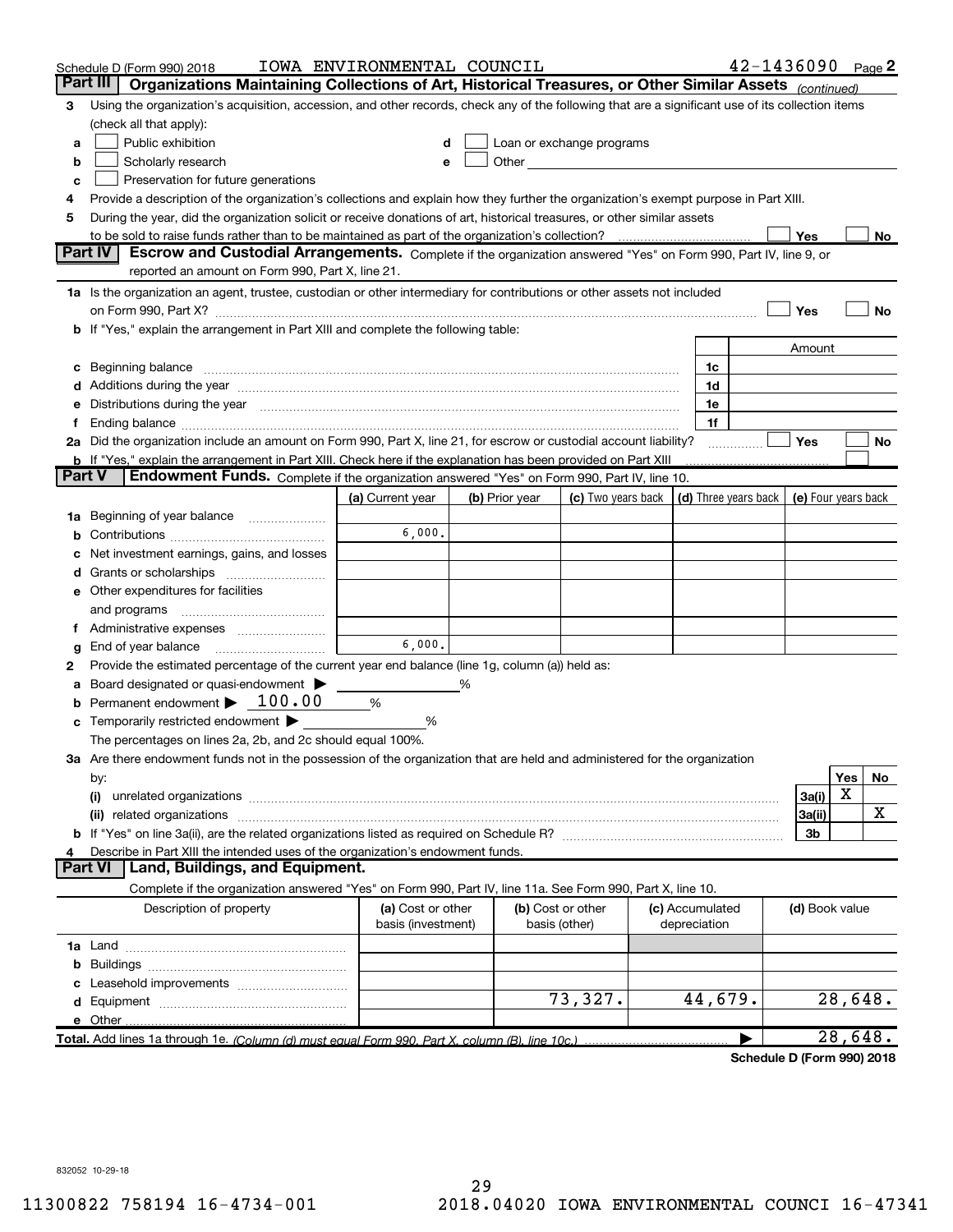|  | Schedule D (Form 990) 2018 | IOWA | ENVIRONMENTAL COUNCIL |  |  | 42-1436090 | Page $3$ |  |
|--|----------------------------|------|-----------------------|--|--|------------|----------|--|
|--|----------------------------|------|-----------------------|--|--|------------|----------|--|

|           | Part VII Investments - Other Securities.                                                                                                             |                 |                |                                                           |
|-----------|------------------------------------------------------------------------------------------------------------------------------------------------------|-----------------|----------------|-----------------------------------------------------------|
|           | Complete if the organization answered "Yes" on Form 990, Part IV, line 11b. See Form 990, Part X, line 12.                                           |                 |                |                                                           |
|           | (a) Description of security or category (including name of security)                                                                                 | (b) Book value  |                | (c) Method of valuation: Cost or end-of-year market value |
|           | (1) Financial derivatives                                                                                                                            |                 |                |                                                           |
|           |                                                                                                                                                      |                 |                |                                                           |
| (3) Other |                                                                                                                                                      |                 |                |                                                           |
| (A)       |                                                                                                                                                      |                 |                |                                                           |
| (B)       |                                                                                                                                                      |                 |                |                                                           |
| (C)       |                                                                                                                                                      |                 |                |                                                           |
| (D)       |                                                                                                                                                      |                 |                |                                                           |
| (E)       |                                                                                                                                                      |                 |                |                                                           |
| (F)       |                                                                                                                                                      |                 |                |                                                           |
| (G)       |                                                                                                                                                      |                 |                |                                                           |
| (H)       |                                                                                                                                                      |                 |                |                                                           |
|           | Total. (Col. (b) must equal Form $990$ , Part X, col. (B) line 12.)                                                                                  |                 |                |                                                           |
|           | Part VIII Investments - Program Related.                                                                                                             |                 |                |                                                           |
|           | Complete if the organization answered "Yes" on Form 990, Part IV, line 11c. See Form 990, Part X, line 13.                                           |                 |                |                                                           |
|           | (a) Description of investment                                                                                                                        | (b) Book value  |                | (c) Method of valuation: Cost or end-of-year market value |
| (1)       |                                                                                                                                                      |                 |                |                                                           |
| (2)       |                                                                                                                                                      |                 |                |                                                           |
| (3)       |                                                                                                                                                      |                 |                |                                                           |
| (4)       |                                                                                                                                                      |                 |                |                                                           |
| (5)       |                                                                                                                                                      |                 |                |                                                           |
| (6)       |                                                                                                                                                      |                 |                |                                                           |
| (7)       |                                                                                                                                                      |                 |                |                                                           |
| (8)       |                                                                                                                                                      |                 |                |                                                           |
| (9)       |                                                                                                                                                      |                 |                |                                                           |
|           | Total. (Col. (b) must equal Form 990, Part X, col. (B) line $13.$ $\blacktriangleright$                                                              |                 |                |                                                           |
| Part IX   | <b>Other Assets.</b>                                                                                                                                 |                 |                |                                                           |
|           | Complete if the organization answered "Yes" on Form 990, Part IV, line 11d. See Form 990, Part X, line 15.                                           |                 |                |                                                           |
|           |                                                                                                                                                      | (a) Description |                | (b) Book value                                            |
| (1)       |                                                                                                                                                      |                 |                |                                                           |
| (2)       |                                                                                                                                                      |                 |                |                                                           |
| (3)       |                                                                                                                                                      |                 |                |                                                           |
| (4)       |                                                                                                                                                      |                 |                |                                                           |
| (5)       |                                                                                                                                                      |                 |                |                                                           |
| (6)       |                                                                                                                                                      |                 |                |                                                           |
| (7)       |                                                                                                                                                      |                 |                |                                                           |
| (8)       |                                                                                                                                                      |                 |                |                                                           |
| (9)       |                                                                                                                                                      |                 |                |                                                           |
|           | Total. (Column (b) must equal Form 990. Part X, col. (B) line 15.)                                                                                   |                 |                |                                                           |
| Part X    | <b>Other Liabilities.</b>                                                                                                                            |                 |                |                                                           |
|           | Complete if the organization answered "Yes" on Form 990, Part IV, line 11e or 11f. See Form 990, Part X, line 25.                                    |                 |                |                                                           |
| 1.        | (a) Description of liability                                                                                                                         |                 | (b) Book value |                                                           |
| (1)       | Federal income taxes                                                                                                                                 |                 |                |                                                           |
| (2)       |                                                                                                                                                      |                 |                |                                                           |
| (3)       |                                                                                                                                                      |                 |                |                                                           |
| (4)       |                                                                                                                                                      |                 |                |                                                           |
| (5)       |                                                                                                                                                      |                 |                |                                                           |
|           |                                                                                                                                                      |                 |                |                                                           |
| (6)       |                                                                                                                                                      |                 |                |                                                           |
| (7)       |                                                                                                                                                      |                 |                |                                                           |
| (8)       |                                                                                                                                                      |                 |                |                                                           |
| (9)       |                                                                                                                                                      |                 |                |                                                           |
|           | Total. (Column (b) must equal Form 990, Part X, col. (B) line 25.)                                                                                   |                 |                |                                                           |
|           | 2. Liability for uncertain tax positions. In Part XIII, provide the text of the footnote to the organization's financial statements that reports the |                 |                |                                                           |
|           | organization's liability for uncertain tax positions under FIN 48 (ASC 740). Check here if the text of the footnote has been provided in Part XIII   |                 |                | X                                                         |

832053 10-29-18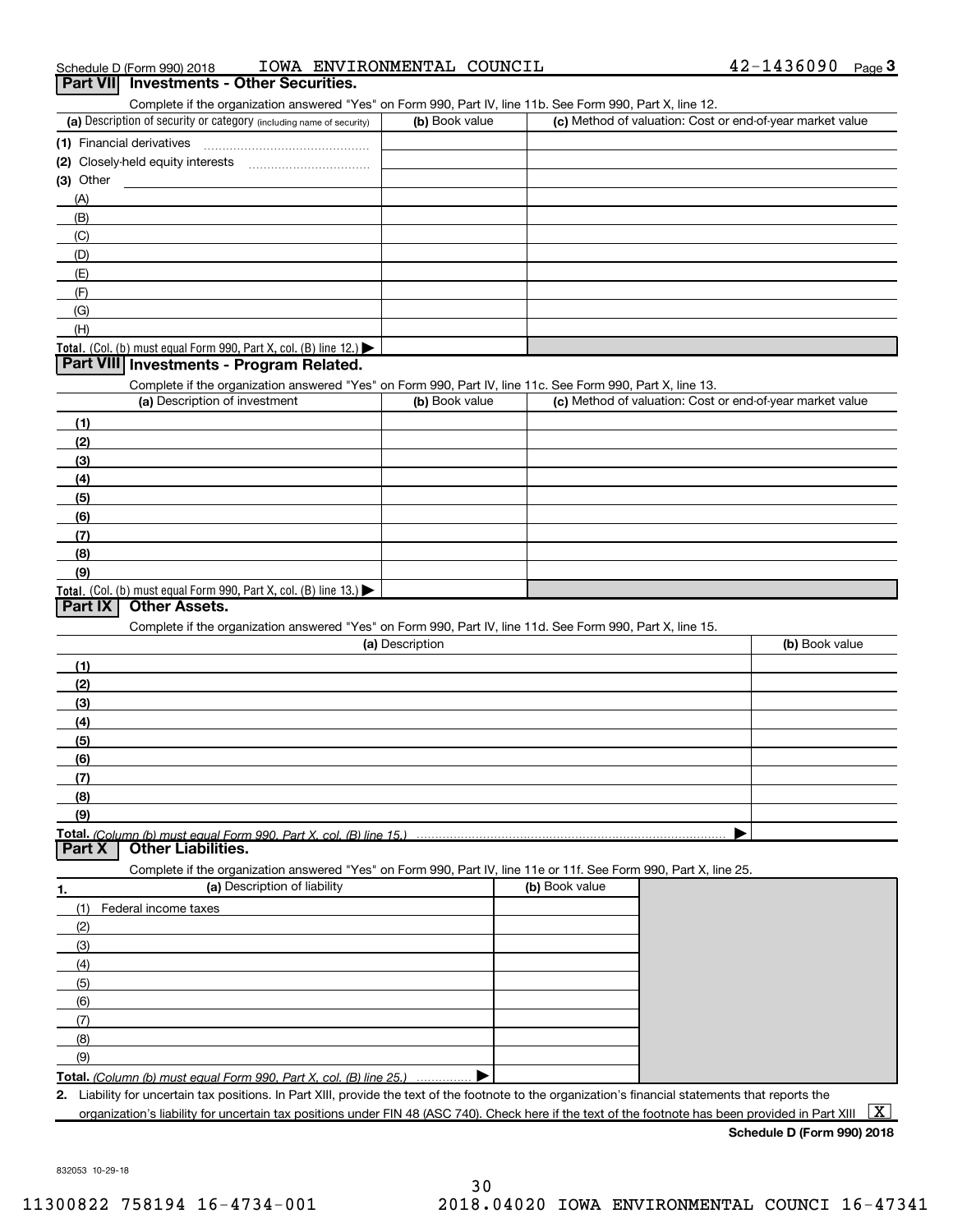|    | IOWA ENVIRONMENTAL COUNCIL<br>Schedule D (Form 990) 2018                                                                                                                                                                      |                |           |                         | $42 - 1436090$ Page 4 |                |
|----|-------------------------------------------------------------------------------------------------------------------------------------------------------------------------------------------------------------------------------|----------------|-----------|-------------------------|-----------------------|----------------|
|    | Reconciliation of Revenue per Audited Financial Statements With Revenue per Return.<br>Part XI                                                                                                                                |                |           |                         |                       |                |
|    | Complete if the organization answered "Yes" on Form 990, Part IV, line 12a.                                                                                                                                                   |                |           |                         |                       |                |
| 1  | Total revenue, gains, and other support per audited financial statements                                                                                                                                                      |                |           | $\blacksquare$          |                       | 900, 563.      |
| 2  | Amounts included on line 1 but not on Form 990, Part VIII, line 12:                                                                                                                                                           |                |           |                         |                       |                |
| a  |                                                                                                                                                                                                                               | 2a             | $-1,956.$ |                         |                       |                |
|    |                                                                                                                                                                                                                               | 2 <sub>b</sub> |           |                         |                       |                |
|    |                                                                                                                                                                                                                               | 2 <sub>c</sub> |           |                         |                       |                |
|    |                                                                                                                                                                                                                               | 2d             | 32,035.   |                         |                       |                |
|    | e Add lines 2a through 2d                                                                                                                                                                                                     |                |           | 2e                      |                       | <u>30,079.</u> |
| 3  |                                                                                                                                                                                                                               |                |           | 3                       | 870, 484.             |                |
| 4  | Amounts included on Form 990, Part VIII, line 12, but not on line 1:                                                                                                                                                          |                |           |                         |                       |                |
|    | Investment expenses not included on Form 990, Part VIII, line 7b [11, 111, 111, 111]                                                                                                                                          | 4а             |           |                         |                       |                |
|    |                                                                                                                                                                                                                               | 4 <sub>h</sub> |           |                         |                       |                |
|    | c Add lines 4a and 4b                                                                                                                                                                                                         |                |           | 4с                      |                       | υ.             |
|    | Total revenue. Add lines 3 and 4c. (This must equal Form 990. Part I. line 12.)                                                                                                                                               |                |           | 5                       |                       | 870,484.       |
|    | Part XII   Reconciliation of Expenses per Audited Financial Statements With Expenses per Return.                                                                                                                              |                |           |                         |                       |                |
|    | Complete if the organization answered "Yes" on Form 990, Part IV, line 12a.                                                                                                                                                   |                |           |                         |                       |                |
| 1. | Total expenses and losses per audited financial statements [11] [12] contraction contraction of the statements [13] [13] and the statements [13] [13] and the statements [13] and the statements [13] and the statements [13] |                |           | $\mathbf{1}$            |                       | 872, 479.      |
| 2  | Amounts included on line 1 but not on Form 990, Part IX, line 25:                                                                                                                                                             |                |           |                         |                       |                |
| a  |                                                                                                                                                                                                                               | 2a             |           |                         |                       |                |
|    |                                                                                                                                                                                                                               | 2 <sub>b</sub> |           |                         |                       |                |
| c  |                                                                                                                                                                                                                               | 2c             |           |                         |                       |                |
|    |                                                                                                                                                                                                                               | 2d             | 32,035.   |                         |                       |                |
|    |                                                                                                                                                                                                                               |                |           | 2e                      |                       | 32,035.        |
| 3  |                                                                                                                                                                                                                               |                |           | $\overline{\mathbf{3}}$ | 840, 444.             |                |
| 4  | Amounts included on Form 990, Part IX, line 25, but not on line 1:                                                                                                                                                            |                |           |                         |                       |                |
|    |                                                                                                                                                                                                                               | 4a             |           |                         |                       |                |
|    |                                                                                                                                                                                                                               | 4 <sub>b</sub> |           |                         |                       |                |
|    | Add lines 4a and 4b                                                                                                                                                                                                           |                |           | 4c                      |                       | 0.             |
|    |                                                                                                                                                                                                                               |                |           | 5                       | 840,444.              |                |
|    | Part XIII Supplemental Information.                                                                                                                                                                                           |                |           |                         |                       |                |

Provide the descriptions required for Part II, lines 3, 5, and 9; Part III, lines 1a and 4; Part IV, lines 1b and 2b; Part V, line 4; Part X, line 2; Part XI, lines 2d and 4b; and Part XII, lines 2d and 4b. Also complete this part to provide any additional information.

#### PART X, LINE 2:

| ACCOUNTING PRINCIPLES GENERALLY ACCEPTED IN THE UNITED<br>STATES OF AMERICA |
|-----------------------------------------------------------------------------|
| REQUIRE MANAGEMENT TO EVALUATE TAX POSITIONS TAKEN BY THE COUNCIL AND       |
| RECOGNIZE A TAX LIABILITY OR ASSET FOR AN UNCERTAIN POSITION THAT MORE      |
| LIKELY THAN NOT WOULD NOT BE SUSTAINED UPON EXAMINATION BY THE INTERNAL     |
| REVENUE SERVICE. MANAGEMENT HAS EVALUATED THEIR MATERIAL TAX POSITIONS AND  |
| DETERMINED THERE ARE NO UNCERTAIN POSITIONS TAKEN OR EXPECTED TO BE TAKEN   |
| THAT WOULD REQUIRE RECOGNITION OF A LIABILITY OR ASSET OR DISCLOSURE IN     |
| THE FINANCIAL STATEMENTS.                                                   |
|                                                                             |

31

#### PART XI, LINE 2D - OTHER ADJUSTMENTS:

SPECIAL EVENT EXPENSE 32,035.

**Schedule D (Form 990) 2018**

832054 10-29-18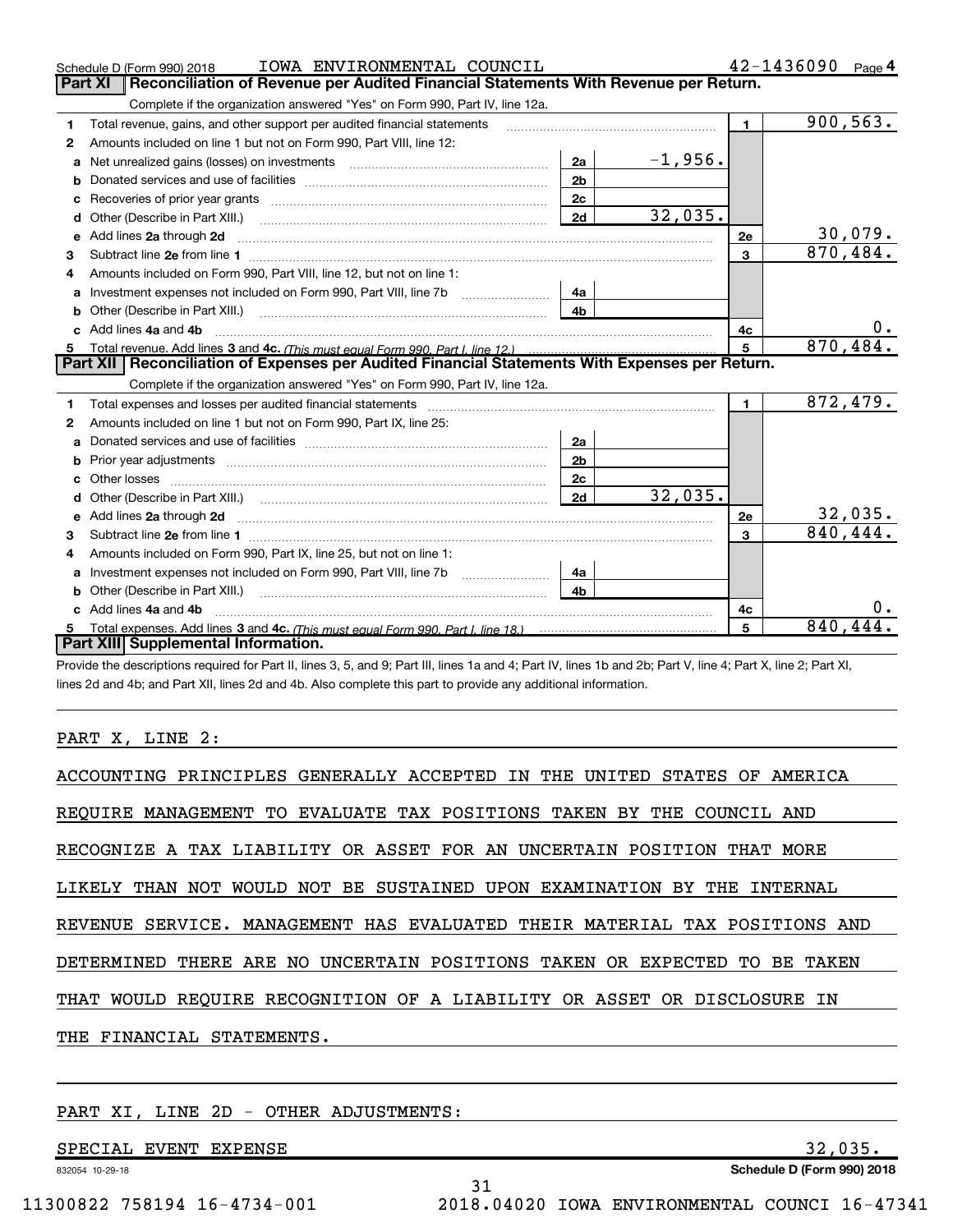| Schedule D (Form 990) 2018      |  |
|---------------------------------|--|
| $D$ ort VIII   Curalemental Ini |  |

| <b>Part XIII Supplemental Information</b> (continued) |         |
|-------------------------------------------------------|---------|
|                                                       |         |
|                                                       |         |
|                                                       |         |
| PART XII, LINE 2D - OTHER ADJUSTMENTS:                |         |
|                                                       |         |
| SPECIAL EVENT EXPENSE                                 | 32,035. |
|                                                       |         |
|                                                       |         |
|                                                       |         |
|                                                       |         |
|                                                       |         |
|                                                       |         |
|                                                       |         |
|                                                       |         |
|                                                       |         |
|                                                       |         |
|                                                       |         |
|                                                       |         |
|                                                       |         |
|                                                       |         |
|                                                       |         |
|                                                       |         |
|                                                       |         |
|                                                       |         |
|                                                       |         |
|                                                       |         |
|                                                       |         |
|                                                       |         |
|                                                       |         |
|                                                       |         |
|                                                       |         |
|                                                       |         |
|                                                       |         |
|                                                       |         |
|                                                       |         |
|                                                       |         |
|                                                       |         |
|                                                       |         |
|                                                       |         |
|                                                       |         |
|                                                       |         |
|                                                       |         |
|                                                       |         |
|                                                       |         |
|                                                       |         |
|                                                       |         |
|                                                       |         |
|                                                       |         |
|                                                       |         |
|                                                       |         |
|                                                       |         |
|                                                       |         |
|                                                       |         |

**Schedule D (Form 990) 2018**

832055 10-29-18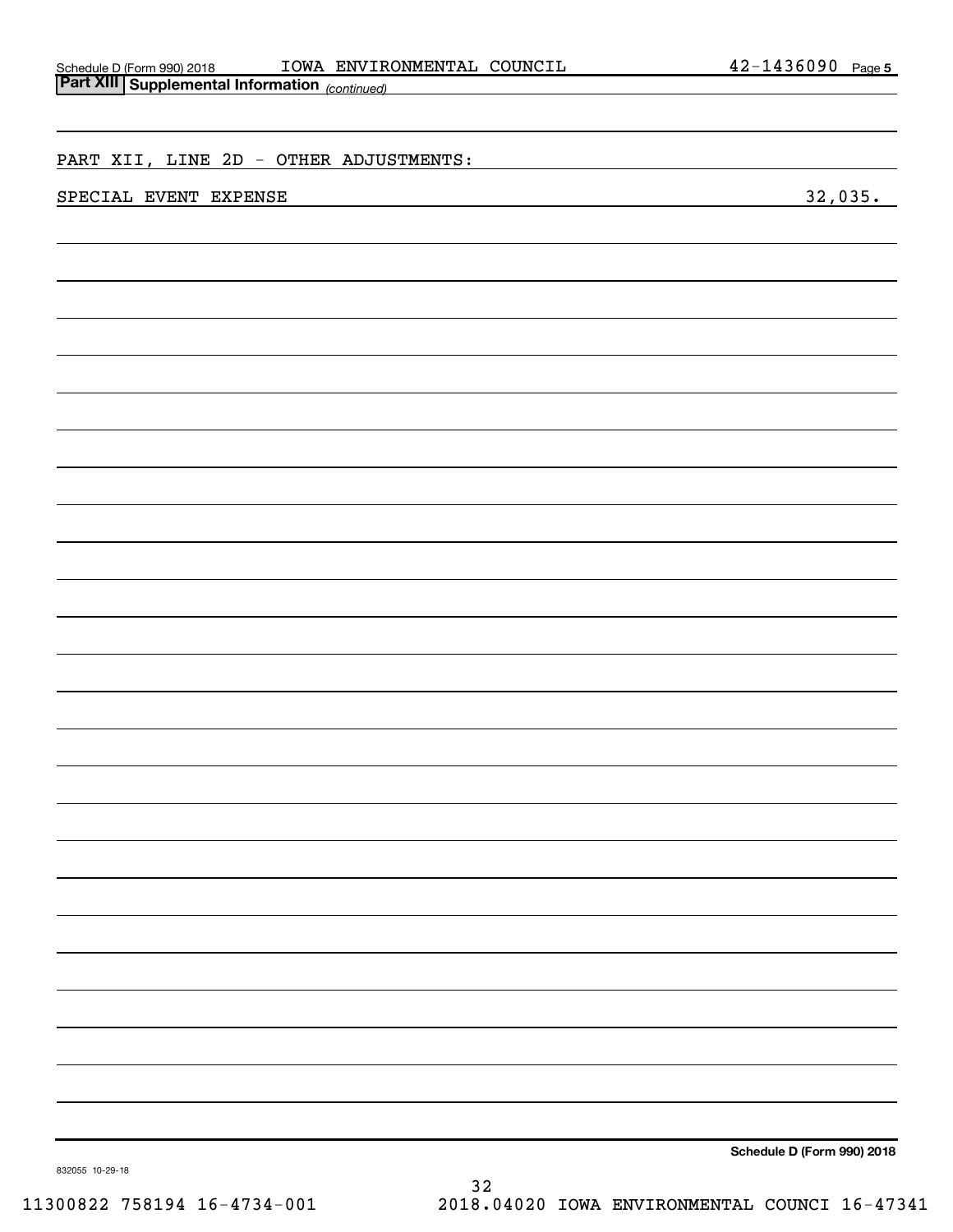| <b>SCHEDULE G</b>                                            |                                  | <b>Supplemental Information Regarding Fundraising or Gaming Activities</b>                                                                                                                                                                |     |                               |                                       |                                   | OMB No. 1545-0047                     |
|--------------------------------------------------------------|----------------------------------|-------------------------------------------------------------------------------------------------------------------------------------------------------------------------------------------------------------------------------------------|-----|-------------------------------|---------------------------------------|-----------------------------------|---------------------------------------|
| (Form 990 or 990-EZ)                                         |                                  | Complete if the organization answered "Yes" on Form 990, Part IV, line 17, 18, or 19, or if the<br>organization entered more than \$15,000 on Form 990-EZ, line 6a.                                                                       |     |                               |                                       |                                   | 61                                    |
|                                                              |                                  | Attach to Form 990 or Form 990-EZ.                                                                                                                                                                                                        |     |                               |                                       |                                   | <b>Open to Public</b>                 |
| Department of the Treasury<br>Internal Revenue Service       |                                  | Go to www.irs.gov/Form990 for instructions and the latest information.                                                                                                                                                                    |     |                               |                                       |                                   | Inspection                            |
| Name of the organization                                     |                                  | IOWA ENVIRONMENTAL COUNCIL                                                                                                                                                                                                                |     |                               |                                       | 42-1436090                        | <b>Employer identification number</b> |
| Part I                                                       |                                  | Fundraising Activities. Complete if the organization answered "Yes" on Form 990, Part IV, line 17. Form 990-EZ filers are not                                                                                                             |     |                               |                                       |                                   |                                       |
|                                                              | required to complete this part.  |                                                                                                                                                                                                                                           |     |                               |                                       |                                   |                                       |
| Mail solicitations<br>a                                      |                                  | 1 Indicate whether the organization raised funds through any of the following activities. Check all that apply.<br>e                                                                                                                      |     |                               | Solicitation of non-government grants |                                   |                                       |
| b                                                            | Internet and email solicitations | f                                                                                                                                                                                                                                         |     |                               | Solicitation of government grants     |                                   |                                       |
| Phone solicitations<br>с                                     |                                  | Special fundraising events<br>g                                                                                                                                                                                                           |     |                               |                                       |                                   |                                       |
| In-person solicitations<br>d                                 |                                  |                                                                                                                                                                                                                                           |     |                               |                                       |                                   |                                       |
|                                                              |                                  | 2 a Did the organization have a written or oral agreement with any individual (including officers, directors, trustees, or<br>key employees listed in Form 990, Part VII) or entity in connection with professional fundraising services? |     |                               |                                       | Yes                               | No                                    |
|                                                              |                                  | b If "Yes," list the 10 highest paid individuals or entities (fundraisers) pursuant to agreements under which the fundraiser is to be                                                                                                     |     |                               |                                       |                                   |                                       |
| compensated at least \$5,000 by the organization.            |                                  |                                                                                                                                                                                                                                           |     |                               |                                       |                                   |                                       |
|                                                              |                                  |                                                                                                                                                                                                                                           |     | (iii) Did<br>fundraiser       |                                       | (v) Amount paid                   | (vi) Amount paid                      |
| (i) Name and address of individual<br>or entity (fundraiser) |                                  | (ii) Activity                                                                                                                                                                                                                             |     | have custody<br>or control of | (iv) Gross receipts<br>from activity  | to (or retained by)<br>fundraiser | to (or retained by)<br>organization   |
|                                                              |                                  |                                                                                                                                                                                                                                           |     | contributions?                |                                       | listed in col. (i)                |                                       |
|                                                              |                                  |                                                                                                                                                                                                                                           | Yes | No                            |                                       |                                   |                                       |
|                                                              |                                  |                                                                                                                                                                                                                                           |     |                               |                                       |                                   |                                       |
|                                                              |                                  |                                                                                                                                                                                                                                           |     |                               |                                       |                                   |                                       |
|                                                              |                                  |                                                                                                                                                                                                                                           |     |                               |                                       |                                   |                                       |
|                                                              |                                  |                                                                                                                                                                                                                                           |     |                               |                                       |                                   |                                       |
|                                                              |                                  |                                                                                                                                                                                                                                           |     |                               |                                       |                                   |                                       |
|                                                              |                                  |                                                                                                                                                                                                                                           |     |                               |                                       |                                   |                                       |
|                                                              |                                  |                                                                                                                                                                                                                                           |     |                               |                                       |                                   |                                       |
|                                                              |                                  |                                                                                                                                                                                                                                           |     |                               |                                       |                                   |                                       |
|                                                              |                                  |                                                                                                                                                                                                                                           |     |                               |                                       |                                   |                                       |
|                                                              |                                  |                                                                                                                                                                                                                                           |     |                               |                                       |                                   |                                       |
|                                                              |                                  |                                                                                                                                                                                                                                           |     |                               |                                       |                                   |                                       |
|                                                              |                                  |                                                                                                                                                                                                                                           |     |                               |                                       |                                   |                                       |
| Total                                                        |                                  |                                                                                                                                                                                                                                           |     |                               |                                       |                                   |                                       |
| or licensing.                                                |                                  | 3 List all states in which the organization is registered or licensed to solicit contributions or has been notified it is exempt from registration                                                                                        |     |                               |                                       |                                   |                                       |
|                                                              |                                  |                                                                                                                                                                                                                                           |     |                               |                                       |                                   |                                       |
|                                                              |                                  |                                                                                                                                                                                                                                           |     |                               |                                       |                                   |                                       |
|                                                              |                                  |                                                                                                                                                                                                                                           |     |                               |                                       |                                   |                                       |
|                                                              |                                  |                                                                                                                                                                                                                                           |     |                               |                                       |                                   |                                       |
|                                                              |                                  |                                                                                                                                                                                                                                           |     |                               |                                       |                                   |                                       |
|                                                              |                                  |                                                                                                                                                                                                                                           |     |                               |                                       |                                   |                                       |
|                                                              |                                  |                                                                                                                                                                                                                                           |     |                               |                                       |                                   |                                       |
|                                                              |                                  |                                                                                                                                                                                                                                           |     |                               |                                       |                                   |                                       |
|                                                              |                                  |                                                                                                                                                                                                                                           |     |                               |                                       |                                   |                                       |
|                                                              |                                  | LHA For Paperwork Reduction Act Notice, see the Instructions for Form 990 or 990-EZ.                                                                                                                                                      |     |                               |                                       |                                   | Schedule G (Form 990 or 990-EZ) 2018  |

832081 10-03-18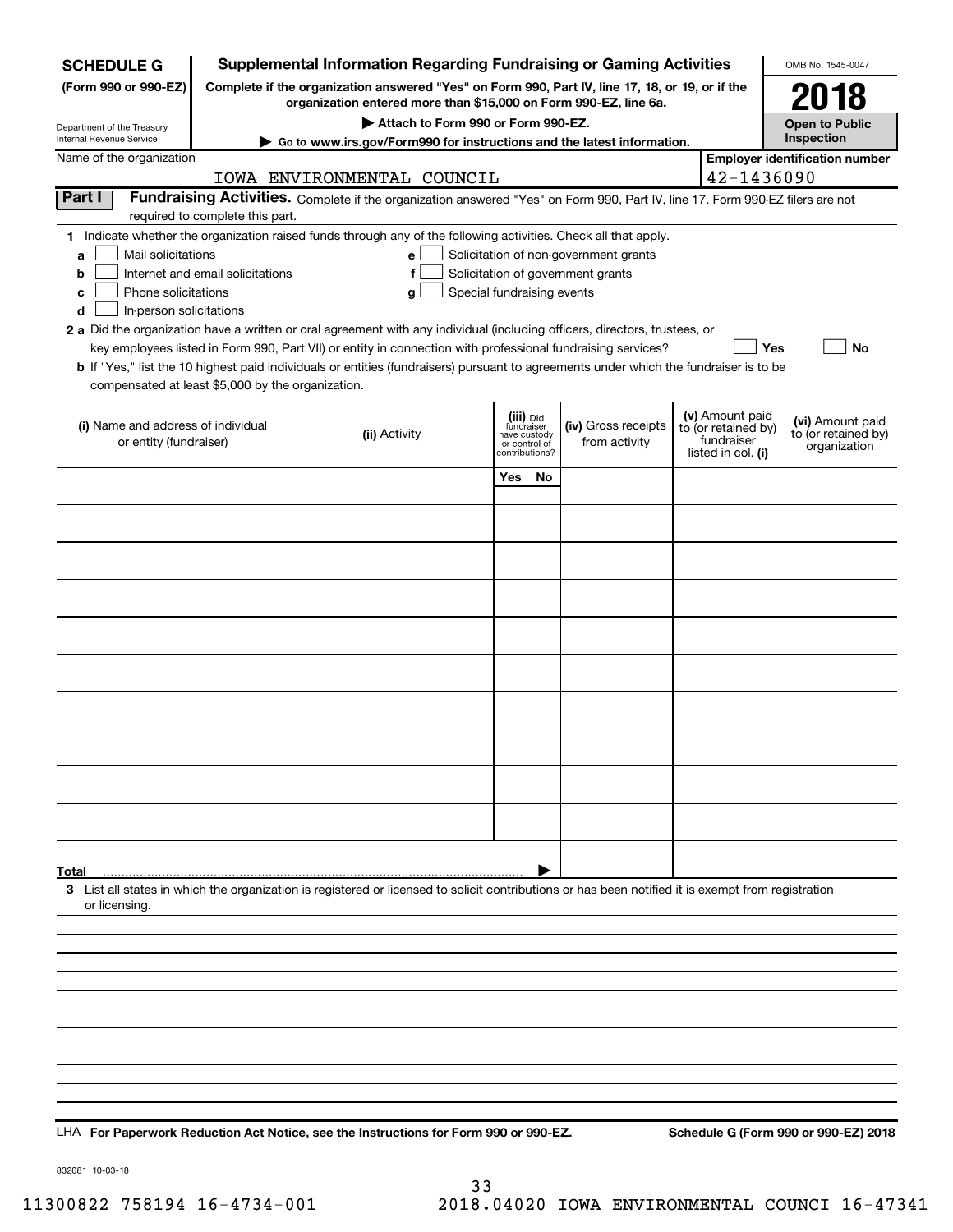#### Schedule G (Form 990 or 990-EZ) 2018 Page IOWA ENVIRONMENTAL COUNCIL 42-1436090

42-1436090 Page 2

Part II | Fundraising Events. Complete if the organization answered "Yes" on Form 990, Part IV, line 18, or reported more than \$15,000

|                 |    | of fundraising event contributions and gross income on Form 990-EZ, lines 1 and 6b. List events with gross receipts greater than \$5,000. |               |                         |                  |                            |
|-----------------|----|-------------------------------------------------------------------------------------------------------------------------------------------|---------------|-------------------------|------------------|----------------------------|
|                 |    |                                                                                                                                           | (a) Event #1  | (b) Event #2            | (c) Other events | (d) Total events           |
|                 |    |                                                                                                                                           | <b>ANNUAL</b> | PRO H2O                 |                  | (add col. (a) through      |
|                 |    |                                                                                                                                           | CONFERENCE    | <b>EVENT</b>            | 3                |                            |
|                 |    |                                                                                                                                           | (event type)  | (event type)            | (total number)   | col. (c)                   |
|                 |    |                                                                                                                                           |               |                         |                  |                            |
| Revenue         | 1  |                                                                                                                                           | 30,070.       | 37,178.                 |                  | 67,248.                    |
|                 |    |                                                                                                                                           |               |                         |                  |                            |
|                 |    |                                                                                                                                           |               |                         |                  |                            |
|                 | 2  |                                                                                                                                           |               |                         |                  |                            |
|                 |    |                                                                                                                                           |               |                         |                  |                            |
|                 | 3  | Gross income (line 1 minus line 2)                                                                                                        | 30,070.       | 37,178.                 |                  | 67, 248.                   |
|                 |    |                                                                                                                                           |               |                         |                  |                            |
|                 | 4  |                                                                                                                                           |               |                         |                  |                            |
|                 |    |                                                                                                                                           |               |                         |                  |                            |
|                 | 5  |                                                                                                                                           |               |                         |                  |                            |
|                 |    |                                                                                                                                           |               |                         |                  |                            |
|                 | 6  |                                                                                                                                           |               |                         |                  |                            |
| Direct Expenses |    |                                                                                                                                           |               |                         |                  |                            |
|                 | 7  | Food and beverages                                                                                                                        |               |                         |                  |                            |
|                 |    |                                                                                                                                           |               |                         |                  |                            |
|                 | 8  |                                                                                                                                           |               |                         |                  |                            |
|                 | 9  |                                                                                                                                           | 13,171.       | 18,864.                 |                  | 32,035.                    |
|                 | 10 | Direct expense summary. Add lines 4 through 9 in column (d)                                                                               |               |                         | ▶                | 32,035.                    |
|                 |    | 11 Net income summary. Subtract line 10 from line 3, column (d)                                                                           |               |                         |                  | 35, 213.                   |
| <b>Part III</b> |    | Gaming. Complete if the organization answered "Yes" on Form 990, Part IV, line 19, or reported more than                                  |               |                         |                  |                            |
|                 |    | \$15,000 on Form 990-EZ, line 6a.                                                                                                         |               |                         |                  |                            |
|                 |    |                                                                                                                                           | (a) Bingo     | (b) Pull tabs/instant   | (c) Other gaming | (d) Total gaming (add      |
| Revenue         |    |                                                                                                                                           |               | bingo/progressive bingo |                  | col. (a) through col. (c)) |
|                 |    |                                                                                                                                           |               |                         |                  |                            |
|                 |    | Gross revenue                                                                                                                             |               |                         |                  |                            |
|                 |    |                                                                                                                                           |               |                         |                  |                            |
|                 | 2  |                                                                                                                                           |               |                         |                  |                            |
| Expenses        |    |                                                                                                                                           |               |                         |                  |                            |
|                 | 3  |                                                                                                                                           |               |                         |                  |                            |
|                 |    |                                                                                                                                           |               |                         |                  |                            |
| Direct          | 4  |                                                                                                                                           |               |                         |                  |                            |
|                 |    |                                                                                                                                           |               |                         |                  |                            |
|                 |    | 5 Other direct expenses                                                                                                                   |               |                         |                  |                            |
|                 |    |                                                                                                                                           | %<br>Yes      | $\frac{0}{6}$<br>Yes    | Yes<br>%         |                            |
|                 | 6. | Volunteer labor                                                                                                                           | No            | No                      | No               |                            |
|                 |    |                                                                                                                                           |               |                         |                  |                            |
|                 | 7  | Direct expense summary. Add lines 2 through 5 in column (d)                                                                               |               |                         | ▶                |                            |
|                 |    |                                                                                                                                           |               |                         |                  |                            |
|                 |    |                                                                                                                                           |               |                         |                  |                            |
|                 |    |                                                                                                                                           |               |                         |                  |                            |
|                 |    | 9 Enter the state(s) in which the organization conducts gaming activities:                                                                |               |                         |                  |                            |
|                 |    |                                                                                                                                           |               |                         |                  | Yes<br>No                  |
|                 |    |                                                                                                                                           |               |                         |                  |                            |
|                 |    |                                                                                                                                           |               |                         |                  |                            |
|                 |    |                                                                                                                                           |               |                         |                  |                            |
|                 |    |                                                                                                                                           |               |                         |                  | Yes<br>No                  |
|                 |    |                                                                                                                                           |               |                         |                  |                            |
|                 |    |                                                                                                                                           |               |                         |                  |                            |
|                 |    |                                                                                                                                           |               |                         |                  |                            |
|                 |    |                                                                                                                                           |               |                         |                  |                            |

**Schedule G (Form 990 or 990-EZ) 2018**

832082 10-03-18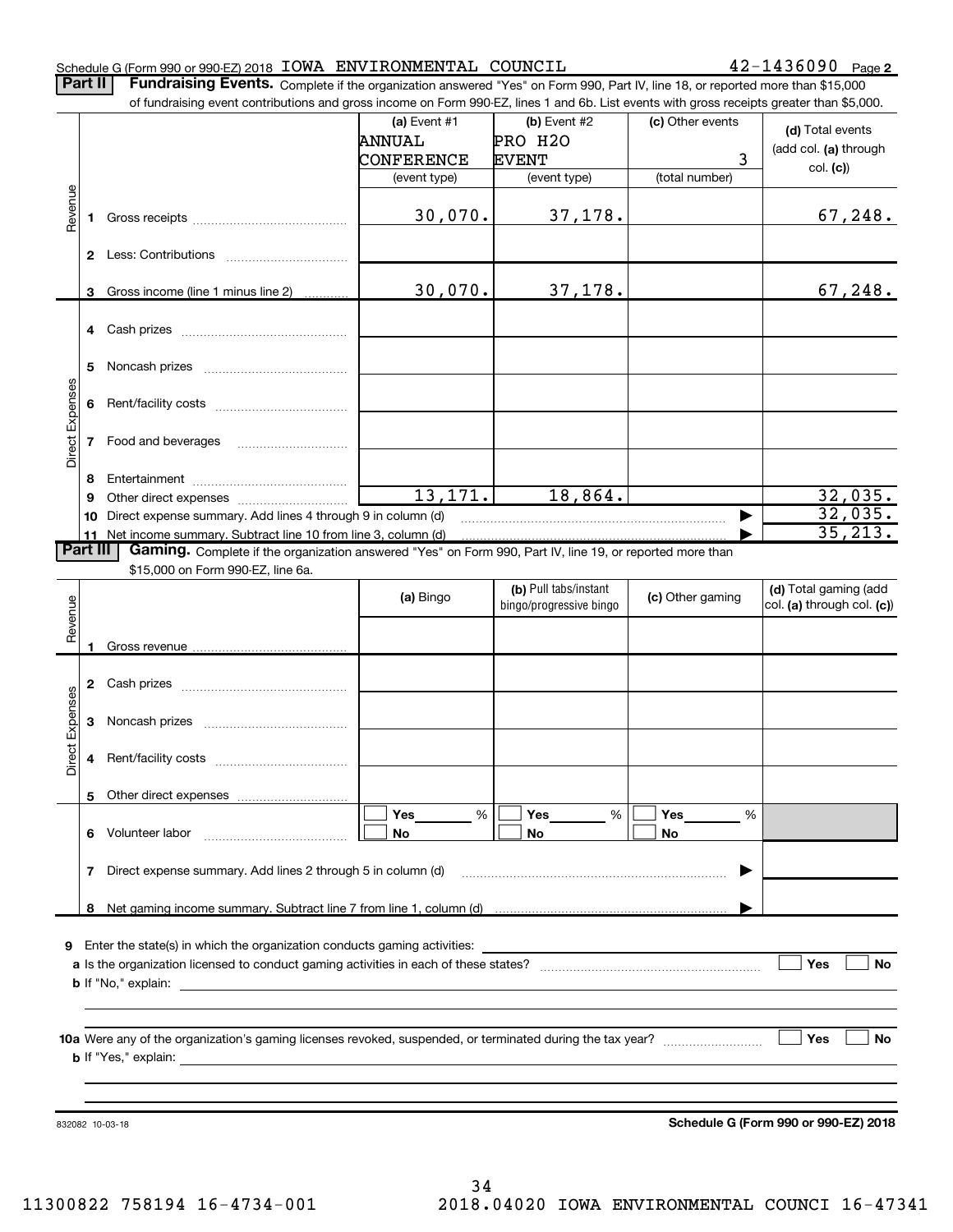| Schedule G (Form 990 or 990-EZ) 2018 IOWA ENVIRONMENTAL COUNCIL                                                                                                         | 42-1436090<br>Page 3                 |
|-------------------------------------------------------------------------------------------------------------------------------------------------------------------------|--------------------------------------|
|                                                                                                                                                                         | ∣ Yes<br>No                          |
| 12 Is the organization a grantor, beneficiary or trustee of a trust, or a member of a partnership or other entity formed                                                |                                      |
| 13 Indicate the percentage of gaming activity conducted in:                                                                                                             | $\Box$ Yes<br>No                     |
|                                                                                                                                                                         | 13а<br>%                             |
| <b>b</b> An outside facility <i>www.communicality www.communicality.communicality www.communicality www.communicality.com</i>                                           | $\%$<br>13 <sub>b</sub>              |
| 14 Enter the name and address of the person who prepares the organization's gaming/special events books and records:                                                    |                                      |
|                                                                                                                                                                         |                                      |
|                                                                                                                                                                         |                                      |
|                                                                                                                                                                         |                                      |
| 15 Yes                                                                                                                                                                  | No                                   |
|                                                                                                                                                                         |                                      |
|                                                                                                                                                                         |                                      |
| c If "Yes," enter name and address of the third party:                                                                                                                  |                                      |
| Name $\blacktriangleright$ $\bot$                                                                                                                                       |                                      |
|                                                                                                                                                                         |                                      |
|                                                                                                                                                                         |                                      |
| 16 Gaming manager information:                                                                                                                                          |                                      |
| Name $\blacktriangleright$ $\lrcorner$                                                                                                                                  |                                      |
| Gaming manager compensation > \$                                                                                                                                        |                                      |
|                                                                                                                                                                         |                                      |
|                                                                                                                                                                         |                                      |
|                                                                                                                                                                         |                                      |
| Employee<br>Director/officer<br>Independent contractor                                                                                                                  |                                      |
|                                                                                                                                                                         |                                      |
| <b>17</b> Mandatory distributions:                                                                                                                                      |                                      |
| a Is the organization required under state law to make charitable distributions from the gaming proceeds to                                                             | $\Box$ Yes<br>$\Box$ No              |
| retain the state gaming license?<br><b>b</b> Enter the amount of distributions required under state law to be distributed to other exempt organizations or spent in the |                                      |
| organization's own exempt activities during the tax year $\triangleright$ \$                                                                                            |                                      |
| Supplemental Information. Provide the explanations required by Part I, line 2b, columns (iii) and (v); and Part III, lines 9, 9b, 10b,<br><b>Part IV</b>                |                                      |
| 15b, 15c, 16, and 17b, as applicable. Also provide any additional information. See instructions.                                                                        |                                      |
|                                                                                                                                                                         |                                      |
|                                                                                                                                                                         |                                      |
|                                                                                                                                                                         |                                      |
|                                                                                                                                                                         |                                      |
|                                                                                                                                                                         |                                      |
|                                                                                                                                                                         |                                      |
|                                                                                                                                                                         |                                      |
|                                                                                                                                                                         |                                      |
|                                                                                                                                                                         |                                      |
|                                                                                                                                                                         |                                      |
| 832083 10-03-18                                                                                                                                                         | Schedule G (Form 990 or 990-EZ) 2018 |
| 35                                                                                                                                                                      |                                      |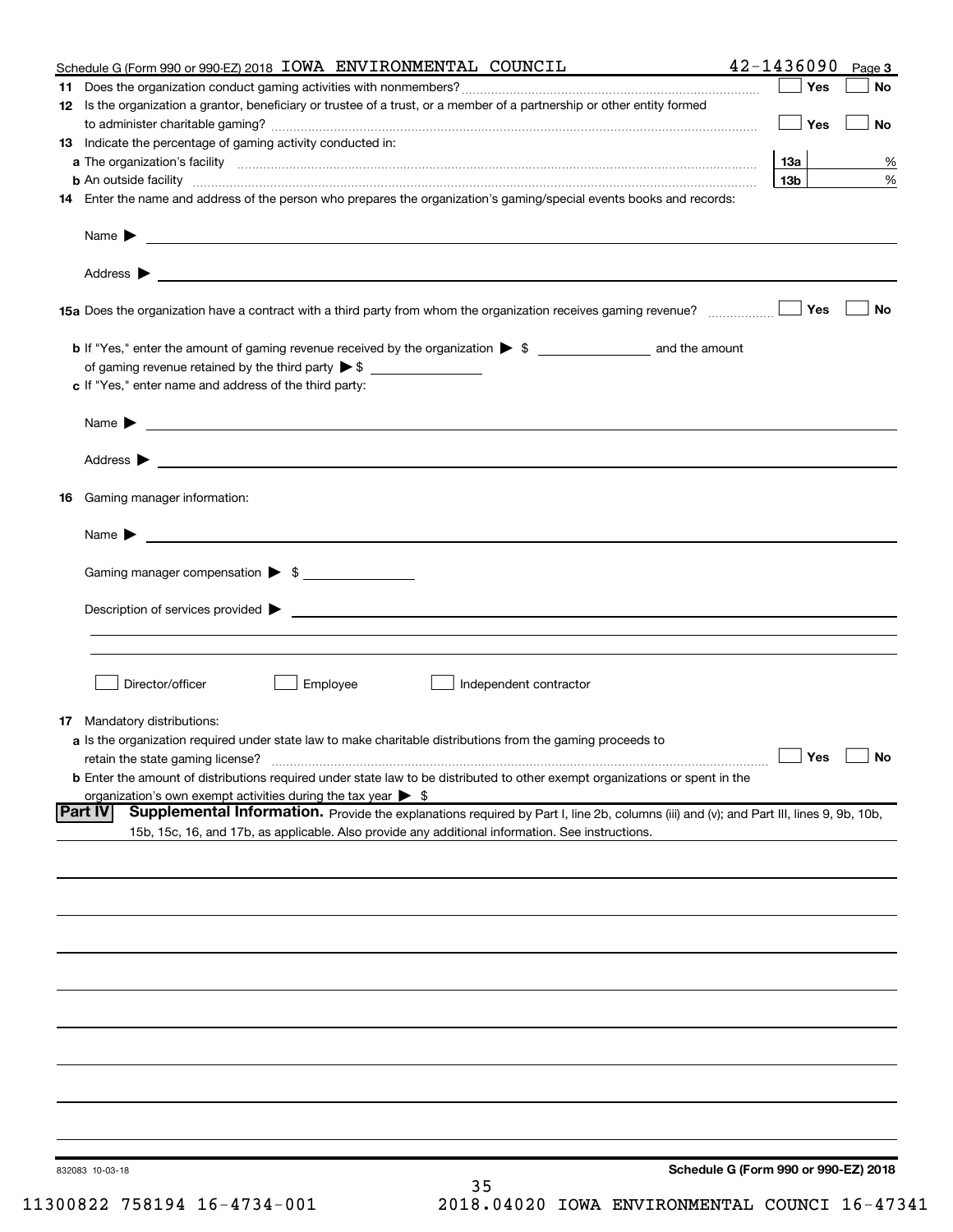| <b>Part IV Supplemental Information</b> (continued) |  |
|-----------------------------------------------------|--|
|                                                     |  |
|                                                     |  |
|                                                     |  |
|                                                     |  |
|                                                     |  |
|                                                     |  |
|                                                     |  |
|                                                     |  |
|                                                     |  |
|                                                     |  |
|                                                     |  |
|                                                     |  |
|                                                     |  |
|                                                     |  |
|                                                     |  |
|                                                     |  |
|                                                     |  |
|                                                     |  |
|                                                     |  |
|                                                     |  |
|                                                     |  |
|                                                     |  |
|                                                     |  |
|                                                     |  |
|                                                     |  |
|                                                     |  |
|                                                     |  |
|                                                     |  |

**Schedule G (Form 990 or 990-EZ)**

832084 04-01-18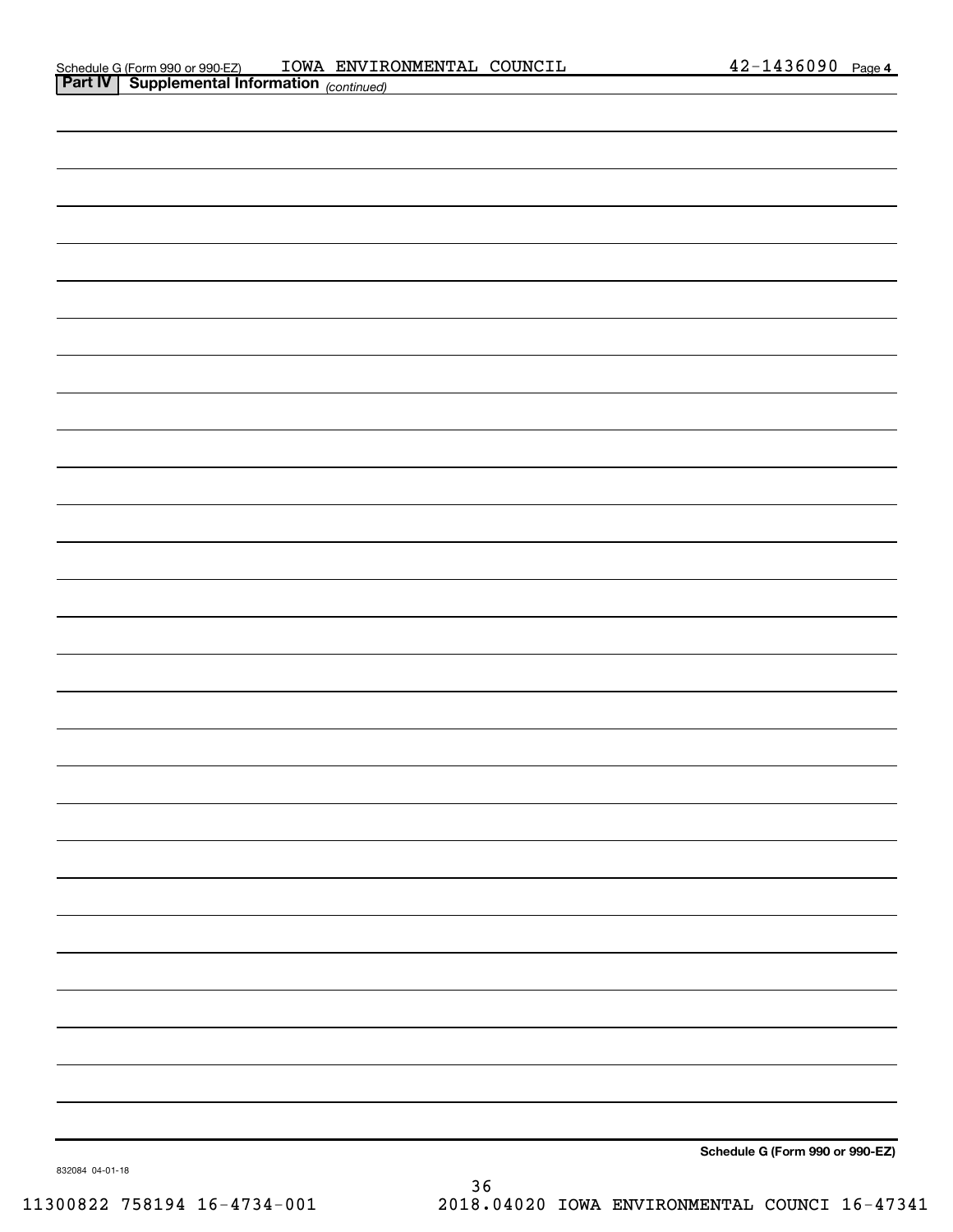| <b>SCHEDULE</b><br>(Form 990)                                                                                                                |                                                                                                                                                                          | Complete if the organization answered "Yes" on Form 990, Part IV, line 21 or 22.<br>Grants and Other Assistance to Organizations,<br>Government | ts, and Individuals in the United States                                       |                                         |                                                                |                                          | OMB No. 1545-0047<br><b>2018</b>             |  |
|----------------------------------------------------------------------------------------------------------------------------------------------|--------------------------------------------------------------------------------------------------------------------------------------------------------------------------|-------------------------------------------------------------------------------------------------------------------------------------------------|--------------------------------------------------------------------------------|-----------------------------------------|----------------------------------------------------------------|------------------------------------------|----------------------------------------------|--|
| Department of the Treasury<br>Internal Revenue Service                                                                                       |                                                                                                                                                                          |                                                                                                                                                 | ▶ Go to www.irs.gov/Form990 for the latest information.<br>Attach to Form 990. |                                         |                                                                |                                          | Open to Public<br>Inspection                 |  |
| <b>IOWA</b><br>Name of the organization                                                                                                      | <b>ENVIRONMENTAL</b>                                                                                                                                                     | COUNCIL                                                                                                                                         |                                                                                |                                         |                                                                |                                          | Employer identification number<br>42-1436090 |  |
| Part I                                                                                                                                       | General Information on Grants and Assistance                                                                                                                             |                                                                                                                                                 |                                                                                |                                         |                                                                |                                          |                                              |  |
|                                                                                                                                              | Does the organization maintain records to substantiate the amount of the grants or assistance, the grantees' eligibility for the grants or assistance, and the selection |                                                                                                                                                 |                                                                                |                                         |                                                                |                                          |                                              |  |
| criteria used to award the grants or assistance?<br>N                                                                                        | Describe in Part IV the organization's procedures for monitoring the use                                                                                                 |                                                                                                                                                 | of grant funds in the United States.                                           |                                         |                                                                |                                          | <u>ខ</u><br>$\boxed{\text{X}}$ Yes           |  |
| Part II                                                                                                                                      | Grants and Other Assistance to Domestic Organizations and Domestic Governments. Complete if the organization answered "Yes" on Form 990, Part IV, line 21, for any       |                                                                                                                                                 |                                                                                |                                         |                                                                |                                          |                                              |  |
|                                                                                                                                              | recipient that received more than \$5,000. Part II can be duplicated if additional space is needed                                                                       |                                                                                                                                                 |                                                                                |                                         |                                                                |                                          |                                              |  |
| 1 (a) Name and address of organization<br>or government                                                                                      | $(D)$ EIN                                                                                                                                                                | (c) IRC section<br>(if applicable)                                                                                                              | (d) Amount of<br>cash grant                                                    | (e) Amount of<br>assistance<br>non-cash | (f) Method of<br>valuation (book,<br>FMV, appraisal,<br>other) | noncash assistance<br>(g) Description of | (h) Purpose of grant<br>or assistance        |  |
| 35 EAST WACKER DRIVE,<br>ENVIRONMENTAL LAW AND POLICY<br>$\begin{array}{c} \begin{array}{c} 1 \\ 1 \end{array} \end{array}$<br><b>CENTER</b> |                                                                                                                                                                          |                                                                                                                                                 |                                                                                |                                         |                                                                |                                          |                                              |  |
| IL 60601<br>CHICAGO,<br>SUITE 1600                                                                                                           | 36-3866530                                                                                                                                                               | $\frac{3}{2}$<br>501 (C)                                                                                                                        | 16.283                                                                         | $\overline{\cdot}$                      | CASH                                                           |                                          | IOWA CLEAN ENERGY                            |  |
| IOWA INTERFAITH POWER &<br>333<br>50309<br>505 5TH AVE., SUITE<br>IA<br>DES MOINES,                                                          | $26 - 4677966$<br>LIGHT                                                                                                                                                  | $\tilde{\mathbf{c}}$<br>$\widehat{c}$<br>501                                                                                                    | 567<br>r.                                                                      | $\dot{\circ}$                           | CASH                                                           |                                          | CLEAN ENERGY<br><b>IOWA</b>                  |  |
| CENTER FOR RURAL AFFAIRS<br>68038<br>145 MAIN STREET<br><b>NE</b><br>LYONS,                                                                  | 47-0553823                                                                                                                                                               | $\tilde{\mathbf{C}}$<br>$\frac{1}{2}$<br>501                                                                                                    | 534.<br>7.                                                                     | $\dot{\circ}$                           | CASH                                                           |                                          | IOWA CLEAN ENERGY                            |  |
| IOWA POLICY PROJECT<br>STREET<br>52245<br>IA<br>20 E. MARKET<br>CITY,<br><b>IOWA</b>                                                         | $42 - 1512708$                                                                                                                                                           | $\tilde{c}$<br>$\frac{1}{2}$<br>501                                                                                                             | 097<br>$\overline{\mathbf{5}}$                                                 | $\dot{\circ}$                           | CASH                                                           |                                          | CLEAN ENERGY<br><b>IOWA</b>                  |  |
| WINNESHIEK ENERGY DISTRICT<br>STREET<br>IA 52101<br>WEST WATER<br>DECORAH,<br>217                                                            | $27 - 1525603$                                                                                                                                                           | $\tilde{\cdot}$<br>$\frac{1}{2}$<br>501                                                                                                         | 967<br>o                                                                       | $\dot{\circ}$                           | CASH                                                           |                                          | CLEAN ENERGY<br><b>IOWA</b>                  |  |
| SUITE 605<br><b>IA 50310</b><br>1000 FRIENDS OF IOWA<br>3850 MERLE HAY RD.,<br>DES MOINES                                                    |                                                                                                                                                                          | $42 - 1474232$ $501$ (C) (3                                                                                                                     | 8,450.                                                                         | $\ddot{\circ}$                          | CASH                                                           |                                          | IOWA CLEAN ENERGY                            |  |
| $\mathbf{\Omega}$                                                                                                                            | Enter total number of section 501(c)(3) and government organizations listed in the line 1 table                                                                          |                                                                                                                                                 |                                                                                |                                         |                                                                |                                          | .<br>م                                       |  |
| ო                                                                                                                                            | Enter total number of other organizations listed in the line 1 table                                                                                                     |                                                                                                                                                 |                                                                                |                                         |                                                                |                                          |                                              |  |
| 子<br>上                                                                                                                                       | For Paperwork Reduction Act Notice, see the Instructions for Form                                                                                                        | 990.                                                                                                                                            |                                                                                |                                         |                                                                |                                          | Schedule I (Form 990) (2018)                 |  |

832101 11-02-18 832101 11-02-18

37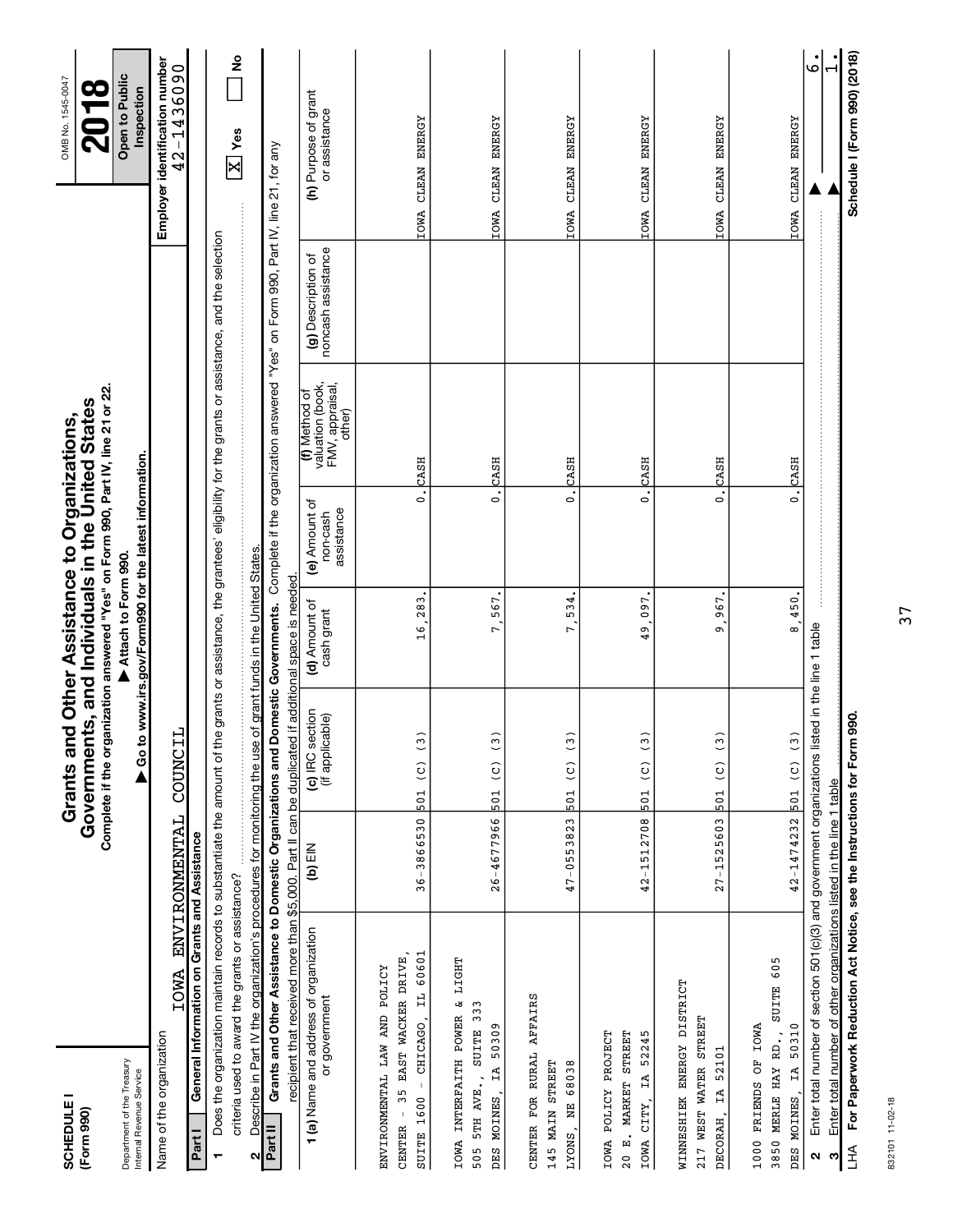| Page 1                                              |                                                                                                                                                |                                                                |                                                                                                     |  |  |  |  |                       |
|-----------------------------------------------------|------------------------------------------------------------------------------------------------------------------------------------------------|----------------------------------------------------------------|-----------------------------------------------------------------------------------------------------|--|--|--|--|-----------------------|
| 42-1436090                                          |                                                                                                                                                | (h) Purpose of grant<br>or assistance                          | IOWA CLEAN ENERGY                                                                                   |  |  |  |  | Schedule I (Form 990) |
|                                                     |                                                                                                                                                | (g) Description of<br>non-cash assistance                      |                                                                                                     |  |  |  |  |                       |
|                                                     |                                                                                                                                                | valuation<br>(book, FMV,<br>appraisal, other)<br>(f) Method of | <b>CASH</b>                                                                                         |  |  |  |  |                       |
|                                                     |                                                                                                                                                | (e) Amount of<br>assistance<br>non-cash                        | $\dot{\circ}$                                                                                       |  |  |  |  |                       |
|                                                     |                                                                                                                                                | (d) Amount of<br>cash grant                                    | 8, 352.                                                                                             |  |  |  |  |                       |
|                                                     |                                                                                                                                                | (c) IRC section<br>if applicable                               | 501 (C) (6)                                                                                         |  |  |  |  |                       |
|                                                     |                                                                                                                                                | $(b)$ EIN                                                      | 42-1183068                                                                                          |  |  |  |  |                       |
| IOWA ENVIRONMENTAL COUNCIL<br>Schedule I (Form 990) | Continuation of Grants and Other Assistance to Governments and Organizations in the United States (Schedule I (Form 990), Part II.)<br>Part II | (a) Name and address of<br>organization or government          | COMMUNITY ACTION ASSOCIATION<br>1620 PLEASANT ST., SUITE 214<br>DES MOINES, IA 50314<br><b>IOWA</b> |  |  |  |  |                       |

832241 04-01-18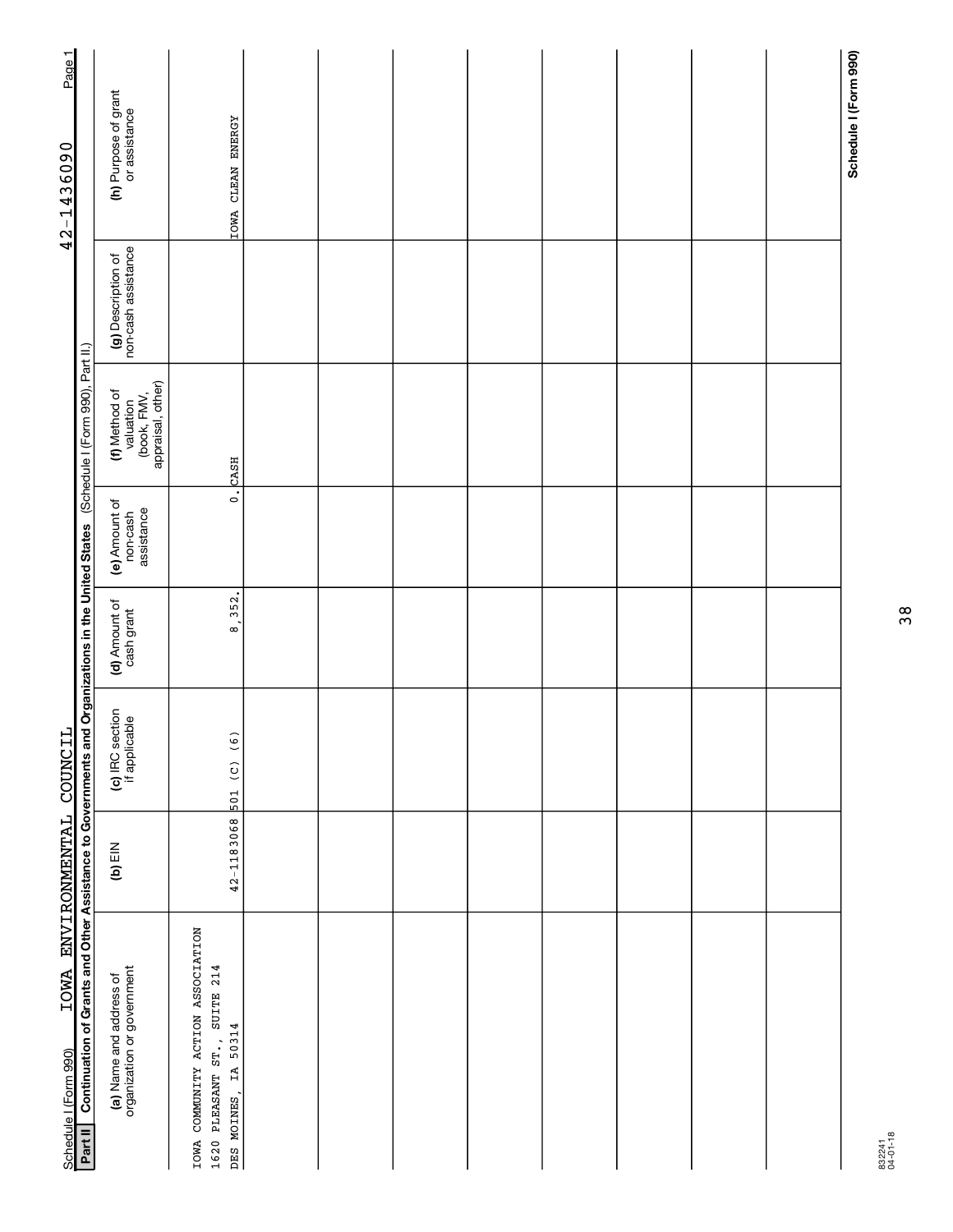| IOWA ENVIRONMENTAL<br>Schedule I (Form 990) (2018)                                                                                                                                                       | COUNCIL                     |                             |                                       |                                                          | Page 2<br>42-1436090                  |
|----------------------------------------------------------------------------------------------------------------------------------------------------------------------------------------------------------|-----------------------------|-----------------------------|---------------------------------------|----------------------------------------------------------|---------------------------------------|
| Grants and Other Assistance to Domestic Individuals. Complete if the organization answered "Yes" on Form 990, Part IV, line 22.<br>Part III can be duplicated if additional space is needed.<br>Part III |                             |                             |                                       |                                                          |                                       |
| (a) Type of grant or assistance                                                                                                                                                                          | (b) Number of<br>recipients | (c) Amount of<br>cash grant | (d) Amount of non-<br>cash assistance | (e) Method of valuation<br>(book, FMV, appraisal, other) | (f) Description of noncash assistance |
|                                                                                                                                                                                                          |                             |                             |                                       |                                                          |                                       |
|                                                                                                                                                                                                          |                             |                             |                                       |                                                          |                                       |
|                                                                                                                                                                                                          |                             |                             |                                       |                                                          |                                       |
|                                                                                                                                                                                                          |                             |                             |                                       |                                                          |                                       |
|                                                                                                                                                                                                          |                             |                             |                                       |                                                          |                                       |
| Supplemental Information. Provide the information required in Part I, line 2; Part III, column (b); and any other additional information.<br>Part IV                                                     |                             |                             |                                       |                                                          |                                       |
| $\frac{1}{2}$<br><b>LINE</b><br>$\ddot{L}$<br><b>PART</b>                                                                                                                                                |                             |                             |                                       |                                                          |                                       |
| AND MONITORED<br><b>REVIEWED</b><br><b>ARE</b><br><b>FUNDS</b><br>GRANT                                                                                                                                  | ВY                          | COUNCIL'S<br>THE            | F)<br><b>BOARD</b>                    | <b>DIRECTORS</b>                                         |                                       |
| THROUGHOUT THE GRANT PERIOD.                                                                                                                                                                             |                             |                             |                                       |                                                          |                                       |
|                                                                                                                                                                                                          |                             |                             |                                       |                                                          |                                       |
|                                                                                                                                                                                                          |                             |                             |                                       |                                                          |                                       |
|                                                                                                                                                                                                          |                             |                             |                                       |                                                          |                                       |
|                                                                                                                                                                                                          |                             |                             |                                       |                                                          |                                       |
|                                                                                                                                                                                                          |                             |                             |                                       |                                                          |                                       |
| 832102 11-02-18                                                                                                                                                                                          |                             |                             |                                       |                                                          | Schedule I (Form 990) (2018)          |

39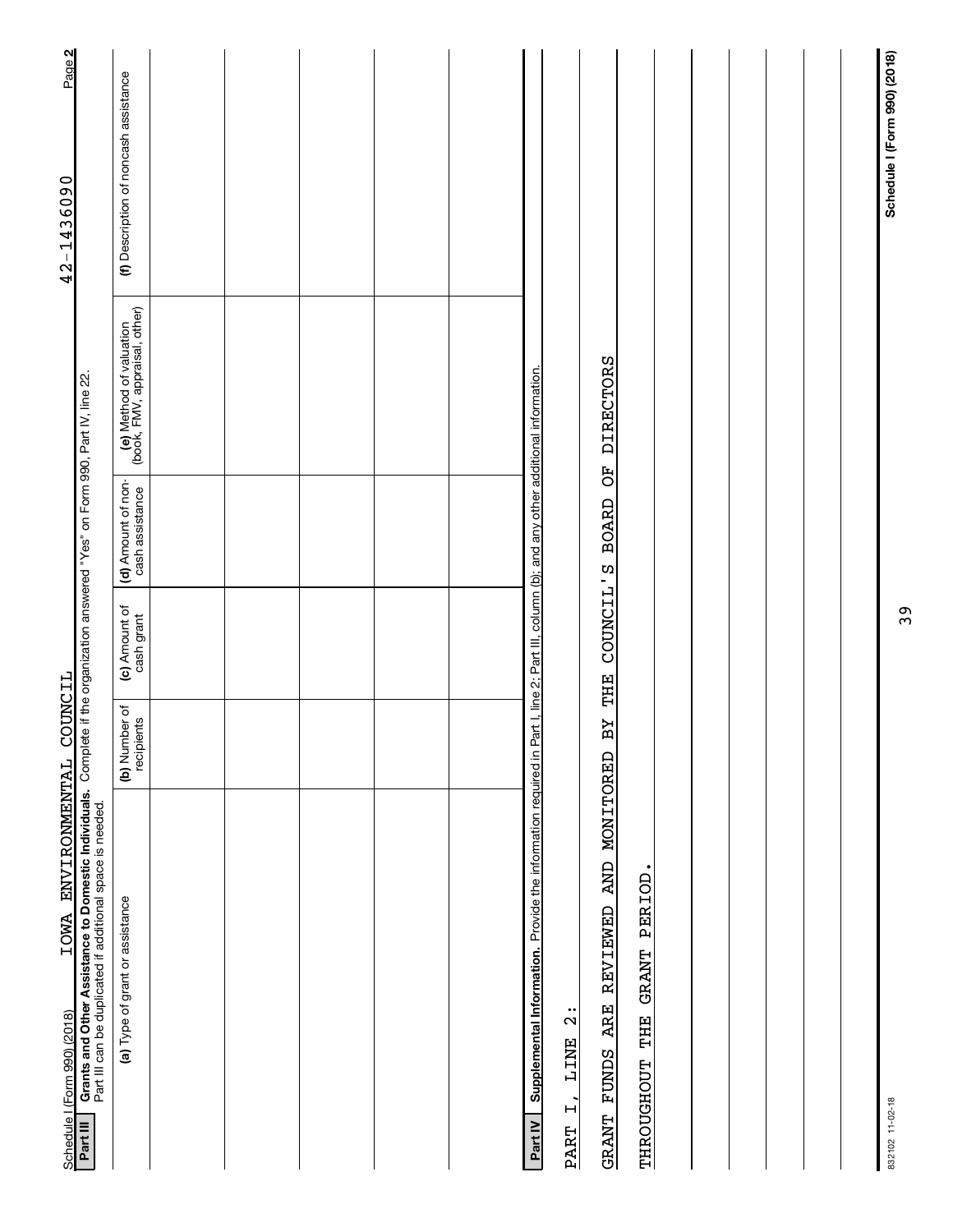**(Form 990 or 990-EZ)**

Department of the Treasury Internal Revenue Service Name of the organization

SCHEDULE O **Supplemental Information to Form 990 or 990-EZ**  $\frac{\text{OMB No. 1545-004}}{\text{Complet to provide 10 fC, 201}}$ 

**Complete to provide information for responses to specific questions on Form 990 or 990-EZ or to provide any additional information. | Attach to Form 990 or 990-EZ. | Go to www.irs.gov/Form990 for the latest information.**



**Employer identification number** IOWA ENVIRONMENTAL COUNCIL 42-1436090

FORM 990, PART I, LINE 1, DESCRIPTION OF ORGANIZATION MISSION:

TO PROMOTE, SUPPORT AND ACHIEVE PROTECTION OF THE ENVIRONMENT AND

CONSERVATION OF NATURAL RESOURCES, PRIMARILY IN IOWA, BOTH DIRECTLY AND

THROUGH COORDINATION OF THE ENVIRONMENTAL COMMUNITY.

FORM 990, PART VI, SECTION A, LINE 6:

THE ORGANIZATION HAS MEMBERS.

FORM 990, PART VI, SECTION A, LINE 7A:

THE ORGANIZATION'S MEMBERS HAVE THE ABILITY TO ELECT MEMBERS OF THE BOARD

OF DIRECTORS.

FORM 990, PART VI, SECTION B, LINE 11B:

MANAGEMENT REVIEWS FORM 990 WITH THE AUDIT COMMITTEE. FORM 990 IS MADE

AVAILABLE TO ALL BOARD MEMBERS BEFORE FILING WITH THE IRS.

FORM 990, PART VI, SECTION B, LINE 12C:

THE CONFLICT OF INTEREST POLICY IS REVIEWED BY THE MEMBERS OF THE BOARD OF

DIRECTORS ANNUALLY. ANY CONFLICTS ARE DISCLOSED.

FORM 990, PART VI, SECTION B, LINE 15A:

SALARY INCREASES FOR EMPLOYEES ARE SUGGESTED BY THE EXECUTIVE DIRECTOR AND

SALARY INCREASES FOR THE EXECUTIVE DIRECTOR ARE SUGGESTED BY THE BOARD

PRESIDENT AND APPROVED BY THE BOARD OF DIRECTORS. THE BOARD OF DIRECTORS

APPROVES A SALARY INCREASE POOL FOR EMPLOYEES.

832211 10-10-18 **For Paperwork Reduction Act Notice, see the Instructions for Form 990 or 990-EZ. Schedule O (Form 990 or 990-EZ) (2018)** LHA